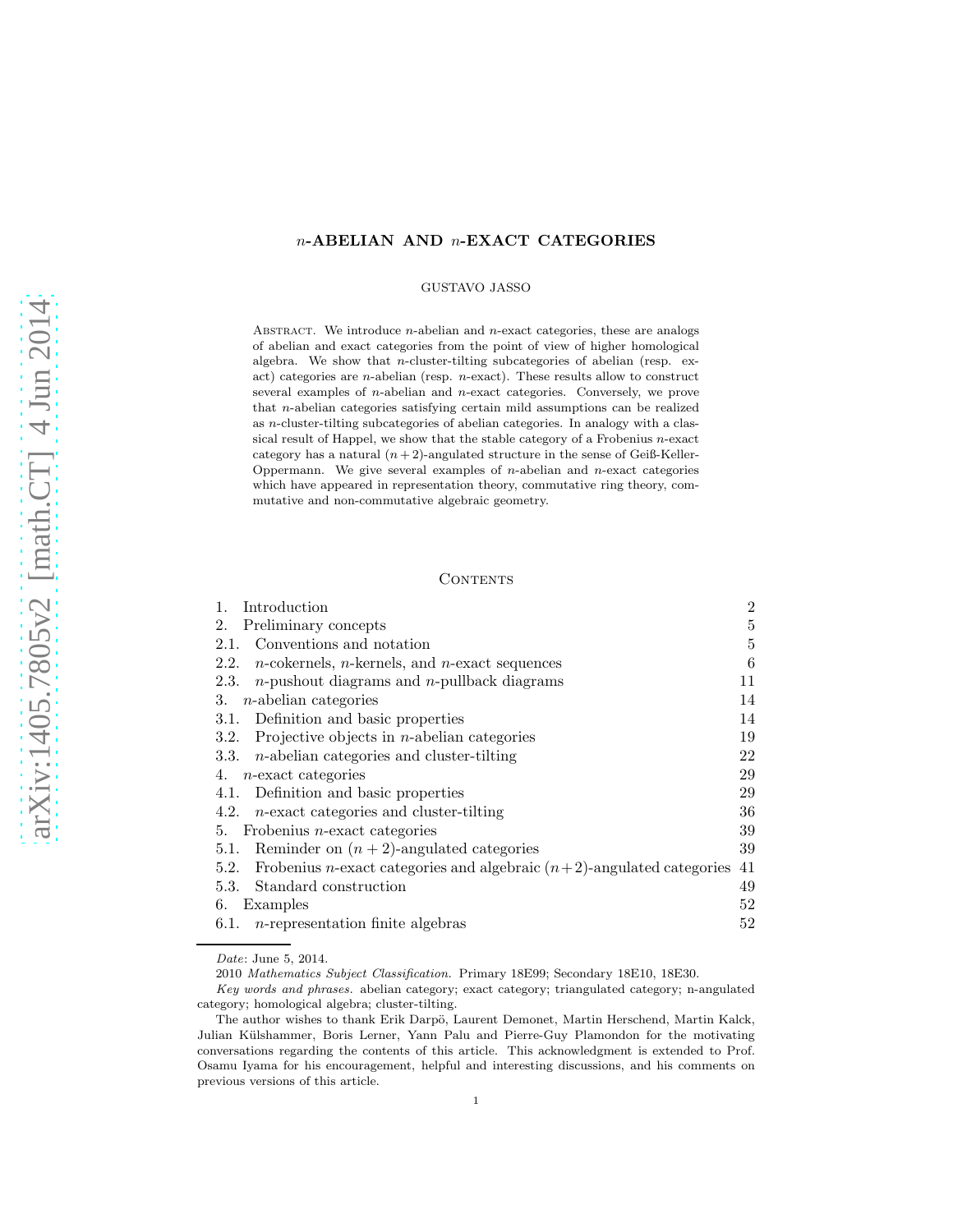|  | G. JASSO |
|--|----------|
|--|----------|

| 6.2. | $n$ -representation infinite algebras                 | 53 |
|------|-------------------------------------------------------|----|
|      | 6.3. Relative <i>n</i> -cluster-tilting subcategories | 55 |
|      | 6.4. Isolated singularities                           | 55 |
|      | 6.5. Algebraic $(n+2)$ -angulated categories          | 56 |
|      | References                                            | 57 |

## 1. INTRODUCTION

Let  $n$  be a positive integer. In this article we introduce  $n$ -abelian and  $n$ -exact categories, these are higher analogs of abelian and exact categories from the viewpoint of higher homological algebra. Throughout we use the comparative adjective "higher" in relation to the length of exact sequences and *not* in the sense of higher category theory.

Abelian categories were introduced by Grothendieck in [23] to axiomatize the properties of the category of modules over a ring and of the category of sheaves over a scheme. It is often the case that interesting additive categories are not abelian but still have good homological properties with respect with a restricted class of short exact sequences. Exact categories were introduced by Quillen in [42] from this perspective to axiomatize extension-closed subcategories of abelian categories.

Derived categories play an important role in the study of the homological properties of abelian and exact categories. Their properties are captured by the notion of triangulated categories, introduced by Grothendieck-Verdier in [44]. By a result of Happel, the stable category of a Frobenius exact category has a natural structure of a triangulated category, see [24, Thm. I.2.6]. Triangulated categories arising in this way have been called *algebraic* by Keller in [36]. Algebraic triangulated categories have a natural  $dg$ -enhancement in the sense of Bondal-Kapranov [15], thus are often considered as a more reasonable class than that of general triangulated categories.

Recently, a new class of additive categories appeared in representation theory. The 2-cluster-tilting subcategories were introduced by Buan-Marsh-Reiten-Reineke-Todorov in [16] as the key concept involved in the additive categorification of the mutation combinatorics of Fomin-Zelevinsky's cluster algebras [19] via 2-Calabi-Yau triangulated categories. It was then observed by Iyama-Yoshino [33] that the notion of mutation can be extended to the class of n-cluster-tilting subcategories of triangulated categories.

From a different perspective, n-cluster-tilting subcategories of certain exact categories were introduced by Iyama in [29] and further investigated in [30, 28] from the viewpoint of higher Auslander-Reiten theory. In this theory, the notion of  $n$ almost-split sequence, which are certain exact sequences with  $n+2$  terms, plays an important role.

With motivation coming from these examples in representation theory, the class of  $(n+2)$ -angulated categories was introduced by Geiß-Keller-Oppermann as categories "naturally inhabited by the shadows of exact sequences with  $n + 2$  terms", to paraphrase the authors. We note that the case  $n = 1$  corresponds to triangulated categories. Their main source of examples of  $(n+2)$ -angulated categories are n-cluster-tilting subcategories of triangulated categories which are closed under the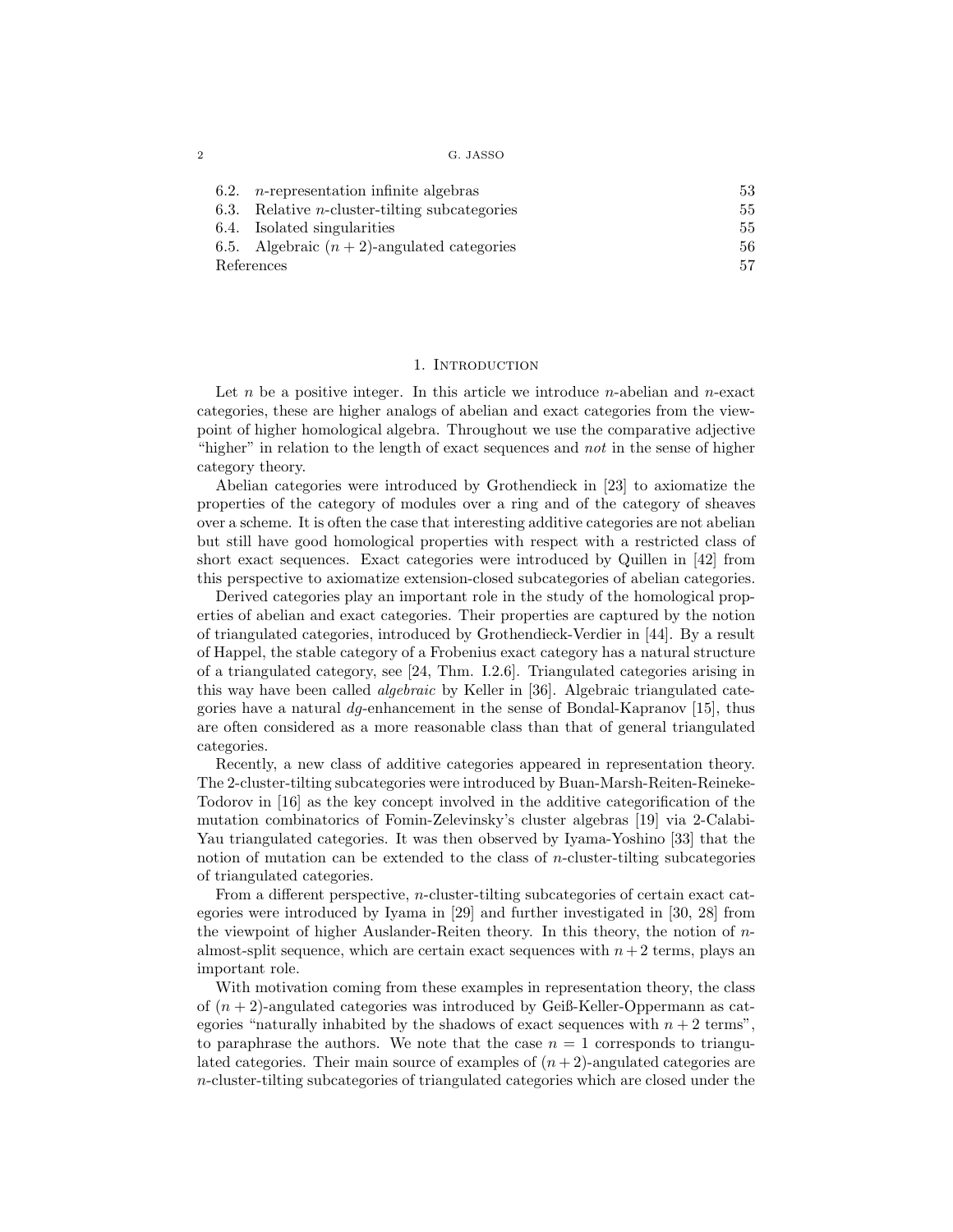n-th power of the shift functor [20, Thm. 1]. The properties of  $(n + 2)$ -angulated categories have been investigated by Bergh-Thaule in [12, 13, 14].

The aim of this article is to introduce  $n$ -abelian categories which are categories inhabited by certain exact sequences with  $n + 2$  terms, called *n*-exact sequences. The case  $n = 1$  corresponds to the classical concepts of abelian categories. We do so by modifying the axioms of abelian categories in a suitable manner. We prove several basic properties of *n*-abelian categories, including the existence of *n*-pushout (resp. n-pullback) diagrams which are analogs of classical pushout (resp. pullback) diagrams, see Theorem 3.8.

An important source of examples of n-abelian categories are n-cluster-tilting subcategories. This is made precise by the following theorem.

Theorem (see Theorem 3.16 for details). *Let* M *be an* n*-cluster-tilting subcategory of an abelian category. Then* M *is an* n*-abelian category.*

We introduce the notion of projective object in an  $n$ -abelian category, and study their properties. Remarkably, projective objects satisfy the following strong property which is obvious in the case of abelian categories.

Theorem (see Theorem 3.12 for details). *Let* M *be an* n*-abelian category and*  $P \in \mathcal{M}$  *a projective object. Then, for every morphism*  $f: L \to M$  *and every weak cokernel*  $g: M \to N$  *of f, the following sequence is exact:* 

$$
\mathcal{M}(P,L) \xrightarrow{\cdot ? \cdot f} \mathcal{M}(P,M) \xrightarrow{\cdot ? \cdot g} \mathcal{M}(P,N).
$$

Using this result, we show that certain *n*-abelian categories can be realized as  $n$ -cluster-tilting subcategories of abelian categories. More precisely, we prove the following theorem.

Theorem (see Theorem 3.20 for details). *Let* M *be a small projectively generated* n*-abelian category, and* P *the category of projective objects in* M*. If* modP *is injectively cogenerated, then* M *is equivalent to an* n*-cluster-tilting subcategory of* mod  $\mathcal{P}$ .

After introducing *n*-abelian categories, it is natural to introduce *n*-exact categories as higher analogs of exact categories. For this, we modify Keller-Quillen's axioms of exact categories. We prove that the class of n-exact categories contains that of *n*-abelian categories, see Theorem 4.5. Similarly to the case of *n*-abelian categories, we prove the following theorem.

Theorem (see Theorem 4.14 for details). *Let* M *be an* n*-cluster-tilting subcategory of an exact category. Then* M *is an* n*-exact category.*

We also introduce Frobenius *n*-exact categories. These are *n*-exact categories with enough projectives and enough injectives, and such that these two classes of objects coincide. Frobenius *n*-exact categories are related to  $(n + 2)$ -angulated categories as shown by the following theorem.

Theorem (see Theorem 5.11 for details). *Let* M *be a Frobenius* n*-exact category. Then, the stable category*  $\underline{M}$  *has a natural structure of an*  $(n+2)$ *-angulated category.* 

Finally, we prove the following result also in the direction of Frobenius n-exact categories.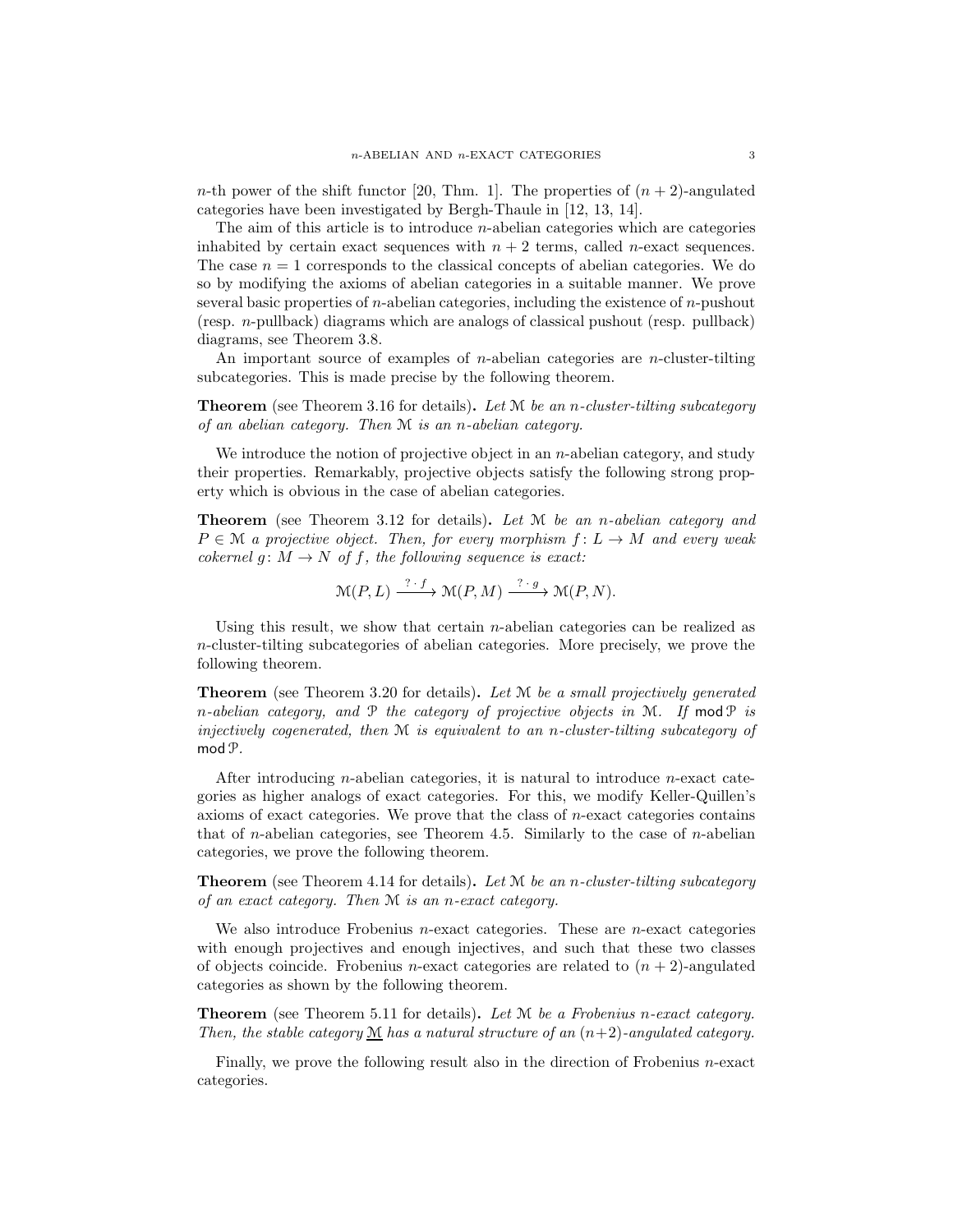Theorem (see Theorem 5.16 for details). *Let* M *be an* n*-cluster-tilting subcategory of a Frobenius exact category* E*, and suppose that* M *is closed under taking* n*-th cosyzygies. Then,* M *is a Frobenius* n*-exact category.*

This theorem is closely related to the results of Geiß-Keller-Oppermann. The relation between both approaches to construct  $(n + 2)$ -angulated categories is explained in Theorem 5.16.

Now we explain the notion of 2-exact category with concrete examples. The first example is due to Herschend-Iyama-Minamoto-Oppermann [26] (see also Theorem 6.8 and the example after it). Let  $\text{coh }\mathbb{P}^2$  be the category of coherent sheaves over the projective plane over  $K$ , and denote the category of vector bundles over  $\mathbb{P}^2_K$  by vect  $\mathbb{P}^2_K$ . Note that vect  $\mathbb{P}^2_K$  is closed under extensions in  $\coh \mathbb{P}^2_K$ , and hence is an exact category. Then, the category

$$
\mathfrak{U} := \mathsf{add} \{ \mathfrak{O}(i) \mid i \in \mathbb{Z} \}
$$

of direct sums of line bundles on  $\mathbb{P}^2_K$  is a 2-cluster-tilting subcategory of vect  $\mathbb{P}^2_K$ . In view of the previous theorem, the category U is a 2-exact category. An interesting consequence of the 2-cluster-tilting property is that for every exact sequence

$$
(1.1) \t 0 \longrightarrow A \longrightarrow B \longrightarrow C \longrightarrow D \longrightarrow 0
$$

with terms in  $U$  the sequences of functors

$$
0 \to \text{Hom}(-, A)|_{\mathcal{U}} \to \text{Hom}(-, B)|_{\mathcal{U}} \to \text{Hom}(-, C)|_{\mathcal{U}} \to \text{Hom}(-, D)|_{\mathcal{U}},
$$
  

$$
0 \to \text{Hom}(D, -)|_{\mathcal{U}} \to \text{Hom}(C, -)|_{\mathcal{U}} \to \text{Hom}(B, -)|_{\mathcal{U}} \to \text{Hom}(A, -)|_{\mathcal{U}}
$$

are exact. In general, we call a sequence of the form (1.1) satisfying these properties a *2-exact sequence*. In this case, the Koszul complexes

$$
0 \longrightarrow \mathcal{O}(i-3) \longrightarrow \mathcal{O}(i-2)^3 \longrightarrow \mathcal{O}(i-1)^3 \longrightarrow \mathcal{O}(i) \longrightarrow 0 \quad (i \in \mathbb{Z})
$$

gives a special class of 2-exact sequences called 2-almost-split sequences in higher Auslander-Reiten theory.

Let us provide the reader with another example of a 2-exact category, following Iyama [29, Sec. 2.5]. Let K be an algebraically closed field and  $S := K[[x_0, x_1, x_2]]$ be the ring of power series three commuting variables. Also, let  $G$  be a finite subgroup of  $\mathsf{SL}_3(K)$  and  $R := S^G$  the associated invariant subring of S. Finally, we denote the category of Cohen-Macaulay R-modules by CM R, see Section 6.4 for details and definitions. Note that  $\mathsf{CM}\,R$  is a Frobenius exact category. Then, the category

 $S := \mathsf{add}\, S = \{ M \in \mathsf{CM}\, R \mid M \text{ is a direct summand of } S^m \text{ for some } m \}$ 

is a 2-cluster-tilting subcategory of CM R, *i.e.* we have

 $\mathcal{S} = \left\{\, M \in \mathsf{CM}\,R \mid \mathsf{Ext}^1_R(\mathcal{S},M) = 0 \,\right\} = \left\{\, M \in \mathsf{CM}\,R \mid \mathsf{Ext}^1_R(M,\mathcal{S}) = 0 \,\right\}.$ 

An important example of a 2-exact sequence in this case is given by the Koszul complex of S:

 $K(S): 0 \longrightarrow S \longrightarrow S^3 \longrightarrow S^3 \longrightarrow S \longrightarrow K \longrightarrow 0.$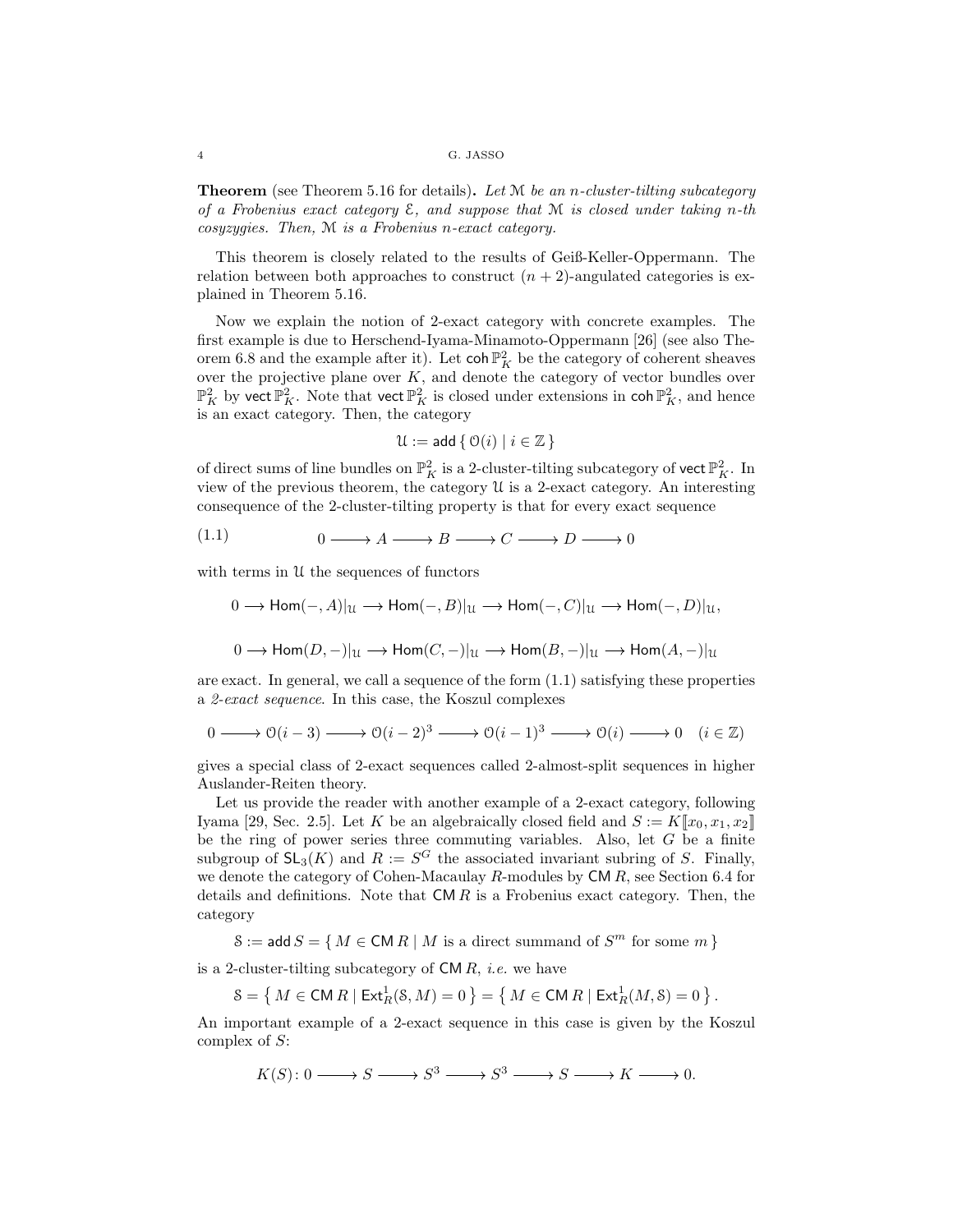As a complex of R-modules,  $K(S)$  is the direct sum of 2-almost-split sequences and a 2-fundamental sequence.

Let us mention other examples of *n*-cluster-tilting subcategories, which give us then examples of n-abelian and n-exact categories.

Finite dimensional algebras of finite global dimension whose module category contains an n-cluster-tilting subcategory are one of the central objects of study of higher Auslander-Reiten theory. A distinguished class of such algebras, the socalled n-representation-finite algebras, were introduced by Iyama-Oppermann in [31] and have been studied in greater detail by Herschend-Iyama in the case  $n = 2$ , see [25].

In a parallel direction, 2-cluster-tilting subcategories of the module category of a preprojective algebra of Dynkin type, which has infinite global dimension, are central in Geiß-Leclerc-Schröer's categorification of cluster algebras arising in Lie theory, see [22] and the references therein.

Further examples of n-cluster-tilting subcategories of abelian and exact categories have been constructed by Amiot-Iyama-Reiten in the category of Cohen-Macaulay modules over an isolated singularity [1].

Finally, let us give a brief description of the contents of this article. In Section 2 we introduce the basic concepts behind the definitions of  $n$ -abelian and  $n$ -exact categories:  $n$ -cokernels,  $n$ -kernels,  $n$ -exact sequences, and  $n$ -pushout and  $n$ -pullback diagrams (the reader will forgive the author for his lack of inventiveness in naming these concepts). The class of n-abelian categories is introduced in Section 3, where we also give a characterization of semisimple categories in terms of n-abelian categories. In Theorems 3.16 and 3.20 we explore the connection between *n*-abelian categories and n-cluster-tilting subcategories of abelian categories. Later, in Section 4 we introduce *n*-exact categories and establish a connection with *n*-cluster-tilting subcategories of exact categories in Theorem 4.14. Frobenius n-exact categories and their main properties are introduced in Section 5. At last, in Section 6 we provide several examples to illustrate our results.

## 2. Preliminary concepts

We begin by fixing our conventions and notation, and by reminding the reader of basic concepts in homological algebra that we use freely in the remainder.

2.1. Conventions and notation. Throughout this article  $n$  always denotes a fixed positive integer. Let C be a category. If  $A, B \in \mathcal{C}$ , then we denote the set of morphisms  $A \to B$  in C by  $\mathcal{C}(A, B)$ . We denote the identity morphism of an object  $C \in \mathcal{C}$  by  $1 = 1_C$ . We denote composition of morphisms by concatenation: if  $f \in \mathcal{C}(A, B)$  and  $g \in \mathcal{C}(B, C)$ , then  $fg \in \mathcal{C}(A, C)$ . If  $F : \mathcal{C} \to \mathcal{D}$  is a functor, then the *essential image of*  $F$  is the full subcategory of  $D$  given by

$$
F\mathcal{C} := \{ D \in \mathcal{D} \mid \exists C \in \mathcal{C} \text{ such that } FC \cong D \}.
$$

A morphism  $e \in \mathcal{C}(A, A)$  is *idempotent* if  $e^2 = e$ . We say that  $\mathcal{C}$  is *idempotent complete* if for every idempotent  $e \in C(A, A)$  there exist an object B and morphisms  $r \in \mathcal{C}(A, B)$  and  $s \in \mathcal{C}(B, A)$  such that  $rs = e$  and  $sr = 1_B$ .

Let C be an additive category in the sense of [45, Sec. A.4.1]. If  $\mathfrak X$  is a class of objects in C, then we denote by  $\text{add } \mathcal{X}$  the full subcategory whose objects are direct summands of direct sums of objects in X.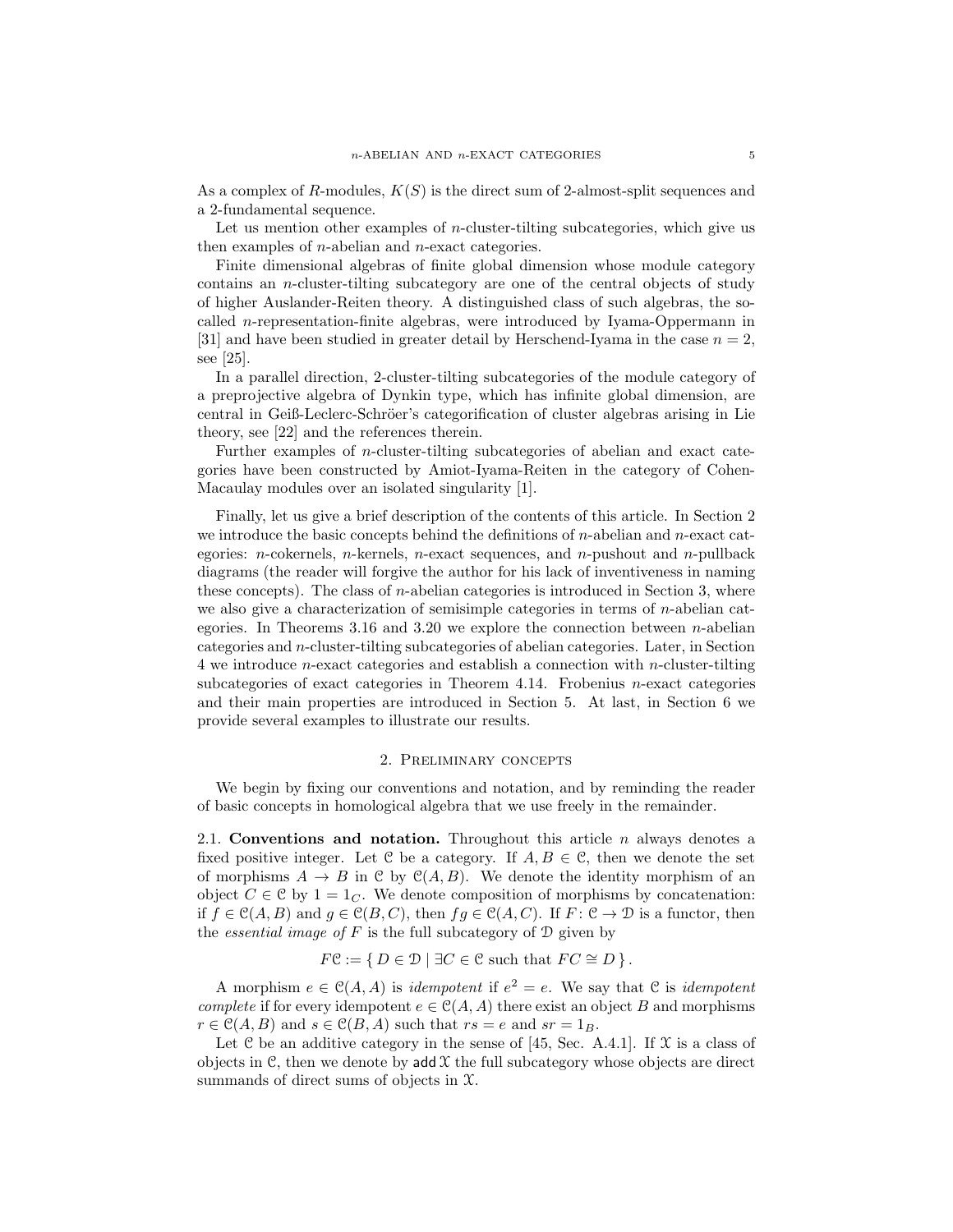We denote the category of (cochain) complexes in  $\mathcal{C}$  by  $\mathsf{Ch}(\mathcal{C})$ . Also, we denote the full subcategory of  $Ch(\mathcal{C})$  given by all complexes concentrated in non-negative (resp. non-positive) degrees by  $\mathsf{Ch}^{\geq 0}(\mathcal{C})$  (resp.  $\mathsf{Ch}^{\leq 0}(\mathcal{C})$ ). For convenience, we denote by  $\mathsf{Ch}^n(\mathcal{C})$  the full subcategory of  $\mathsf{Ch}(\mathcal{C})$  given by all complexes

$$
X^0 \xrightarrow{d^0} X^1 \xrightarrow{d^1} \cdots \xrightarrow{d^{n-1}} X^n \xrightarrow{d^n} X^{n+1}
$$

which are concentrated in degrees  $0, 1, \ldots, n + 1$ . A morphism of complexes

$$
\begin{array}{ccc}\nX & \cdots & \xrightarrow{d_X^{-1}} X^0 \xrightarrow{d_X^0} X^1 \xrightarrow{d_X^1} X^2 \xrightarrow{d_X^2} \cdots \\
\downarrow f & & \downarrow f^0 \xrightarrow{d_Y^0} \downarrow f^1 \downarrow f^2 \\
Y & \cdots & \xrightarrow{d_Y^{-1}} Y^0 \xrightarrow{d_Y^0} Y^1 \xrightarrow{d_Y^1} Y^2 \xrightarrow{d_Y^2} \cdots\n\end{array}
$$

is *null-homotopic* if for all  $k \in \mathbb{Z}$  there exists a morphism  $h^k \colon X^k \to Y^{k-1}$  such that

$$
f^k = h^k d_Y^{k-1} + d_X^k h^{k+1}
$$

.

In this case we say that  $h = (h^k | k \in \mathbb{Z})$  is a *null-homotopy*. We say that two morphisms of complexes  $f: X \to Y$  and  $g: X \to Y$  are *homotopic* if their difference is null-homotopic. A *homotopy* between f and g is a null-homotopy h of  $f - g$ and we write  $h: f \rightarrow g$ . It is easily verified that being homotopic induces an equivalence relation on  $\mathsf{Ch}(\mathcal{C})(X, Y)$ . The *homotopy category of*  $\mathcal{C}$ , denoted by  $H(\mathcal{C})$ , is the category with the same objects as  $Ch(\mathcal{C})$  and in which morphisms are given by morphisms of complexes modulo homotopy. For further information on chain complexes and the homotopy category we refer the reader to [45, Ch. 1].

We remind the reader of the notion of functorially finite subcategory of an additive category. Let  $\mathcal C$  be an additive category and  $\mathcal D$  a subcategory of  $\mathcal C$ . We say that D is *covariantly finite in* C if for every  $C \in \mathcal{C}$  there exists an object  $D \in \mathcal{D}$  and a morphism  $f: C \to D$  such that, for all  $D' \in \mathcal{D}$ , the sequence of abelian groups

$$
\mathcal{C}(D, D') \xrightarrow{f \cdot ?} \mathcal{C}(C, D') \longrightarrow 0
$$

is exact. Such a morphism f is called a *left* D*-approximation of* C. The notions of *contravariantly finite subcategory of* C and *right* D*-approximation* are defined dually. A *functorially finite subcategory of* C is a subcategory which is both covariantly and contravariantly finite in C. For further information on functorially finite subcategories we refer the reader to [6, 5].

2.2. *n*-cokernels, *n*-kernels, and *n*-exact sequences. Let  $C$  be an additive category and  $f: A \rightarrow B$  a morphism in C. A *weak cokernel of* f is a morphism  $g: B \to C$  such that for all  $C' \in \mathcal{C}$  the sequence of abelian groups

$$
\mathcal{C}(C, C') \xrightarrow{g \cdot ?} \mathcal{C}(B, C') \xrightarrow{f \cdot ?} \mathcal{C}(A, C')
$$

is exact. Equivalently, g is a weak cokernel of f if  $fg = 0$  and for each morphism  $h: B \to C'$  such that  $fh = 0$  there exists a (not necessarily unique) morphism  $p: C \to C'$  such that  $h = gp$ . These properties are subsumed in the following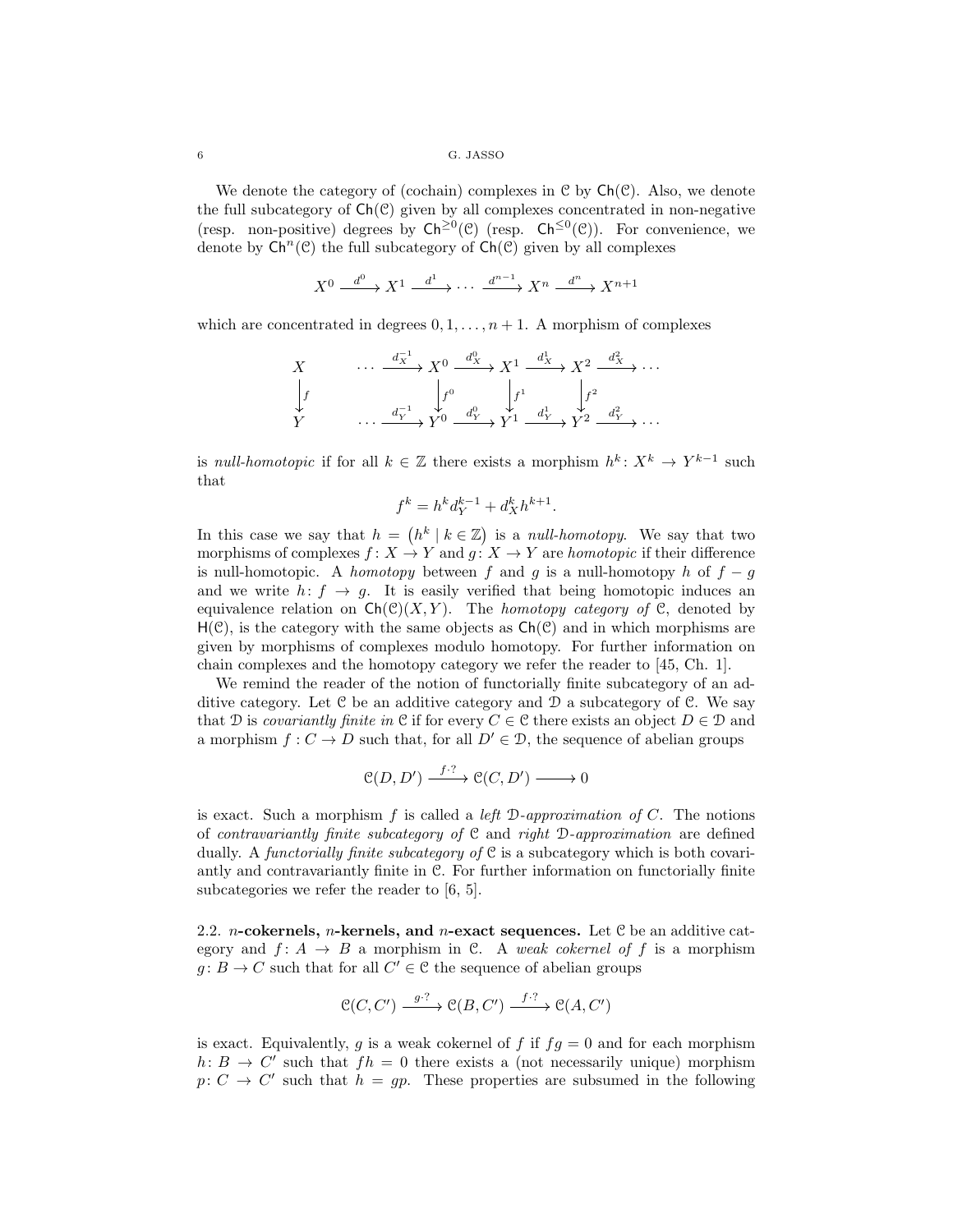commutative diagram:



Clearly, a weak cokernel g of f is a cokernel of f if and only if g is an epimorphism. The concept of *weak kernel* is defined dually.

The following general result, together with its dual, plays a central role in the sequel.

Comparison Lemma 2.1. Let  $C$  be an additive category and  $X \in \mathsf{Ch}^{\geq 0}(\mathcal{C})$  a *complex such that for all*  $k \geq 0$  *the morphism*  $d_X^{k+1}$  *is a weak cokernel of*  $d_X^k$ *. If*  $f: X \to Y$  and  $g: X \to Y$  are morphisms in  $\mathsf{Ch}^{\geq 0}(\mathcal{C})$  such that  $f^0 = g^0$ , then there *exists a homotopy*  $h: f \to g$  *such that*  $h^1$  *is the zero morphism.* 

*Proof.* Let  $u := f - g$  and for all  $k \leq 1$  let  $h^k: X^k \to Y^{k-1}$  be the zero morphism. Note that  $u^0 = 0$  by hypothesis. We proceed by induction on k. Let  $k \ge 1$  and suppose that for all  $\ell \leq k$  we have constructed a morphism

$$
h^{\ell} \colon X^{\ell} \to Y^{\ell-1}
$$

such that

$$
u^{\ell-1} = h^{\ell-1} d_Y^{\ell-2} + d_X^{\ell-1} h^{\ell}.
$$

Since  $u$  is a morphism of complexes, we have

$$
d_X^{k-1}(u^k - h^k d_Y^{k-1}) = d_X^{k-1} u^k + (h^{k-1} d_Y^{k-2} - u^{k-1}) d_Y^{k-1}
$$
  
=  $d_X^{k-1} u^k - u^{k-1} d_Y^{k-1}$   
= 0.

Hence, given that  $d_X^k$  is a weak cokernel of  $d_X^{k-1}$ , there exists a morphism

 $h^{k+1}: X^{k+1} \to Y^k$ 

such that  $u^k - h^k d_Y^{k-1} = d_X^k h^{k+1}$  or, equivalently,

$$
u^k = h^k d_Y^{k-1} + d_X^k h^{k+1}.
$$

This finishes the construction of the required null-homotopy  $h: f - g \to 0$ .

The following terminology will prove convenient in the sequel.

**Definition 2.2.** Let C be an additive category and  $d^0: X^0 \to X^1$  a morphism in C. An *n*-cokernel of  $d^0$  is a sequence

$$
(d^1, \ldots, d^n) : X^1 \xrightarrow{d^1} X^2 \xrightarrow{d^2} \cdots \xrightarrow{d^n} X^{n+1}
$$

such that for all  $Y \in \mathcal{C}$  the induced sequence of abelian groups

$$
0 \longrightarrow \mathcal{C}(X^{n+1}, Y) \xrightarrow{d^n \cdot ?} \mathcal{C}(X^n, Y) \xrightarrow{d^{n-1} \cdot ?} \cdots \xrightarrow{d^{1} \cdot ?} \mathcal{C}(X^1, Y) \xrightarrow{d^{0} \cdot ?} \mathcal{C}(X^0, Y)
$$

is exact. Equivalently, the sequence  $(d^1, \ldots, d^n)$  is an *n*-cokernel of  $d^0$  if for all  $1 \leq k \leq n-1$  the morphism  $d^k$  is a weak cokernel of  $d^{k-1}$ , and  $d^n$  is moreover a cokernel of  $d^{n-1}$ . The concept of *n-kernel* of a morphism is defined dually.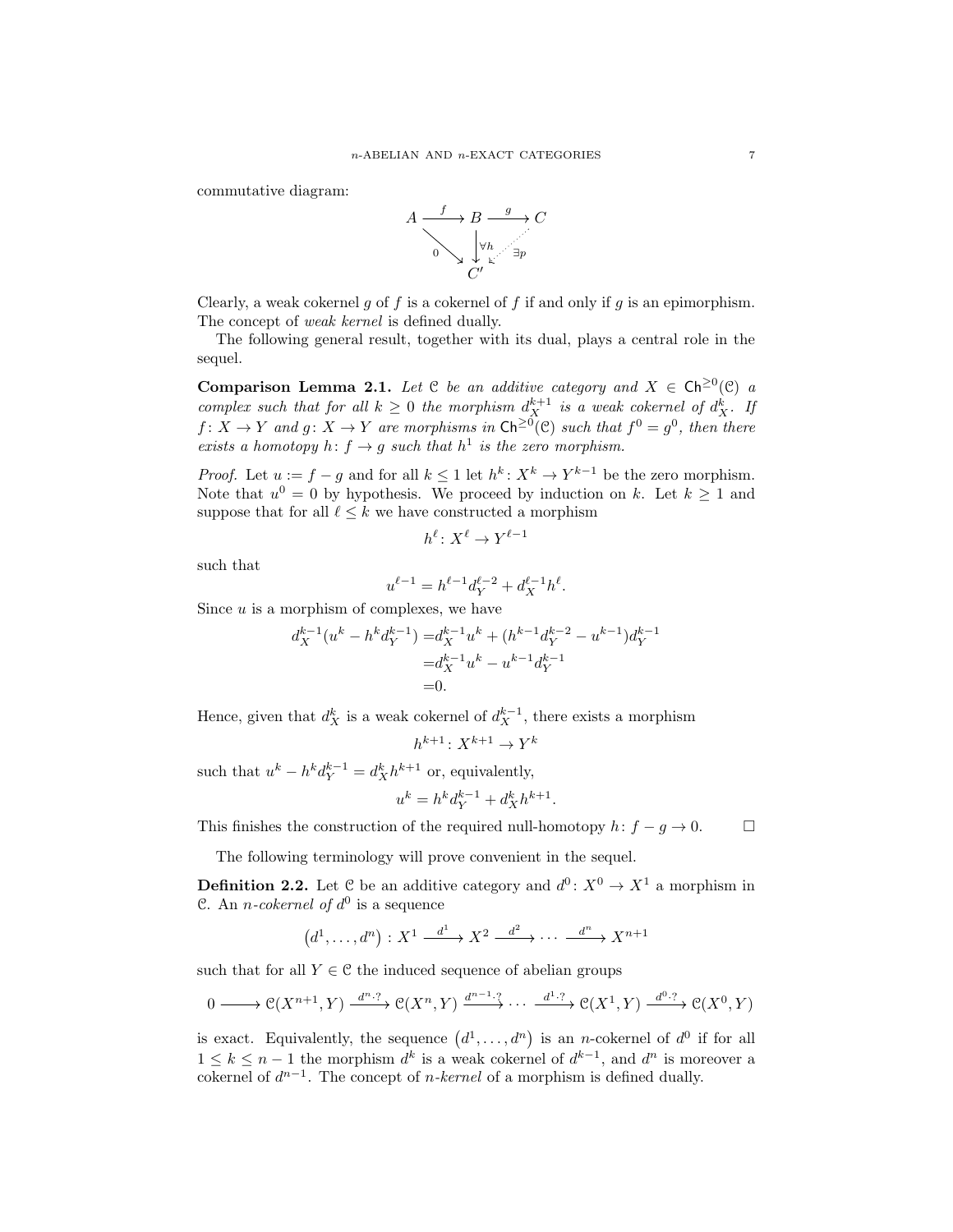**Remark 2.3.** If  $n \geq 2$ , then *n*-cokernels are not unique in general. Indeed, for each object  $C \in \mathcal{C}$  the sequence  $0 \to C \xrightarrow{1} C$  is a 2-cokernel of the morphism  $0 \to 0$ . This shortcoming can be resolved if one considers  $n$ -cokernels up to isomorphism in  $H(\mathcal{C})$ , see Proposition 2.7.

As explained in the Introduction, n-exact sequences, defined below, are the object of study of higher homological algebra. The investigation of their properties is our main concern for the rest of this article.

Definition 2.4. Let C be an additive category. An n*-exact sequence in* C is a complex

$$
X^0 \xrightarrow{d^0} X^1 \xrightarrow{d^1} \cdots \xrightarrow{d^{n-1}} X^n \xrightarrow{d^n} X^{n+1}
$$

in  $\mathsf{Ch}^n(\mathcal{C})$  such that  $(d^0, \ldots, d^{n-1})$  is an *n*-kernel of  $d^n$ , and  $(d^1, \ldots, d^n)$  is an *n*-cokernel of  $d^0$ .

Let C be an additive category. We remind the reader that a complex  $X \in \mathsf{Ch}(\mathcal{C})$ is *contractible* if the identity morphism of  $X$  is null-homotopic or, equivalently, X is isomorphic to the zero complex in  $H(\mathcal{C})$ . As a first analogy with the classical theory, let us show that the class of  $n$ -exact sequences is closed under isomorphisms in  $H(\mathcal{C})$ .

Proposition 2.5. *Let* C *be an additive category and* X *and* Y *be complexes in*  $\mathsf{Ch}^n(\mathcal{C})$  which are isomorphic in  $\mathsf{H}(\mathcal{C})$ . Then the following statements hold.

- *(i) The complex* X *is an* n*-exact sequence if and only if* Y *is an* n*-exact sequence.*
- *(ii)* Every contractible complex with  $n + 2$  terms is an n-exact sequence.

*Proof.* Note that the second claim follows immediately from the first one since the zero complex in  $\mathsf{Ch}^n(\mathcal{C})$  is clearly an *n*-exact sequence. Suppose that X is an *n*-exact sequence. By hypothesis, there exist morphisms of complexes



together with a homotopy  $h: fg \to 1_Y$ . Hence, for all  $k \in \{1, ..., n\}$  we have (2.1)  $1_{Y^k} = f^k g^k - h^k d_Y^{k-1} - d_Y^k h^{k+1}.$ 

In particular, we have

(2.2) 
$$
1_{Y^{n+1}} = f^{n+1}g^{n+1} - h^{n+1}d_Y^n
$$

We claim that for all  $k \in \{1, ..., n\}$  the morphism  $d_Y^k$  is a weak cokernel of  $d_Y^{k-1}$ . Indeed, let  $k \in \{1, ..., n\}$  and  $u: Y^k \to C$  be a morphism such that  $d_Y^{k-1}u = 0$ . It follows that

.

$$
(d_X^{k-1}g^k)u = g^{k-1}(d_Y^{k-1}u) = 0.
$$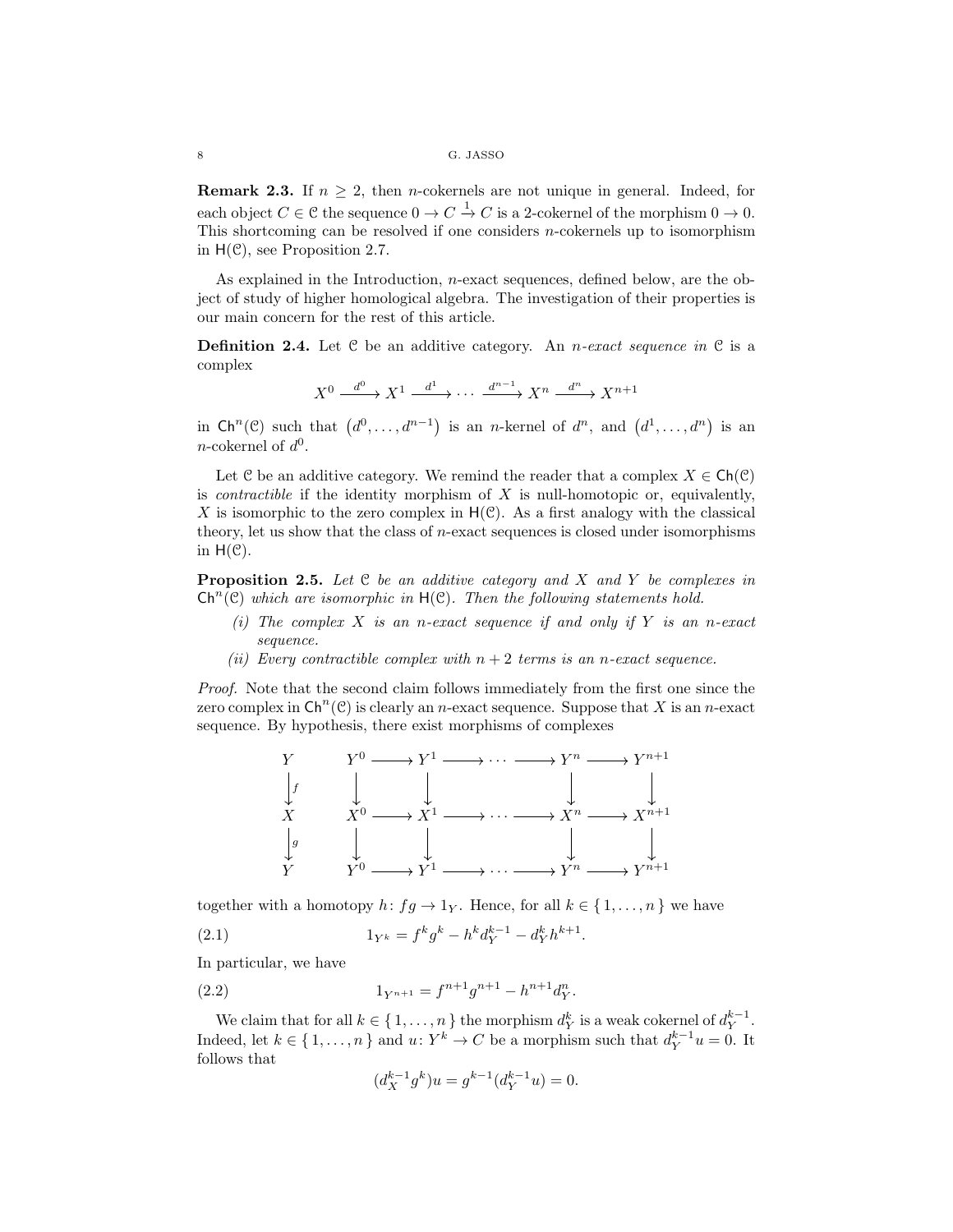Since  $d_X^k$  is a weak cokernel of  $d_X^{k-1}$  there exists a morphism  $v: X^{k+1} \to C$  such that  $g^k u = d^k X v$ . Therefore,

(2.3) 
$$
f^{k}(g^{k}u) = (f^{k}d_{X}^{k})v = d_{Y}^{k}f^{k+1}v.
$$

By composing the identity  $(2.1)$  on the right with u and substituting the identity (2.3) we obtain

$$
u = (fk gk)u - (dk f hk+1)u = dk f (fk+1v - hk+1u).
$$

Therefore u factors through  $d_Y^k$ . This shows that  $d_Y^k$  is a weak kernel of  $d_Y^{k-1}$ .

We need to show that  $d_Y^n$  is moreover a cokernel of  $d_Y^{n-1}$ . For this it is enough to show that  $d_Y^n$  is an epimorphism for we already know that it is a weak cokernel of  $d_Y^{n-1}$ . Let  $w: Y^{n+1} \to C$  be a morphism such that  $d_Y^n w = 0$ . It follows that

$$
d_X^n(g^{n+1}w) = g^n(d_Y^n w) = 0.
$$

Given that  $d_X^n$  is an epimorphism we deduce that  $g^{n+1}w = 0$ . By composing (2.2) on the right with  $w$ , we obtain

$$
w = f^{n+1}(g^{n+1}w) - h^{n+1}(d_Y^n w) = 0.
$$

Therefore  $d_Y^n$  is an epimorphism. This shows that  $(d_Y^1, \ldots, d_Y^n)$  is an *n*-cokernel of  $d_Y^0$ . By duality, the sequence  $(d_Y^0, \ldots, d_Y^{n-1})$  is an *n*-kernel of  $d_Y^n$ . Hence Y is an  $n$ -exact sequence. The converse implication is analogous.  $\square$ 

We have the following useful characterization of contractible  $n$ -exact sequences.

**Proposition 2.6.** Let  $C$  be an additive category and X a complex in  $\mathsf{Ch}^n(C)$  such that  $(d^1, \ldots, d^n)$  is an n-cokernel of  $d^0$ . Then,  $d^0$  is a split monomorphism if and *only if* X *is a contractible* n*-exact sequence.*

*Proof.* Suppose that  $d^0$  is a split monomorphism. Hence there exists a morphism  $h^1: X^1 \to X^0$  such that  $d^0 h^1 = 1_{X^0}$ . We shall extend  $h^1$  to a null-homotopy of  $1_X$ . Inductively, let  $k \in \{0, 1, ..., n\}$  and suppose that for all  $\ell \leq k$  we have constructed a morphism  $h^{\ell} \colon X^{\ell} \to X^{\ell-1}$  such that

$$
1_{X^{\ell-1}} = h^{\ell-1}d^{\ell-2} + d^{\ell-1}h^{\ell}.
$$

Composing this identity, for  $\ell = k$ , on the left with  $d^{k-1}$  we obtain

$$
d^{k-1} = (h^{k-1}d^{k-2} + d^{k-1}h^k)d^{k-1} = d^{k-1}(h^kd^{k-1}).
$$

Since  $d^k$  is a weak cokernel of  $d^{k-1}$ , there exists a morphism  $h^{k+1}: X^{k+1} \to X^k$ such that  $d^k h^{k+1} = 1_{X^k} - h^k d^{k-1}$  or, equivalently,

$$
1_{X^k} = h^k d^{k-1} + d^k h^{k+1}.
$$

This finishes the induction step. It remains to show that  $1_{X^{n+1}} = h^n d^n$ . For this, let  $k = n$  and note that composing the previous equality on the right by  $d^n$  yields

$$
d^{n} = (h^{n}d^{n-1} + d^{n}h^{n+1})d^{n} = d^{n}(h^{n+1}d^{n}).
$$

Since  $d^n$  is an epimorphism, we have  $1_{X^{n+1}} = h^n d^n$ , which is what we needed to show. This shows that  $X$  is a contractible complex, and so it is also an *n*-exact sequence. The converse implication is obvious.  $\Box$ 

The following result implies that *n*-cokernels and *n*-kernels are unique up to isomorphism in  $H(\mathcal{C})$ .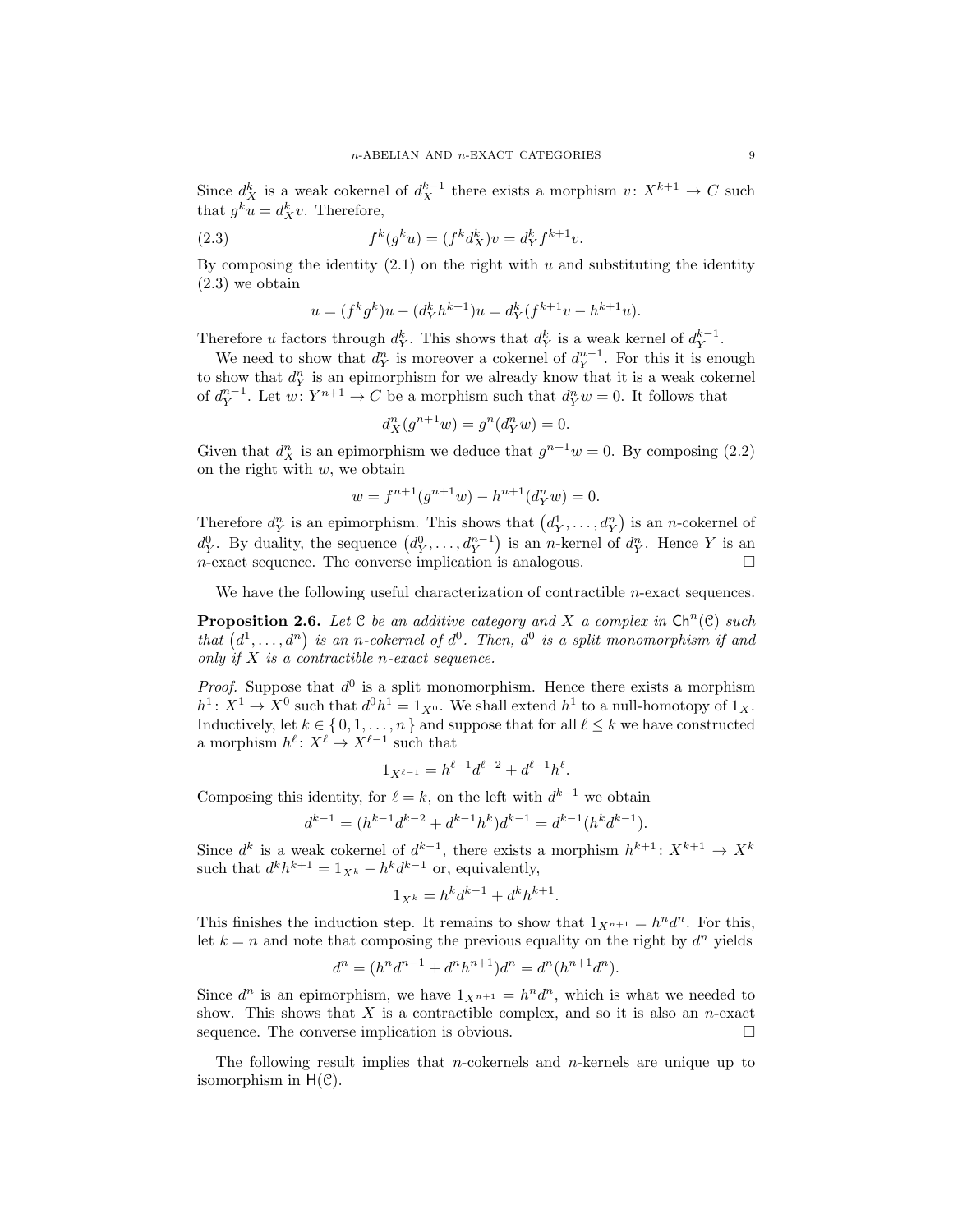**Proposition 2.7.** Let  $C$  be an additive category and  $f: X \rightarrow Y$  a morphism of n-exact sequences in  $C$  such that  $f^k$  and  $f^{k+1}$  are isomorphisms for some  $k \in$  ${1, \ldots, n}$ *. Then, f induces an isomorphism in*  $H(\mathcal{C})$ *.* 

*Proof.* Using the factorization property of weak cokernels and weak kernels we can construct a morphism of *n*-exact sequences  $g: Y \to X$  where  $g^k$  and  $g^{k+1}$  are the inverses of  $f^k$  and  $f^{k+1}$  respectively:

$$
X \qquad X^{0} \to \cdots \to X^{k-1} \to X^{k} \to X^{k+1} \to X^{k+2} \to \cdots \to X^{n+1}
$$
\n
$$
\downarrow f \qquad \qquad \downarrow f^{k} \qquad \qquad \downarrow f^{k+1} \qquad \qquad \downarrow \qquad \qquad \downarrow
$$
\n
$$
Y \qquad Y^{0} \to \cdots \to Y^{k-1} \to Y^{k} \to Y^{k+1} \to Y^{k+2} \to \cdots \to Y^{n+1}
$$
\n
$$
\downarrow g \qquad \qquad \downarrow g^{k} \qquad \qquad \downarrow g^{k+1} \qquad \qquad \downarrow
$$
\n
$$
X \qquad X^{0} \to \cdots \to X^{k-1} \to X^{k} \to X^{k+1} \to X^{k+2} \to \cdots \to X^{n+1}
$$

Then, the Comparison Lemma 2.1 and its dual applied to diagrams

$$
X^{0} \longrightarrow \cdots \longrightarrow X^{k-1} \longrightarrow X^{k}
$$
  
\n
$$
\downarrow \qquad \qquad X^{k+1} \longrightarrow X^{k+2} \longrightarrow \cdots \longrightarrow X^{n+1}
$$
  
\n
$$
Y^{0} \longrightarrow \cdots \longrightarrow Y^{k-1} \longrightarrow Y^{k}
$$
 and 
$$
Y^{k+1} \longrightarrow Y^{k+2} \longrightarrow \cdots \longrightarrow Y^{n+1}
$$
  
\n
$$
\downarrow g^{k+1}
$$
  
\n
$$
\downarrow g^{k+1}
$$
  
\n
$$
\downarrow g^{k+1}
$$
  
\n
$$
\downarrow g^{k+1}
$$
  
\n
$$
\downarrow g^{k+1}
$$
  
\n
$$
\downarrow g^{k+1}
$$
  
\n
$$
\downarrow g^{k+1}
$$
  
\n
$$
\downarrow g^{k+1}
$$
  
\n
$$
\downarrow g^{k+1}
$$
  
\n
$$
\downarrow g^{k+1}
$$
  
\n
$$
\downarrow g^{k+1}
$$
  
\n
$$
\downarrow g^{k+1}
$$
  
\n
$$
\downarrow g^{k+1}
$$
  
\n
$$
\downarrow g^{k+1}
$$
  
\n
$$
\downarrow g^{k+1}
$$
  
\n
$$
\downarrow g^{k+1}
$$
  
\n
$$
\downarrow g^{k+1}
$$
  
\n
$$
\downarrow g^{k+1}
$$
  
\n
$$
\downarrow g^{k+1}
$$
  
\n
$$
\downarrow g^{k+1}
$$
  
\n
$$
\downarrow g^{k+1}
$$
  
\n
$$
\downarrow g^{k+1}
$$
  
\n
$$
\downarrow g^{k+1}
$$
  
\n
$$
\downarrow g^{k+1}
$$
  
\n
$$
\downarrow g^{k+1}
$$
  
\n
$$
\downarrow g^{k+2}
$$
  
\n
$$
\downarrow g^{k+1}
$$
  
\n
$$
\downarrow g^{k+1}
$$
  
\n
$$
\downarrow g^{k+1}
$$
  
\n
$$
\downarrow g^{k+1}
$$
  
\n
$$
\downarrow g^{k+2}
$$
  
\n
$$
\downarrow g^{k+1}
$$
  
\n
$$
\down
$$

respectively imply that  $f$  and  $g$  induce mutually inverse isomorphisms in the homotopy category  $H(\mathcal{C})$ .

Remark 2.8. The statement of Proposition 2.7 can be interpreted as saying that each morphism in an  $n$ -exact sequence determines the others "up to homotopy". To prove that equivalences of *n*-exact sequences also induce isomorphisms in  $H(\mathcal{C})$ we need to impose a richer structure on the category C, see Proposition 4.10.

Definition 2.9. Let C be an additive category. A *morphism of* n*-exact sequences in* C is a morphism of complexes



in which each row is an  $n$ -exact sequence. We say that  $f$  is an *equivalence* if  $f^0 = 1_{X^0}$  and  $f^{n+1} = 1_{X^{n+1}}$ .

Remark 2.10. In Proposition 4.10 we show that, in the case of n-exact categories, equivalences of n-exact sequences are in fact an equivalence relation on the class of n-exact sequences.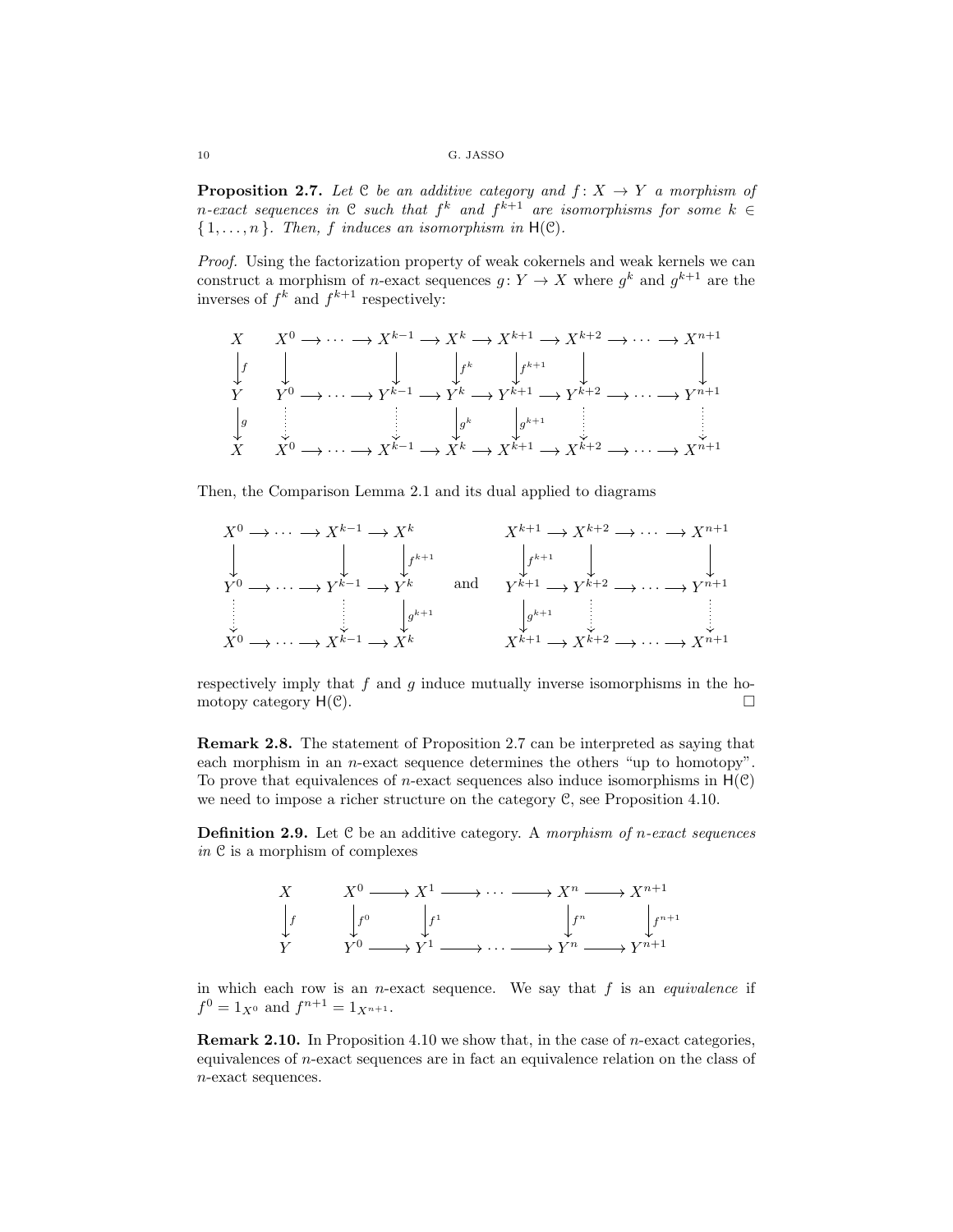2.3. *n*-pushout diagrams and *n*-pullback diagrams. Let C be an additive category. A pushout diagram of a pair of morphisms

$$
\begin{array}{c}\nX \xrightarrow{g} Z \\
\downarrow f \\
Y\n\end{array}
$$

in C can be identified with a cokernel of the morphism  $[-g f]^\top: X \to Z \oplus Y$ . This motivates us to introduce the following concept.

**Definition 2.11.** Let C be an additive category, X a complex in  $\mathsf{Ch}^{n-1}(\mathcal{C})$ , and  $f^0: X^0 \to Y^0$  a morphism in C. An *n-pushout diagram of* X *along*  $f^0$  is a morphism of complexes



such that in the *mapping cone*  $C = C(f)$ 

$$
X^0 \xrightarrow{d_C^{-1}} X^1 \oplus Y^0 \xrightarrow{d_C^0} \cdots \xrightarrow{d_C^{n-2}} X^n \oplus Y^{n-1} \xrightarrow{d_C^{n-1}} Y^n.
$$

the sequence  $(d_C^0, \ldots, d_C^{n-1})$  is an *n*-cokernel of  $d_C^{-1}$ , where we define

(2.4) 
$$
d_C^k := \begin{bmatrix} -d_X^{k+1} & 0\\ f^{k+1} & d_Y^k \end{bmatrix} : X^{k+1} \oplus Y^k \longrightarrow X^{k+2} \oplus Y^{k+1}
$$

for each  $k \in \{-1, 0, 1, \ldots, n-1\}$ . In particular,

$$
d^{-1} = \begin{bmatrix} -d_X^0 \\ f^0 \end{bmatrix} \quad \text{and} \quad d^{n-1} = \begin{bmatrix} f^n & d_Y^{n-1} \end{bmatrix}.
$$

Note that the fact that  $C(f)$  is a complex encodes precisely that X and Y are complexes and that f is a morphism of complexes. The concept of n*-pullback diagram* is defined dually.

We now state some of general properties of  $n$ -pushout diagrams.

Proposition 2.12. *Let* C *be an additive category. Suppose that we are given an* n*-pushout diagram*



*and let*  $k \in \{0, 1, \ldots, n-2\}$ *. If*  $d_Y^{k+1}$  *is a weak cokernel of*  $d_Y^k$ *, then*  $d_X^{k+1}$  *is a weak cokernel of*  $d_X^k$ .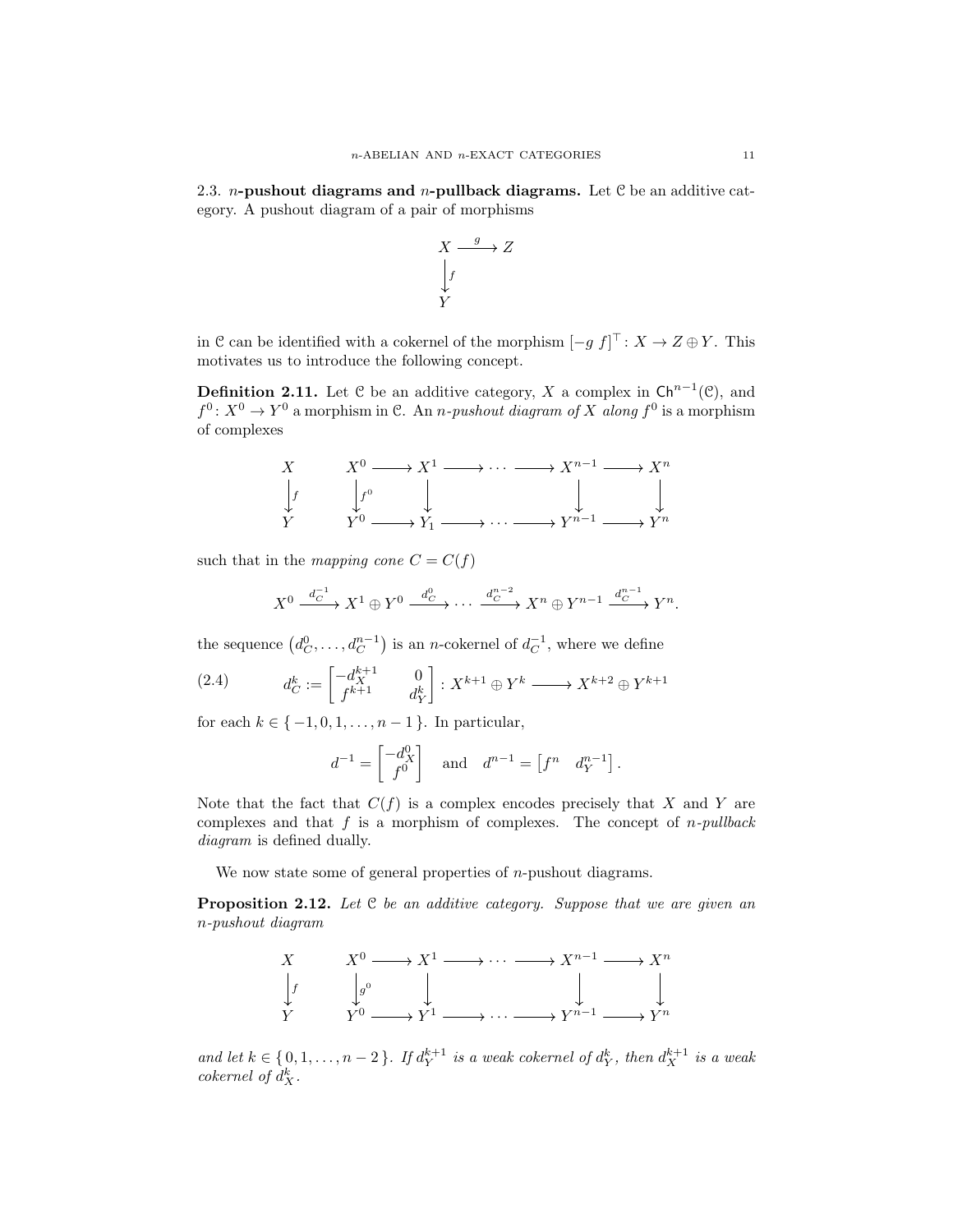*Proof.* Put  $C := C(f)$  and let  $u: X^{k+1} \to M$  be a morphism such that  $d_X^k u = 0$ . Consider the solid part of the following commutative diagram:



Given that  $d_C^k: X^{k+1} \oplus Y^k \to X^{k+2} \oplus Y^{k+1}$  is a weak cokernel of  $d_C^{-1}: X^k \oplus Y^{k-1} \to$  $X^{k+1} \oplus Y^k$ , there exist morphisms  $v: Y^{k+1} \to M$  and  $h: X^{k+2} \to M$  such that  $d_Y^k v = 0$  and  $u - f^{k+1}v = d_X^{k+1}h$ . Since  $d_Y^{k+1}$  is a weak cokernel of  $d_Y^k$  there exists a morphism  $w: Y^{k+2} \to M$  such that  $v = d_Y^{k+1}w$ . Therefore we have

$$
u = d_X^{k+1}h + f^{k+1}v
$$
  
=  $d_X^{k+1}h + f^{k+1}(d_Y^{k+1}w)$   
=  $d_X^{k+1}(h + f^{k+2}w)$ .

This shows that  $d_X^{k+1}$  is a weak cokernel of  $d_X^k$  $X$ .

Our choice of terminology in Definition 2.11 is justified by the following property.

**Proposition 2.13.** Let  $C$  be an additive category,  $g: X \rightarrow Z$  a morphism of com $p$ lexes in  $\mathsf{Ch}^{n-1}(\mathcal{C})$  and suppose there exists an n-pushout diagram of X along  $g^0$ 

$$
\begin{array}{ccc}\nX & X^0 \longrightarrow X^1 \longrightarrow \cdots \longrightarrow X^{n-1} \longrightarrow X^n \\
\downarrow f & \downarrow g^0 & \downarrow & \downarrow & \downarrow \\
Y & Y^0 = Z^0 \longrightarrow Y^1 \longrightarrow \cdots \longrightarrow Y^{n-1} \longrightarrow Y^n\n\end{array}
$$

*Then, there exists a morphism of complexes*  $p: Y \to Z$  *such that*  $p^0 = 1_{Z^0}$  *and a homotopy*  $h: fp \to g$  *with*  $h^1 = 0$ *. Moreover, these properties determine* p *uniquely up to homotopy.*

*Proof.* Let  $h^1: X^1 \to Z^0$  be the zero morphism,  $p^0 = 1_{Z^0}$  and  $C := C(f)$ . Inductively, suppose that  $0 \leq k \leq n$  and that for all  $\ell \leq k$  we have constructed a morphism  $p^{\ell} \colon Y^{\ell} \to Z^{\ell}$  such that

$$
d_Y^{\ell-1}p^\ell = p^{\ell-1}d_Z^{\ell-1}
$$

and a morphism  $h^{\ell+1}: X^{\ell+1} \to Z^{\ell}$  such that

$$
f^{\ell}p^{\ell} - g^{\ell} = h^{\ell}d_Z^{\ell-1} + d_X^{\ell}h^{\ell+1}.
$$

We claim that the composition

$$
X^k \oplus Y^{k-1} \xrightarrow{\begin{bmatrix} -d^k_X & 0 \\ f^k & d^{k-1}_Y \end{bmatrix}} X^{k+1} \oplus Y^k \xrightarrow{[g^{k+1} - h^{k+1}d_Z^k \quad p^k d_Z^{k}]} Z^{k+1}
$$

vanishes. Indeed, on one hand we have

$$
f^{k}(p^{k}d_{Z}^{k}) = (g^{k} + d_{X}^{k}h^{k+1})d_{Z}^{k} = d_{X}^{k}(g^{k+1} - h^{k+1}d_{Z}^{k}).
$$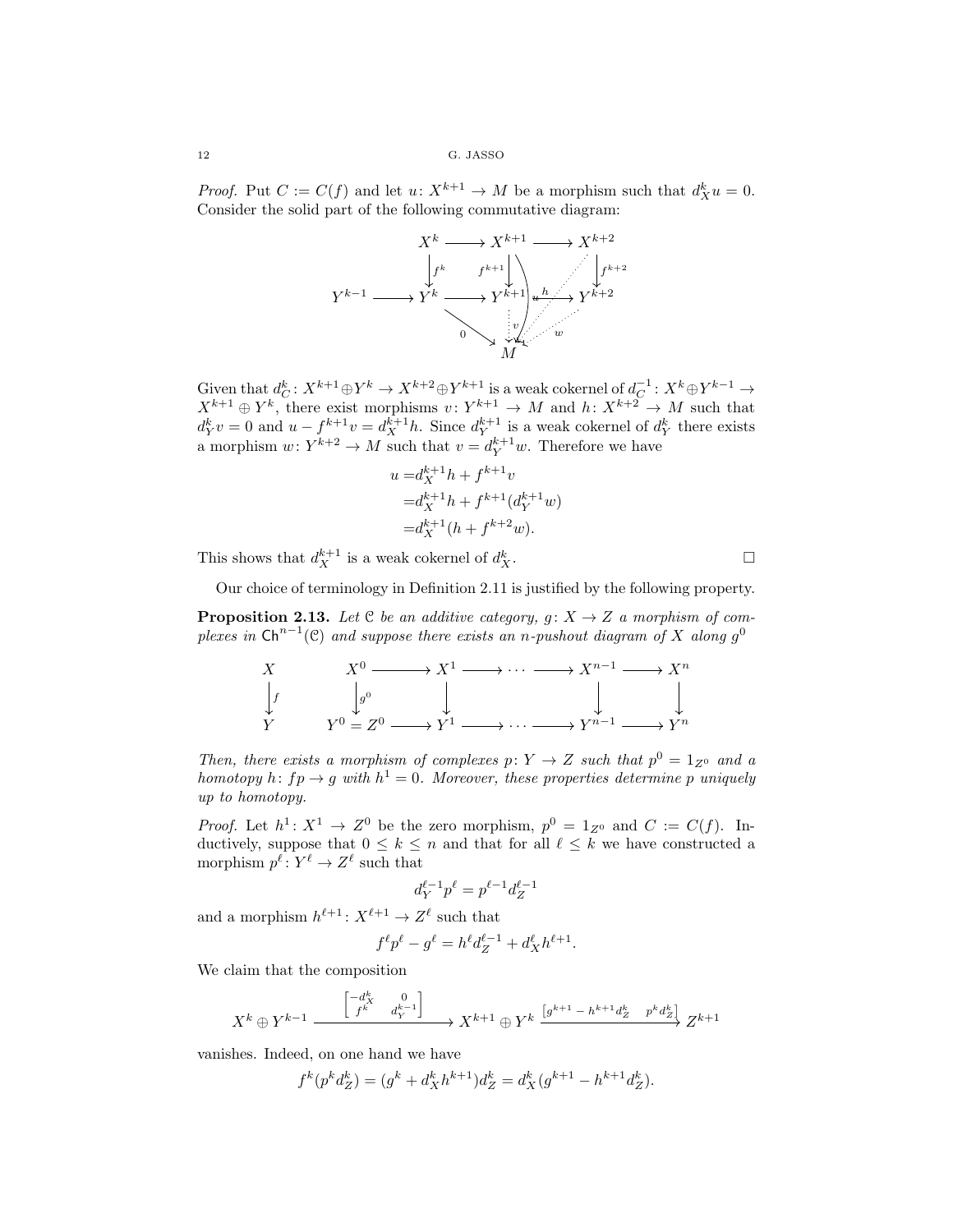On the other hand, we have

$$
d_Y^{k-1}(p^k d_Z^k) = p^{k-1} d_Z^{k-1} d_Z^k = 0.
$$

The claim follows.

Next, since  $d_C^k$  is a weak cokernel of  $d_C^{k-1}$ , there exists a morphism  $p^{k+1}$ :  $Y^{k+1} \rightarrow$  $Z^{k+1}$  such that

$$
d_Y^k p^{k+1} = p^k d_Z^k
$$

and a morphism  $h^{k+2}: X^{k+2} \to Y^{k+1}$  such that

$$
g^{k+1} + h^{k+1}d_Z^k = -d_X^{k+1}h^{k+2} + f^{k+1}p^{k+1}.
$$

This finishes the induction step, and the construction of the required morphism  $p: Y \to Z$ . Moreover,  $h: fp \to g$  is a homotopy (note that  $h^{n+1} = 0$ ). The last claim follows immediately from the Comparison Lemma 2.1.  $\Box$ 

**Definition-Proposition 2.14.** Let  $C$  be an additive category and  $g^0$ :  $X^0 \rightarrow Z^0$  a *morphism in*  $\mathfrak{C}$ *. Suppose that there exists an n-pushout diagram of*  $X$  *along*  $g^0$ 



*Then, the following statements hold:*

- *(i)* There exists an n-pushout diagram  $\tilde{f}: X \to \tilde{Y}$  of X along  $g^0$  such that for *every morphism*  $g: X \to Z$  *of complexes lifting*  $g^0$  *there exists a morphism of complexes*  $p: Y \to Z$  *such that*  $p^0 = 1_{Z^0}$  *and*  $\tilde{f}p = g$ *.*
- (*ii*) For each  $2 \leq k \leq n$  the morphism  $\tilde{f}^k$  is a split monomorphism.
- *(iii)* We have  $\tilde{Y} = Y \oplus X'$  for a contractible complex  $X' \in \mathsf{Ch}^{n-1}(\mathcal{C})$ *.*

*We call the morphism*  $\tilde{f}: X \to \tilde{Y}$  *a* good *n*-pushout diagram of X along  $g^0$ .

*Proof.* If  $n = 1$  the result is trivial, so we may assume that  $n \geq 2$ . For  $C \in \mathcal{C}$ and  $k \in \mathbb{Z}$ , let  $i_k(C)$  be the complex with  $d^k = 1_C$  and which is 0 in each degree different from k and  $k + 1$ . We define

$$
X' := \bigoplus_{k=2}^{n} i_{k-1}(X^k)
$$

and  $\tilde{Y} := Y \oplus X'$ . Note that  $\tilde{Y}^0 = Y^0$  and that X' is a contractible complex. It readily follows that the diagram

$$
\begin{array}{ccc}\nX & X^0 \longrightarrow X^1 \longrightarrow X^2 \longrightarrow \cdots \longrightarrow X^k \longrightarrow \cdots \longrightarrow X^n \\
\begin{bmatrix}\n\tilde{f} & \int_{\mathcal{V}}^{0} = g^0 & \int_{\mathcal{V}} \begin{bmatrix} f^1 \\ d_{X1} \end{bmatrix} & \int_{\mathcal{V}} \begin{bmatrix} f^2 \\ d_{X2}^2 \end{bmatrix} & \int_{\mathcal{V}} \begin{bmatrix} f^k \\ d_{X2}^k \end{bmatrix} & \int_{\mathcal{V}} \begin{bmatrix} f^n \\ d_{Xn}^k \end{bmatrix} & \begin{bmatrix} f^n \\ f^n \end{bmatrix} \\
\tilde{Y}^n & Y^0 \longrightarrow \tilde{Y}^1 \longrightarrow \tilde{Y}^2 \longrightarrow \cdots \longrightarrow \tilde{Y}^k \longrightarrow \cdots \longrightarrow \tilde{Y}^n\n\end{array}
$$

commutes. Observe that for each  $2 \leq k \leq n$  the morphism  $\tilde{f}^k$  is a split monomorphism. Using Proposition 2.13, it is easy to show that  $f$  has the required factorization property; the details are left to the reader.  $\Box$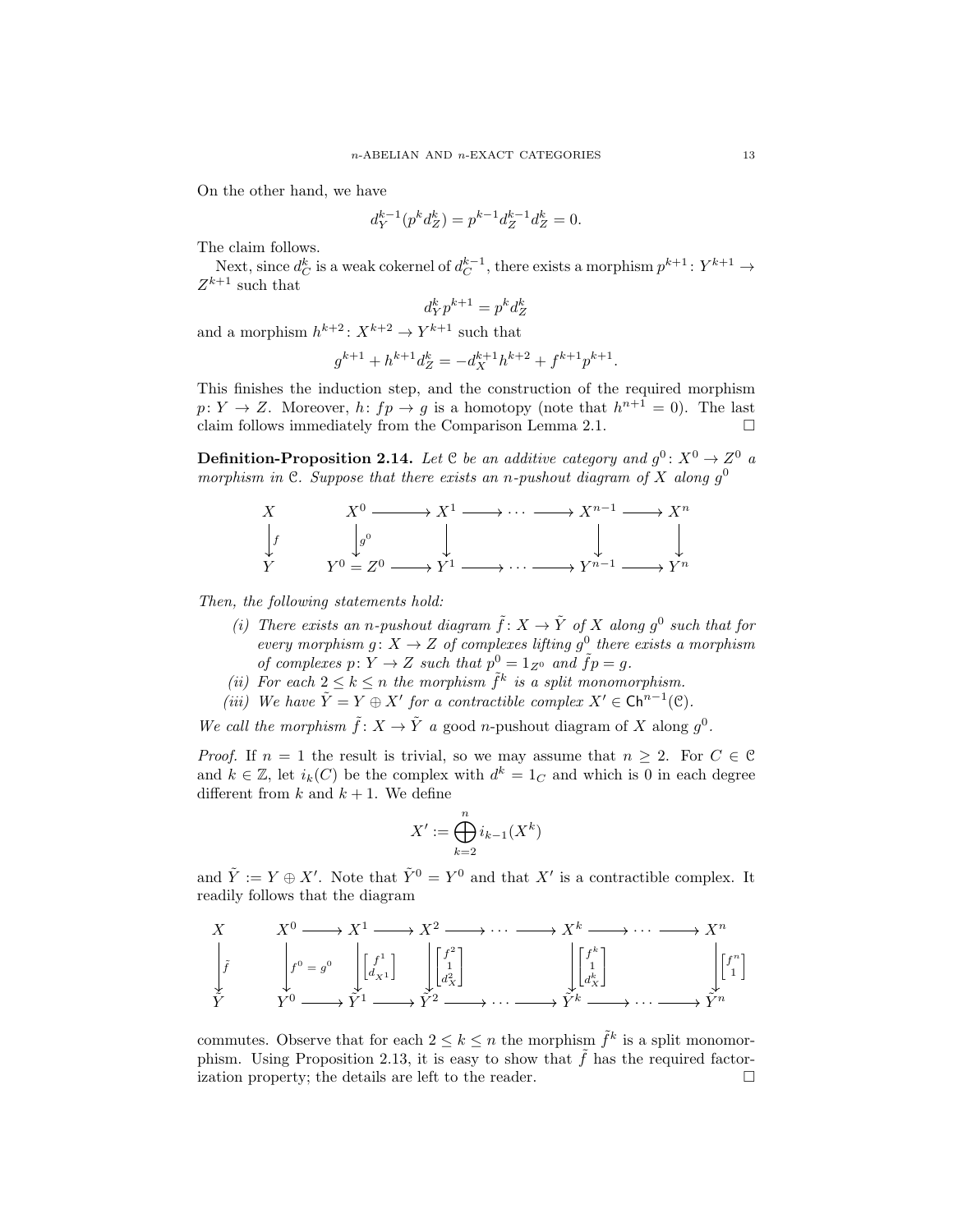#### 3. n-abelian categories

In this section we introduce  $n$ -abelian categories and establish their basic properties; we give a characterization of semisimple categories in terms of  $n$ -abelian categories. We also introduce projective objects in  $n$ -abelian categories and study their basic properties. Finally, we show that *n*-cluster-tilting subcategories of abelian categories are *n*-abelian; we give a partial converse in the case of *n*-abelian categories with enough projectives.

3.1. Definition and basic properties. The following definition is motivated by the axioms of abelian categories given in [45, Def. A.4.2].

Definition 3.1. Let n be a positive integer. An n*-abelian category* is an additive category M which satisfies the following axioms:

- (A0) The category M is idempotent complete.
- $(A1)$  Every morphism in M has an *n*-kernel and an *n*-cokernel.
- (A2) For every monomorphism  $f^0: X^0 \to X^1$  in M and for every *n*-cokernel  $(f<sup>1</sup>,..., f<sup>n</sup>)$  of  $f<sup>0</sup>$ , the following sequence is *n*-exact:

$$
X^0 \xrightarrow{f^0} X^1 \xrightarrow{f^1} \cdots \xrightarrow{f^{n-1}} X^n \xrightarrow{f^n} X^{n+1}.
$$

(A2<sup>op</sup>) For every epimorphism  $g^n: X^n \to X^{n+1}$  in M and for every *n*-kernel  $(g^0, \ldots, g^{n-1})$  of  $g^n$ , the following sequence is *n*-exact:

$$
X^0 \xrightarrow{g^0} X^1 \xrightarrow{g^1} \cdots \xrightarrow{g^{n-1}} X^n \xrightarrow{g^n} X^{n+1}.
$$

Let us give some important remarks regarding Definition 3.1.

Remark 3.2. By Proposition 2.5 and Proposition 2.7 we can replace axiom (A2) by the following weaker version:

(A2') For every monomorphism  $f^0: X^0 \to X^1$  in M there exists an *n*-exact sequence:

$$
X^0 \xrightarrow{f^0} X^1 \xrightarrow{f^1} \cdots \xrightarrow{f^{n-1}} X^n \xrightarrow{f^n} X^{n+1}.
$$

Naturally, we can weaken axiom  $(A2^{op})$  in a dual manner.

Remark 3.3. Let M be an n-abelian category. An immediate consequence of axioms  $(A1)$  and  $(A2)$  (resp.  $(A2^{\text{op}})$ ) is that every monomorphism (resp. epimorphism) in M appears as the leftmost (resp. rightmost) morphism in some n-exact sequence.

**Remark 3.4.** Let m and n be distinct positive integers. Note that the only categories which are both n-abelian and m-abelian are the semisimple categories, see Corollary 3.10.

Note that 1-abelian categories are precisely abelian categories in the usual sense. It is easy to see that abelian categories are idempotent complete; thus, if  $n = 1$ , then axiom (A0) in Definition 3.1 is redundant. However, if  $n \geq 2$ , then axiom (A0) is independent from the remaining axioms as shown by the following example.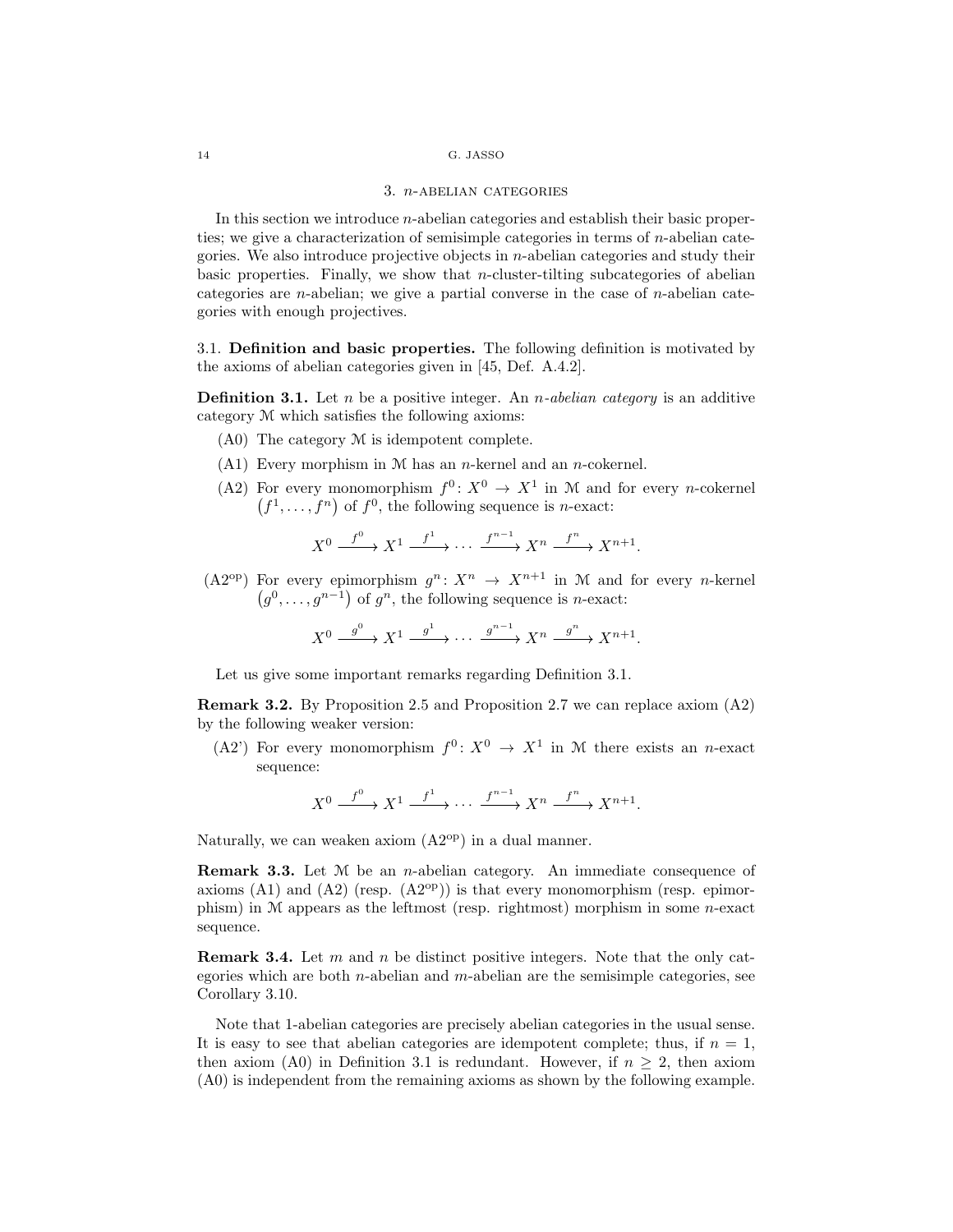**Example 3.5.** Let  $n \geq 2$  and K be a field. Consider the full subcategory V of  $\mathbf{mod}\,K$  given by the finite dimensional  $K$ -vector spaces of dimension different from 1. Then,  $\mathcal V$  is not idempotent complete but it satisfies axioms (A1), (A2) and  $(A2^{op}).$ 

*Proof.* Firstly, note that  $\mathcal V$  is an additive subcategory of mod K. The fact that  $\mathcal V$ is not idempotent complete is obvious (consider the idempotent  $0 \oplus 1<sub>K</sub> : K<sup>2</sup> \rightarrow K<sup>2</sup>$ whose kernel is one-dimensional, for example). Let us show that  $\nu$  satisfies axiom (A1). Indeed, let  $f: V \to W$  be a morphism in V. If coker f has dimension different from 1, then

$$
V \longrightarrow W \longrightarrow \text{coker } f \longrightarrow 0 \longrightarrow \cdots \longrightarrow 0
$$

gives an *n*-cokernel of f in V. If coker f has dimension 1, then we can construct an n-cokernel of f in  $\mathcal V$  by a commutative diagram

$$
V \xrightarrow{f} W \xrightarrow{K^3} K^2 \xrightarrow{0} 0 \xrightarrow{K^2} 0 \xrightarrow{0} 0
$$
\n
$$
\downarrow
$$
\n
$$
\downarrow
$$
\n
$$
\downarrow
$$
\n
$$
\downarrow
$$
\n
$$
\downarrow
$$
\n
$$
\downarrow
$$
\n
$$
\downarrow
$$
\n
$$
\downarrow
$$
\n
$$
\downarrow
$$
\n
$$
\downarrow
$$
\n
$$
\downarrow
$$
\n
$$
\downarrow
$$
\n
$$
\downarrow
$$
\n
$$
\downarrow
$$
\n
$$
\downarrow
$$
\n
$$
\downarrow
$$
\n
$$
\downarrow
$$
\n
$$
\downarrow
$$
\n
$$
\downarrow
$$
\n
$$
\downarrow
$$
\n
$$
\downarrow
$$
\n
$$
\downarrow
$$
\n
$$
\downarrow
$$
\n
$$
\downarrow
$$
\n
$$
\downarrow
$$
\n
$$
\downarrow
$$
\n
$$
\downarrow
$$
\n
$$
\downarrow
$$
\n
$$
\downarrow
$$
\n
$$
\downarrow
$$
\n
$$
\downarrow
$$
\n
$$
\downarrow
$$
\n
$$
\downarrow
$$
\n
$$
\downarrow
$$
\n
$$
\downarrow
$$
\n
$$
\downarrow
$$
\n
$$
\downarrow
$$
\n
$$
\downarrow
$$
\n
$$
\downarrow
$$
\n
$$
\downarrow
$$
\n
$$
\downarrow
$$
\n
$$
\downarrow
$$
\n
$$
\downarrow
$$
\n
$$
\downarrow
$$
\n
$$
\downarrow
$$
\n
$$
\downarrow
$$
\n
$$
\downarrow
$$
\n
$$
\downarrow
$$
\n
$$
\downarrow
$$
\n
$$
\downarrow
$$
\n
$$
\downarrow
$$
\n
$$
\downarrow
$$
\n
$$
\downarrow
$$
\n
$$
\downarrow
$$
\n
$$
\downarrow
$$
\n
$$
\downarrow
$$
\n
$$
\downarrow
$$
\n
$$
\downarrow
$$
\n
$$
\downarrow
$$
\n

where coker  $f \to K^3 \to K^2$  is a kernel-cokernel pair. We can construct an *n*-kernel of f in a dual manner. This shows that  $\mathcal V$  satisfies axiom (A1). That  $\mathcal V$  satisfies axioms  $(A2)$  and  $(A2^{op})$  follows from Proposition 2.6 since contractible complexes with  $n + 2$  terms are in particular *n*-exact sequences by Proposition 2.5.

Lemma 3.6. *Let* C *be an idempotent complete additive category and suppose that we are given a sequence of morphisms in* C *of the form*

$$
A \xrightarrow{f} B \xrightarrow{g} C \xrightarrow{h} D
$$

*If* g *is a weak cokernel of* f*, and* h *is both a split epimorphism and a cokernel of* g*, then* f *admits a cokernel in* C*.*

*Proof.* Since h is a split epimorphism there exists a morphism  $i: M \to Y$  such that  $ih = 1_D$ . It follows that the morphism  $e := 1_C - hi$  is idempotent. Since the category C is idempotent complete, there exists an object  $E \in \mathcal{C}$  and morphisms  $r: C \to E$  and  $s: E \to C$  such that  $sr = 1_E$  and  $rs = e$ . Note that this implies that r is an epimorphism and  $sh = 0$  for we have

$$
r(sh) = (1 - hi)h = h - h = 0.
$$

We claim that gr is a cokernel of f. Indeed, let  $u: B \to B'$  be a morphism such that  $fu = 0$ . Since g is a weak cokernel of f there exists a morphism  $v : C \rightarrow B'$ such that  $u = gv$ . It follows that

$$
u = gv = g(1 - hi)v = (gr)(sv).
$$

This shows that gr is a weak cokernel of f. It remains to show that gr is an epimorphism. For this, let  $w: E \to E'$  be a morphism such that  $(qr)w = 0$ . Since h is a cokernel of g there exists a morphism  $x: D \to E'$  such that  $rw = hx$ . It follows that

$$
w = (sr)w = s(hx) = 0.
$$

This shows that gr is an epimorphism. Therefore gr is a cokernel of f.  $\Box$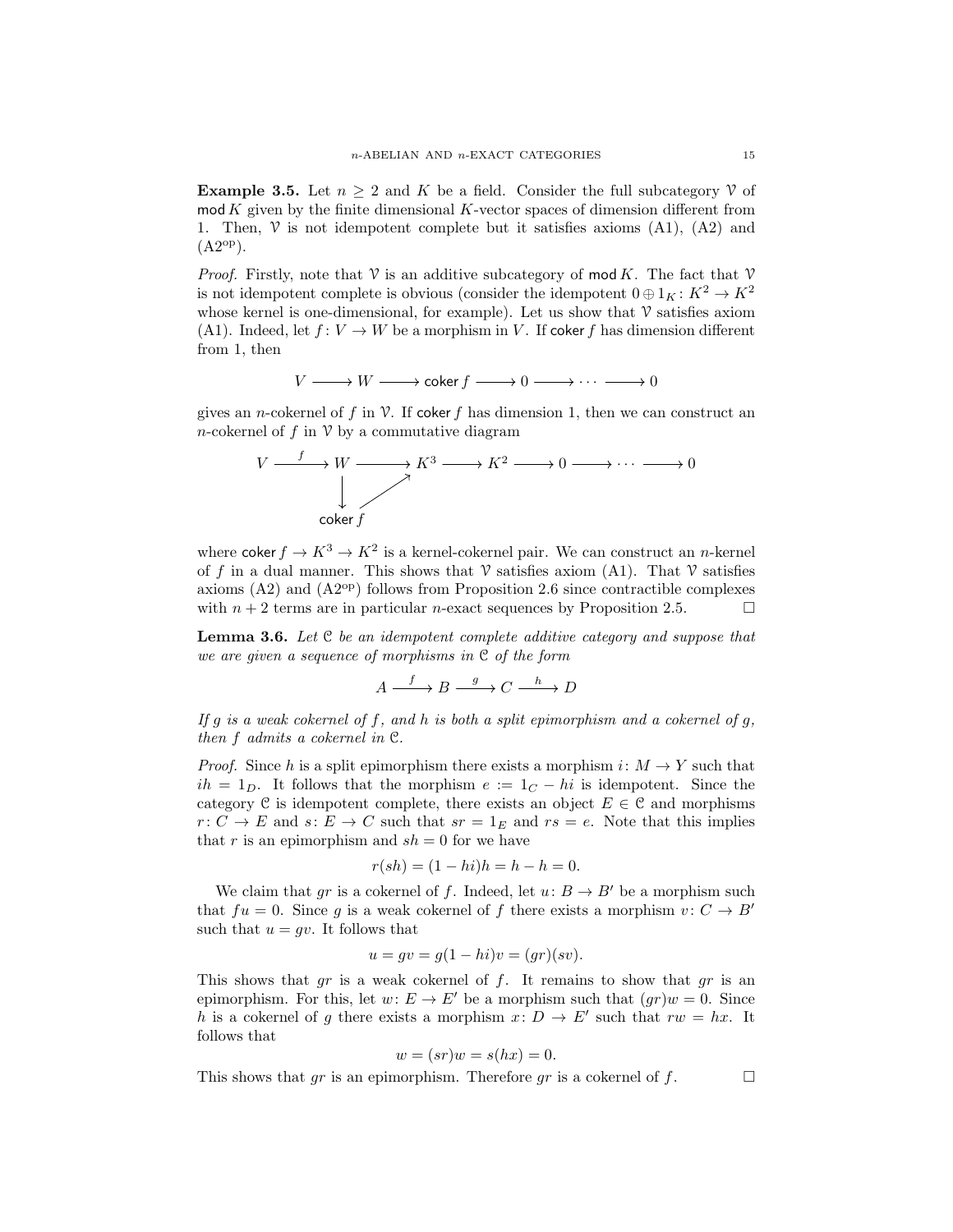Proposition 3.7. *Let* M *be an additive category which satisfies axioms (A0) and (A1), and let* X *a complex in*  $\mathsf{Ch}^{n-1}(\mathcal{C})$ *. If for all*  $0 \leq k \leq n-1$  *the morphism*  $d^k$ *is a weak cokernel of*  $d^{k-1}$ *, then*  $d^{n-1}$  *admits a cokernel in* M.

*Proof.* If  $n = 1$ , then the result follows trivially from axiom (A1). Hence we may assume that  $n \geq 2$ . By axiom (A1) there exists an *n*-cokernel

$$
(d^k \colon X^k \to X^{k+1} \mid n \le k \le 2n - 1)
$$

of  $d^{n-1}$ . Using axiom (A1) again together with the factorization property of weak cokernels we obtain a commutative diagram

$$
X^{0} \xrightarrow{d^{0}} X^{1} \xrightarrow{d^{1}} X^{2} \xrightarrow{d^{2}} \cdots \xrightarrow{d^{n-1}} X^{n} \xrightarrow{d^{n}} X^{n+1} \xrightarrow{d^{n+1}} X^{n+2} \xrightarrow{d^{n+2}} \cdots \xrightarrow{d^{2n-1}} X^{2n}
$$
\n
$$
\parallel \qquad \qquad \downarrow f^{2} \qquad \qquad \downarrow f^{n} \qquad \qquad \downarrow f^{n+1} \qquad \qquad \downarrow
$$
\n
$$
Y^{0} \longrightarrow Y^{1} \longrightarrow Y^{2} \longrightarrow \cdots \longrightarrow Y^{n} \longrightarrow Y^{n+1} \longrightarrow 0 \longrightarrow \cdots \longrightarrow 0
$$
\n
$$
\parallel \qquad \qquad \downarrow g^{2} \qquad \qquad \downarrow g^{n} \qquad \qquad \downarrow g^{n+1} \qquad \qquad \downarrow
$$
\n
$$
X^{0} \xrightarrow{d^{0}} X^{1} \xrightarrow{d^{1}} X^{2} \xrightarrow{d^{2}} \cdots \xrightarrow{d^{n-1}} X^{n} \xrightarrow{d^{n}} X^{n+1} \xrightarrow{d^{n+1}} X^{n+2} \xrightarrow{d^{n+2}} \cdots \xrightarrow{d^{2n-1}} X^{2n}
$$

in which the middle row gives an *n*-cokernel of  $d^0$ . The Comparison Lemma 2.1 implies that there exists a morphism  $h: X^{2n} \to X^{2n-1}$  such that  $hd^{2n-1} = 1$ . Hence we may apply Lemma 3.6 and reduce the length of the n-cokernel of  $d^{n-1}$ by one morphism. Proceeding inductively, we deduce that  $d^{n-1}$  has an n-cokernel in  $M$ .

The importance of axiom (A0) becomes apparent in the following result, which asserts that *n*-abelian categories have *n*-pushout diagrams and *n*-pullback diagrams.

Theorem 3.8 (Existence of n-pushout diagrams). *Let* M *be an additive category which satisfies axioms (A0) and (A1). Let* X *be a complex in*  $\mathsf{Ch}^{n-1}(\mathcal{C})$ *, and a morphism*  $f: X^0 \to Y^0$ . Then, the following statements hold:

*(i) Then, there exists an* n*-pushout diagram*



(*ii*) Moreover, if M is n abelian and  $d_X^0$  is a monomorphism, then so is  $d_Y^0$ .

*Proof.* (i) We shall construct the complex Y inductively. Set  $f^0 := f$  and

$$
d_C^{-1} = \begin{bmatrix} -d_X^0 \\ f^0 \end{bmatrix} : X^0 \longrightarrow X^1 \oplus Y^0.
$$

Let  $0 \leq k \leq n-2$  and suppose that for each  $\ell \leq k$  we have constructed an object  $Y^{\ell}$  and morphisms  $f^{\ell}: X^{\ell} \to Y^{\ell}$  and  $d_Y^{\ell-1}: Y^{\ell-1} \to Y^{\ell}$  such that  $d_C^{\ell-2} d_C^{\ell-1} = 0$ where

$$
d_C^{\ell-1} := \begin{bmatrix} -d_X^{\ell} & 0\\ f^{\ell} & d_Y^{\ell-1} \end{bmatrix} : X^{\ell} \oplus Y^{\ell-1} \longrightarrow X^{\ell+1} \oplus Y^{\ell}
$$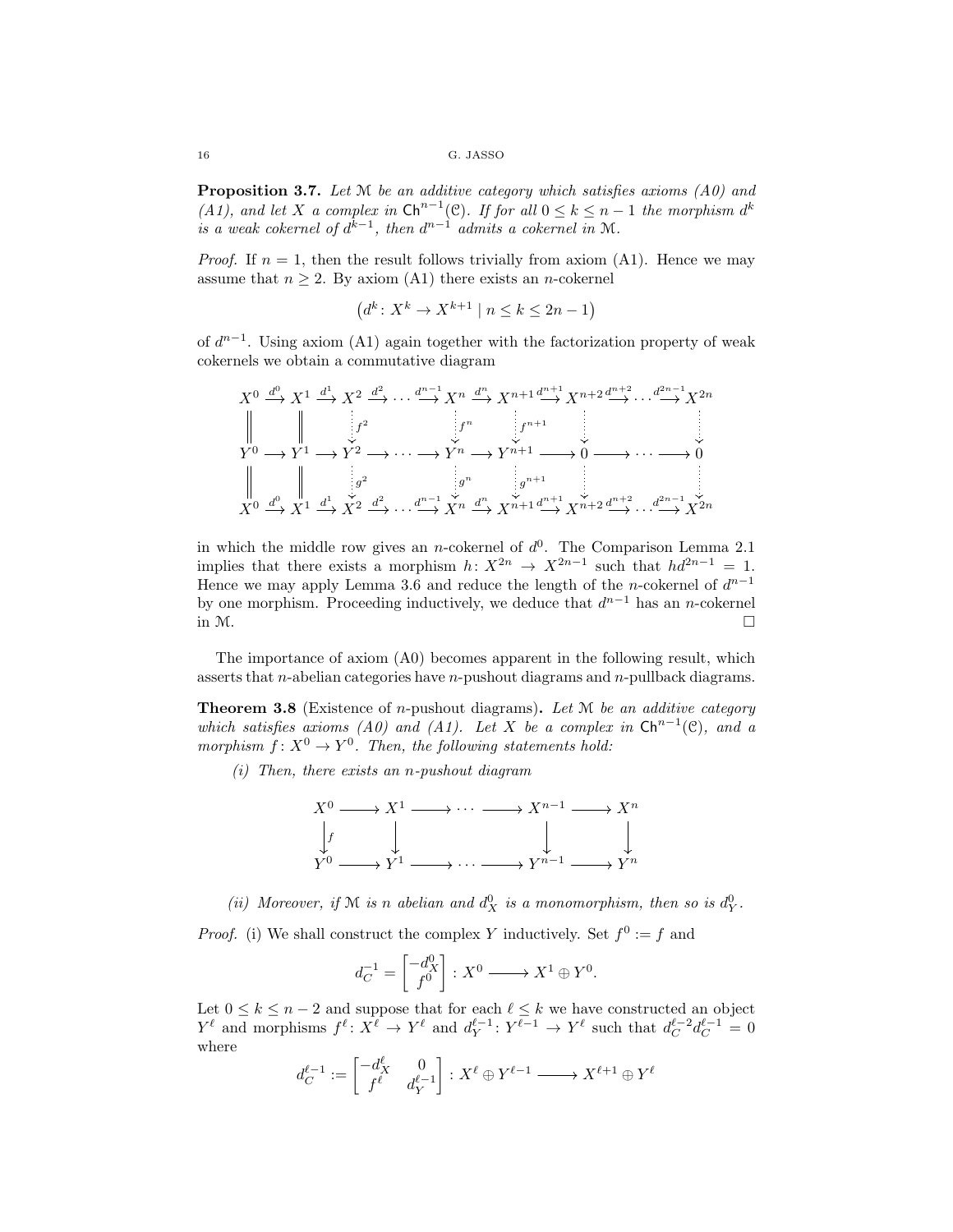(compare with (2.4)). Then, by axiom (A1), the morphism  $d_C^{k-1}$  has a weak cokernel  $g^k := [f^{k+1} d_Y^k] \colon X^{k+1} \oplus Y^k \to Y^{k+1}$ . We claim that

$$
d_C^k:=\begin{bmatrix} -d^{k+1}_X & 0 \\ f^{k+1} & d^k_Y \end{bmatrix}: X^{k+1}\oplus Y^k \xrightarrow{ } X^{k+2}\oplus Y^{k+1}
$$

is also a weak cokernel of  $d_C^{k-1}$ . Indeed, it is readily verified that  $d_C^{k-1}d_C^k = 0$ . Let  $u: X^{k+1} \oplus Y^k \to M$  be a morphism such that  $d_C^{k-1}u = 0$ . Since  $g^k$  is a weak cokernel of  $d_C^{k-1}$ , there exists a morphism  $v: Y^{k+1} \to M$  such that  $u = g^k v$ . It follows that the following diagram is commutative:

$$
X^{k+1} \oplus Y^k \xrightarrow{d^k_C} X^{k+2} \oplus Y^{k+1}
$$
  

$$
\downarrow [0 \quad v]
$$
  

$$
M
$$

This shows that  $d_C^k$  is a weak cokernel of  $d_C^{k-1}$ . Finally, Proposition 3.7 implies that the morphism  $d_C^{n-2}$  admits a cokernel

$$
d_C^{n-1} \colon X^n \oplus Y^{n-1} \to Y^n.
$$

This shows that the tuple  $(d_C^0, d_C^1, \ldots, d_C^{n-1})$  is a weak cokernel of  $d_C^{-1}$ . The existence of the required commutative diagram follows from the fact that C is a complex.

(ii) Finally, suppose that  $M$  is *n*-abelian and  $d_X^0$  is a monomorphism. Note that this implies that  $d_C^{-1}$  is also a monomorphism. Then, axiom (A2) implies that the C is an *n*-exact sequence. In order to show that  $d_Y^0$  is a monomorphism, let  $u: M \to Y^0$  be a morphism such that  $ud_Y^0 = 0$ . It follows that the composition

$$
M \xrightarrow{\begin{bmatrix} 0 \\ u \end{bmatrix}} X^1 \oplus Y^0 \xrightarrow{\begin{bmatrix} -d^1_X & 0 \\ f^1 & d^0_Y \end{bmatrix}} X^2 \oplus Y^1
$$

vanishes. Given that  $d_C^{-1}$  is a kernel of  $d_C^0$ , there exists a morphism  $v \colon M \to X^0$ such that  $vd_X^0 = 0$  and  $vf^0 = u$ . Since  $\overline{d}_X^0$  is a monomorphism, we have  $u = 0$ . This shows that  $d_Y^0$ is a monomorphism.  $\Box$ 

We remind the reader that an additive category C is *semisimple* if every morphism  $f: A \to B$  in C factors as  $f = pi$ , where p is a split epimorphism and i is a split monomorphism. The following result characterizes semisimple categories in terms of n-abelian categories.

Theorem 3.9. *Let* C *be an additive category and* n *a positive integer. Then, the* n*-abelian categories in which every* n*-exact sequence is contractible are precisely the semisimple categories.*

*Proof.* Suppose that C is a semisimple category. We only show that C is idempotent complete. It is straightforward to verify that  $\mathcal C$  satisfies the remaining axioms of nabelian categories, the fact that every *n*-exact sequence in  $C$  is contractible follows immediately from Proposition 2.6. Let us show then that C is idempotent complete. Let  $e: A \to A$  be an idempotent in C. Since C is semisimple, e factors as  $e = pi$ where  $p: A \to B$  is a split epimorphism and  $i: B \to A$  is a split monomorphism.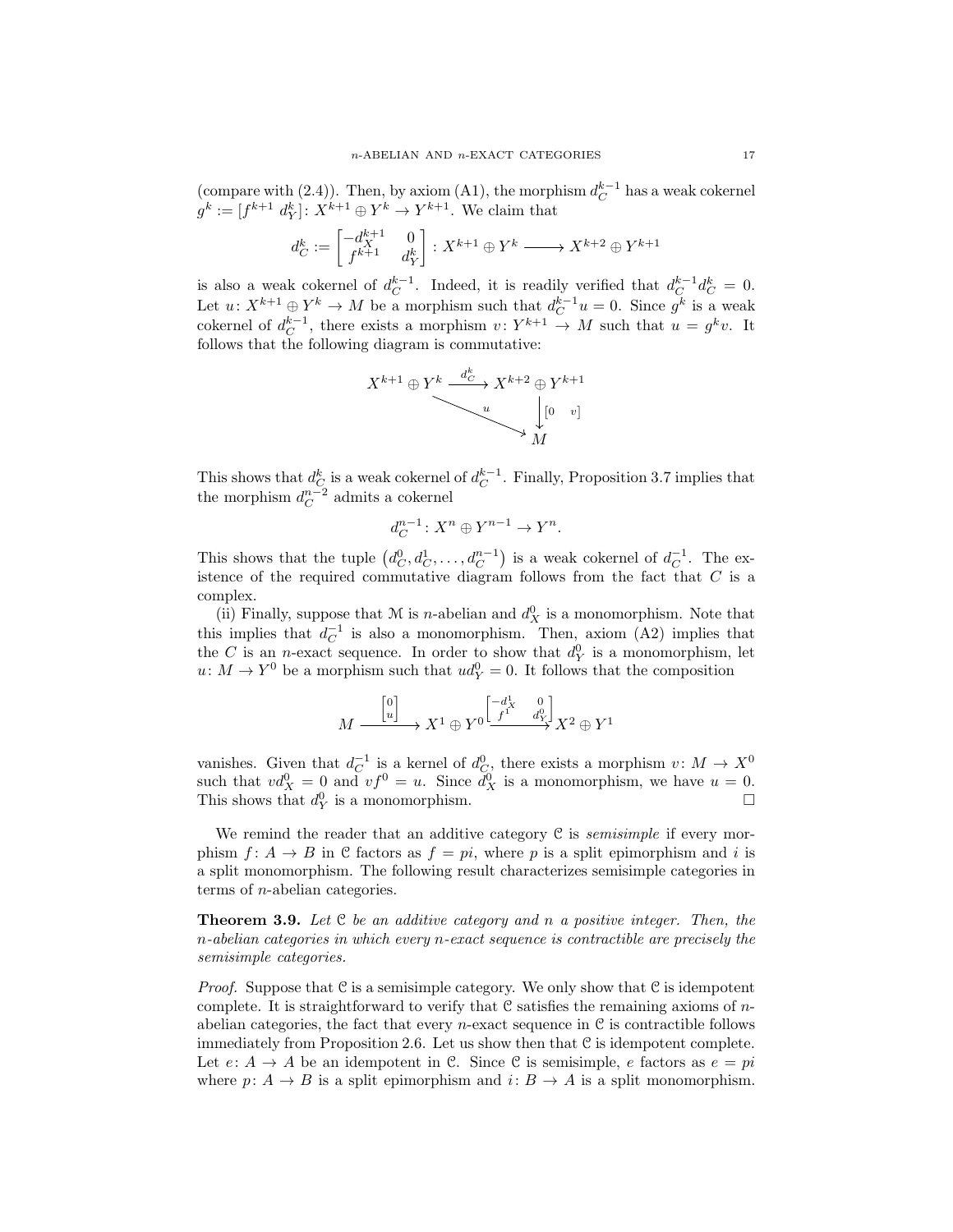We claim that  $ip = 1_B$ . Indeed, let  $h: A \rightarrow B$  be a morphism such that  $ih = 1_B$ . Given that  $e^2 = e$  we have

$$
p = p(ih) = eh = e2h = (pipi)h = p(ip).
$$

Since p is an epimorphism we have  $ip = 1_B$  as claimed. This shows that C is idempotent complete.

Conversely, suppose that  $C$  is an *n*-abelian category in which every *n*-exact sequence is contractible and let  $f: A \rightarrow B$  be a morphism in C. We claim that f admits both a kernel and a cokernel in C. Indeed, by axiom (A1) there exists an *n*-cokernel  $(f^1, \dots, f^n)$  of f. By hypothesis, the epimorphism  $f^n$  must split. Then, Lemma 3.6 implies that  $f^{n-2}$  has a cokernel in C. By applying this argument inductively we deduce that  $f$  admits a cokernel in  $\mathcal{C}$ . By duality,  $f$  also admits a kernel in C. The remaining part of the proof is classical, compare for example with the proof of [17, Prop. 4.8].

We need to show that f factors as  $f = pi$  where p is a split epimorphism and i is a split monomorphism. Given that  $f$  has both a kernel and a cokernel in  $\mathcal{C}$ , is easy to construct a commutative diagram

$$
K \xrightarrow{i} A \xrightarrow{f} B \xrightarrow{p} C
$$

$$
\downarrow p' \qquad i' \uparrow
$$

$$
J \xrightarrow{g} I
$$

where i is a kernel of f, and p is a cokernel of f, and the sequences  $K \to A \to J$ and  $I \rightarrow B \rightarrow C$  are kernel-cokernel pairs. We claim that q is an isomorphism, for which it is enough to show that is both a monomorphism and an epimorphism as all such morphisms split by hypothesis. By duality we only need to show that  $q$  is an epimorphism.

Let  $h: I \to I'$  be a morphism such that  $gh = 0$ . Firstly, by Theorem 3.8 there exists a commutative diagram

$$
\begin{array}{ccc}\nI & \xrightarrow{i'} & Y & \xrightarrow{p} & C \\
\downarrow h & & \downarrow h' & \\
I' & \xrightarrow{i''} & B'\n\end{array}
$$

where i'' is a monomorphism. Secondly, we claim that  $fh' = 0$ . Indeed, we have

$$
fh' = (p'gi')h' = p'(gh)i'' = 0.
$$

Therefore, since p is a cokernel of f, there exists a morphism  $j: C \to B'$ . It follows that

$$
hi'' = i'h' = i'(pj) = 0.
$$

Finally, since i'' is a monomorphism, we have  $h = 0$ . This shows that g is an epimorphism.

Corollary 3.10. *Let* m *and* n *be two distinct positive integers and* C *an additive category. If* C *is both* m*-abelian and* n*-abelian, then* C *is a semisimple category.*

*Proof.* Without loss of generality we may assume that  $m < n$ . By Theorem 3.9 and Proposition 2.6 it is enough to show that every monomorphism in  $C$  splits. Let  $f^0: X^0 \to X^1$  be a monomorphism in C and let  $(f^1, \ldots, f^n)$  be an *n*-cokernel of  $f^0$ ,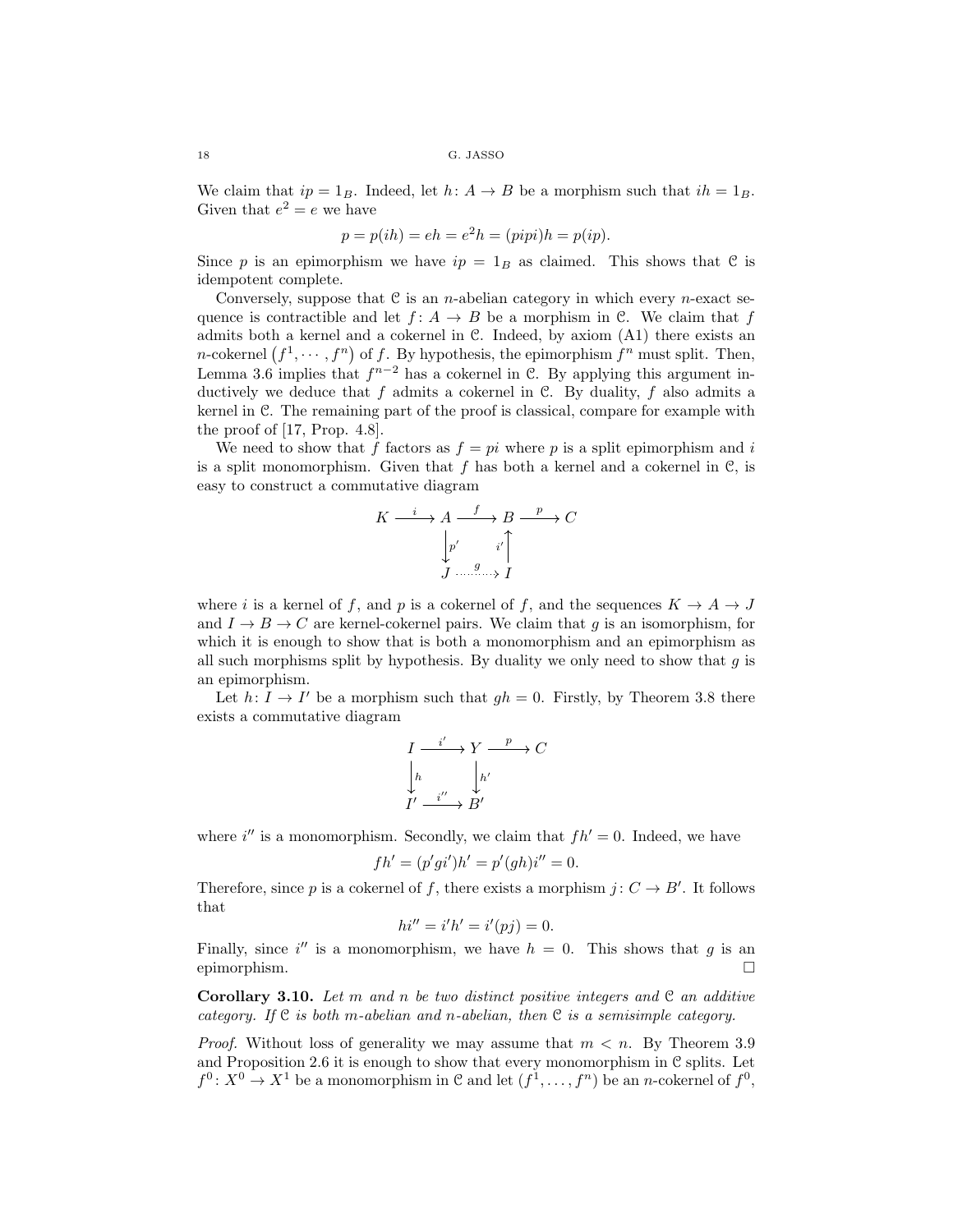and  $(g^1, \ldots, g^m)$  be an m-cokernel of  $f^0$ . It follows that there exists a commutative diagram

$$
X^{0} \xrightarrow{f^{0}} X^{1} \xrightarrow{f^{1}} X^{2} \xrightarrow{f^{2}} \cdots \xrightarrow{f^{m}} X^{m+1} \xrightarrow{f^{m+1}} X^{m+2} \xrightarrow{f^{m+2}} \cdots \xrightarrow{f^{n}} X^{n+1}
$$
\n
$$
\downarrow \qquad \qquad \downarrow \qquad \qquad \downarrow
$$
\n
$$
Y^{0} \longrightarrow Y^{1} \xrightarrow{g^{1}} Y^{2} \xrightarrow{g^{2}} \cdots \xrightarrow{g^{n}} Y^{n+1} \longrightarrow 0 \longrightarrow 0 \longrightarrow 0
$$
\n
$$
\downarrow \qquad \qquad \downarrow
$$
\n
$$
X^{0} \xrightarrow{f^{0}} X^{1} \xrightarrow{f^{1}} X^{2} \xrightarrow{f^{2}} \cdots \xrightarrow{f^{m}} X^{m+1} \xrightarrow{f^{m+1}} X^{m+1} \xrightarrow{f^{m+2}} \cdots \xrightarrow{f^{n}} X^{n}
$$

By the Comparison Lemma 2.1 there exists a morphism  $h: X^{n+1} \to X^n$  such that  $hf^{n} = 1$ . Thus  $f^{n}$  is a split epimorphism. Then, as  $(f^{0}, f^{1}, \ldots, f^{n})$  is an *n*-exact sequence by axiom (A2), the dual of Proposition 2.6 implies that  $f^0$  is a split monomorphism.

3.2. Projective objects in  $n$ -abelian categories. We remind the reader of the following classical definition.

**Definition 3.11.** Let C be an additive category. We say that  $P \in \mathcal{C}$  is *projective* if for every epimorphism  $f: A \rightarrow B$  the sequence of abelian groups

$$
\mathcal{C}(P,A) \xrightarrow{\text{?} \cdot f} \mathcal{C}(P,B) \longrightarrow 0
$$

is exact. The concept of *injective object in* C is defined dually.

Our aim is to prove the following important property of projective objects in an n-abelian category.

**Theorem 3.12.** *Let*  $M$  *be an n-abelian category and*  $P \in M$  *a projective object. Then, for every morphism*  $f: L \to M$  *and every weak cokernel g:*  $M \to N$  *of*  $f$ *, the sequence of abelian groups*

(3.1) 
$$
\mathcal{M}(P,L) \xrightarrow{? \cdot f} \mathcal{M}(P,M) \xrightarrow{? \cdot g} \mathcal{M}(P,N)
$$

*is exact.*

For the proof of Theorem 3.12 we need the following result which, albeit technical, is interesting in its own right.

**Proposition 3.13.** Let  $M$  be an n-abelian category,  $f^0: X^0 \to X^1$  a morphism in M and  $(f^k: X^k \to X^{k+1} \mid 1 \leq k \leq n)$  an n-cokernel of  $f^0$ . Then, for every  $k \in \{0, 1, \ldots, n\}$  *there exists a commutative diagram* 

$$
(3.2) \qquad \downarrow Y_k^n \xrightarrow{g_k^n} Y_k^{n-1} \xrightarrow{g_k^{n-1}} \cdots \xrightarrow{g_k^2} Y_k^1 \xrightarrow{g_k^1} X^k \xrightarrow{f^k} X^{k+1}
$$
\n
$$
\downarrow \qquad \downarrow p_k^{n-1} \qquad \downarrow p_k^1 \qquad \downarrow p_k^0
$$
\n
$$
0 \longrightarrow Y_{k+1}^n \xrightarrow{g_{k+1}^n} \cdots \xrightarrow{g_{k+1}^3} Y_{k+1}^2 \xrightarrow{g_{k+1}^2} Y_{k+1}^1 Y_{k+1}^1
$$

*satisfying the following properties:*

(*i*) The sequence  $(g_k^n, \ldots, g_k^1)$  is an n-kernel of  $f^k$ .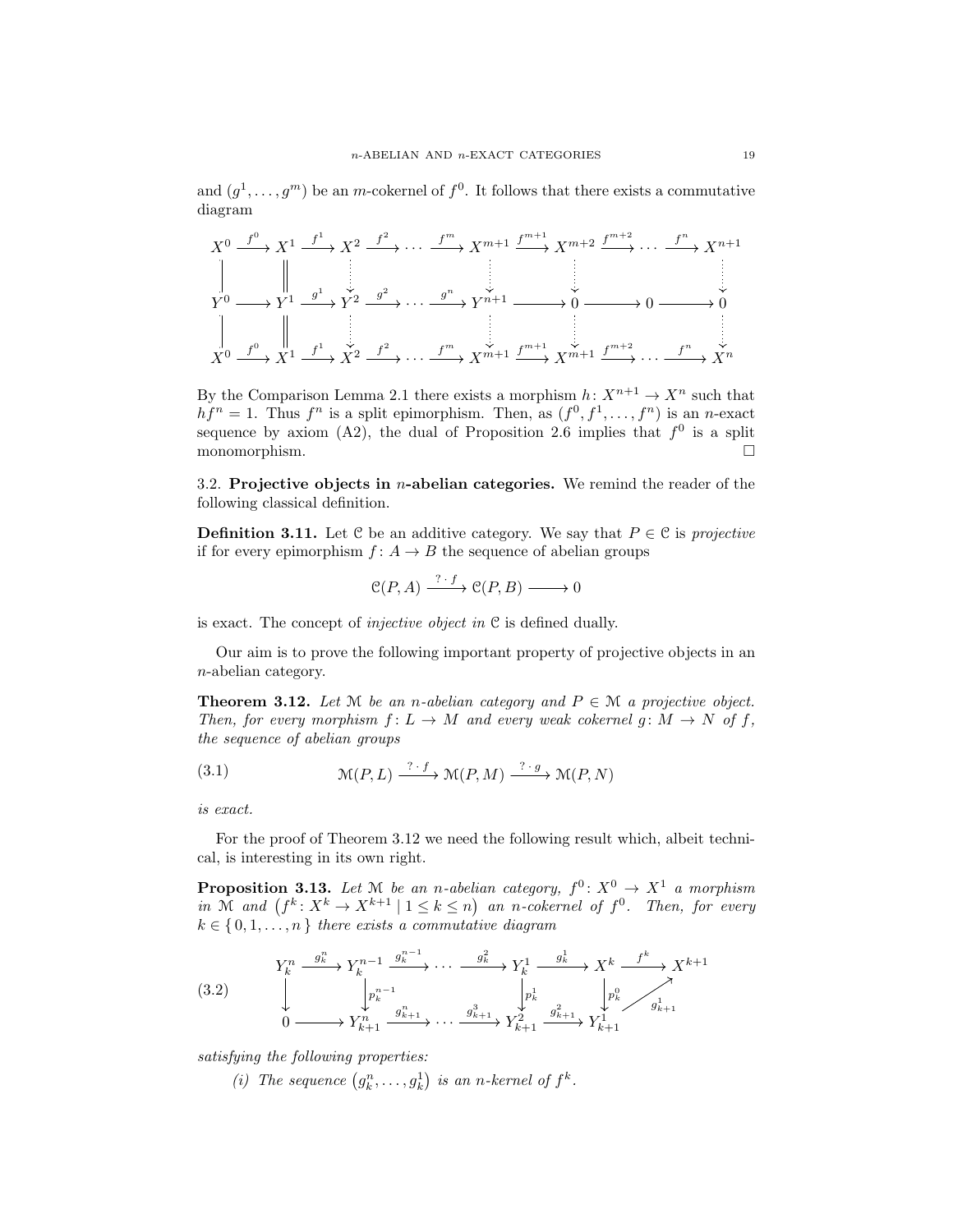*(ii) The diagram*



*is both an* n*-pullback diagram and a good* n*-pushout diagram, see Definition-Proposition* 2.14*. In particular, the morphism*

$$
\begin{bmatrix} p^0_k & g^2_{k+1} \end{bmatrix} : X^k \oplus Y^2_{k+1} \xrightarrow{\hspace*{1cm}} Y^1_{k+1}
$$

*is an epimorphism.*

*(iii)* If  $k \neq 0$ , then the sequence  $(g_k^{k-1}, \ldots, g_k^1, f^k, \ldots, f^n)$  is an n-cokernel of *the morphism*  $g_k^k$ .

*Proof.* We proceed by induction on k, beginning with the case  $1 \neq k = n$ . By axiom (A1) there exists an *n*-kernel  $(g_n^n, \ldots, g_1^n)$  of  $f^n$  and by axiom (A2<sup>op</sup>) the sequence  $(g_n^n, \ldots, g_1^1, f^n)$  is an *n*-exact sequence. Note that this implies that the diagram



is a both an  $n$ -pullback diagram and an  $n$ -pushout diagram. By Definition-Proposition 2.14 we can replace this diagram by a good  $n$ -pushout diagram



Note that this passage does not change the fact that the bottom row gives an  $n$ -kernel of  $f^n$ . This shows that the result is holds in this case.

Let  $2 \leq k \leq n$  and suppose that we have constructed a commutative diagram of the form (3.2) with the required properties. Since  $f^{k-1}f^k = 0$  and  $g_k^1$  is a weak kernel of  $f^k$  there exists a morphism  $p_{k-1}^0: X^{k-1} \to Y_k^1$  such that  $f^{k-1} = p_{k-1}^0 g_k^1$ . We claim that the morphism

$$
\begin{bmatrix}p_{k-1}^0 & g_k^2\end{bmatrix}:X^{k-1}\oplus Y_k^2\longrightarrow Y_k^1
$$

is an epimorphism. Indeed, let  $u: Y_k^1 \to M$  be a morphism such that  $p_{k-1}^0 u = 0$ and  $g_k^2 u = 0$ . Given that  $g_k^1$  is a weak cokernel of  $g_k^2$  there exists a morphism  $v: X^k \to M$  such that  $u = g_k^1 v$ . It follows that

$$
f^{k-1}v = (p_{k-1}^0 g_k^1)v = p_{k-1}^0 u = 0.
$$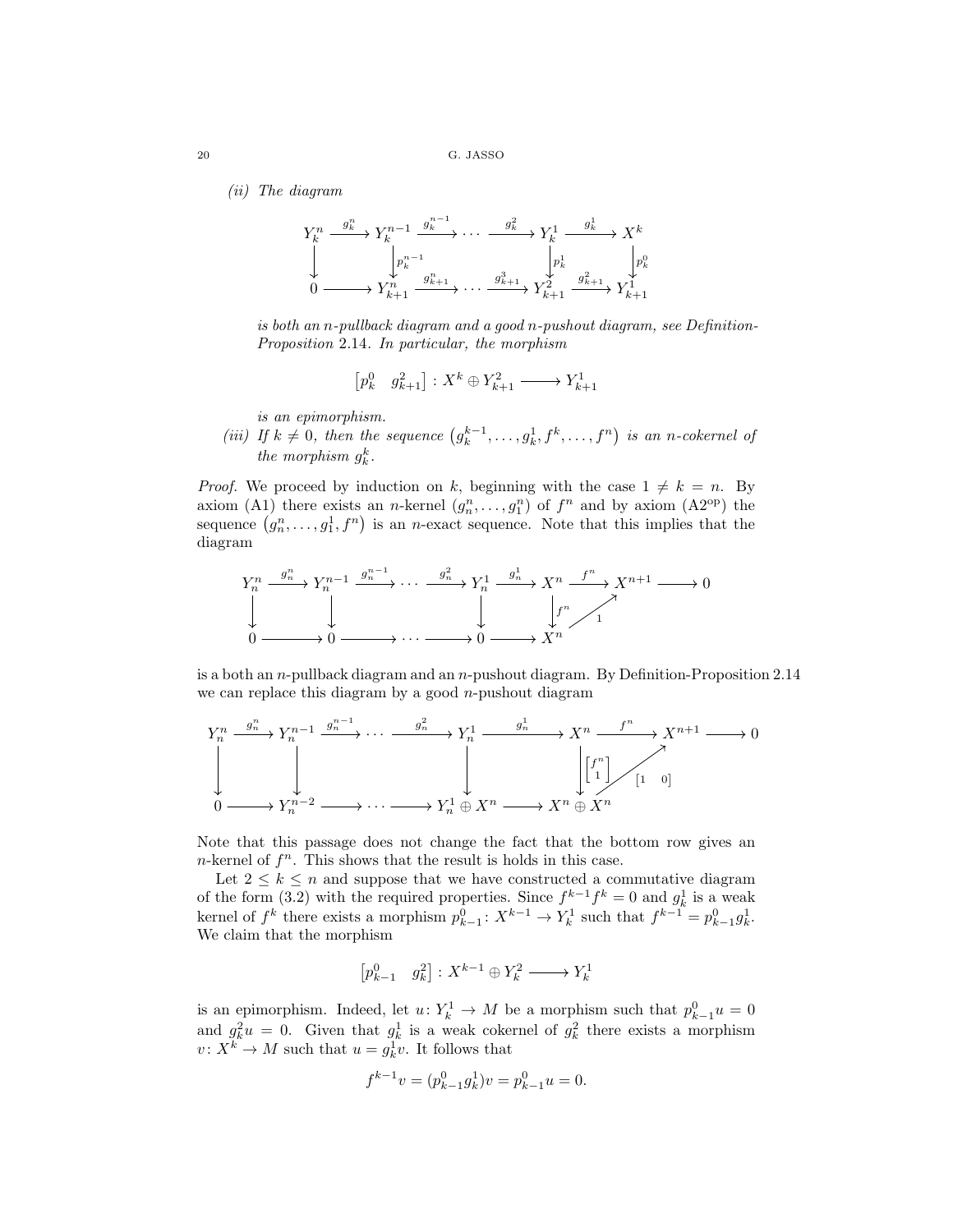Then, since  $f^k$  is a weak cokernel of  $f^{k-1}$ , there exists a morphism  $w: X^{k+1} \to M$ such that  $v = f^k w$ . Thus, we have

$$
u = g_k^1 v = g_k^1(f^k w) = 0.
$$

The claim follows. By Theorem 3.8 there exists an  $n$ -pullback diagram

$$
\begin{array}{ccc}\nY_{k-1}^n & \xrightarrow{g_{k-1}^n} Y_{k-1}^{n-1} & \xrightarrow{g_{k-1}} \cdots & \xrightarrow{g_{k-1}^2} Y_{k-1}^1 & \xrightarrow{g_{k-1}^1} X^{k-1} \\
\downarrow & \downarrow & \downarrow^{n-1} & \downarrow^{n-1} \\
0 & \xrightarrow{\qquad \qquad} Y_k^n & \xrightarrow{g_k^n} \cdots & \xrightarrow{g_k^3} Y_k^2 & \xrightarrow{g_k^2} Y_k^1\n\end{array}
$$

Note that axiom  $(A2^{op})$  implies that it this diagram is also an *n*-pushout diagram, and that Proposition 2.12 implies that it has the required properties, except that it need not be a good  $n$ -pushout diagram. Using Definition-Proposition 2.14 we may replace this diagram by a good  $n$ -pushout diagram. Note that since the passage to a good *n*-pushout diagram amounts to adding a contractible *n*-exact sequence it does not alter the properties of the previously constructed diagrams.

Finally, let  $k = 1$ . We have a commutative diagram

$$
Y_0^n \xrightarrow{g_0^n} Y_0^{n-1} \xrightarrow{g_0^{n-1}} \cdots \xrightarrow{g_0^2} Y_0^1 \xrightarrow{g_0^1} X^0 \xrightarrow{f^0} X^1
$$
  
\n
$$
\downarrow \qquad \qquad \downarrow p_0^{n-1} \qquad \qquad \downarrow p_0^1 \qquad \qquad \downarrow p_0^0
$$
  
\n
$$
0 \longrightarrow Y_1^n \xrightarrow{g_1^n} \cdots \xrightarrow{g_1^3} Y_1^2 \xrightarrow{g_1^2} Y_1^1
$$

where the leftmost  $n$  squares form an  $n$ -pullback diagram; we claim that they form moreover an *n*-pushout diagram. To show this, by axiom  $(A2^{op})$  it is enough to show that the morphism

$$
\begin{bmatrix}p_0^0&g_1^2\end{bmatrix}\colon X^0\oplus Y_1^2\longrightarrow Y_1^1
$$

is an epimorphism. Let  $u: Y_1^1 \to M$  be a morphism such that  $p_0^0 u = 0$  and  $q_1^2 =$ 0. Put  $Y_0^0 := X^0$  and  $u^0 := u$ . Proceeding inductively, since the diagrams we constructed are good *n*-pushout diagrams, for each  $k \in \{1, \ldots, n-1\}$  we obtain a commutative diagram



Moreover, by Theorem 3.8 there exists a commutative diagram

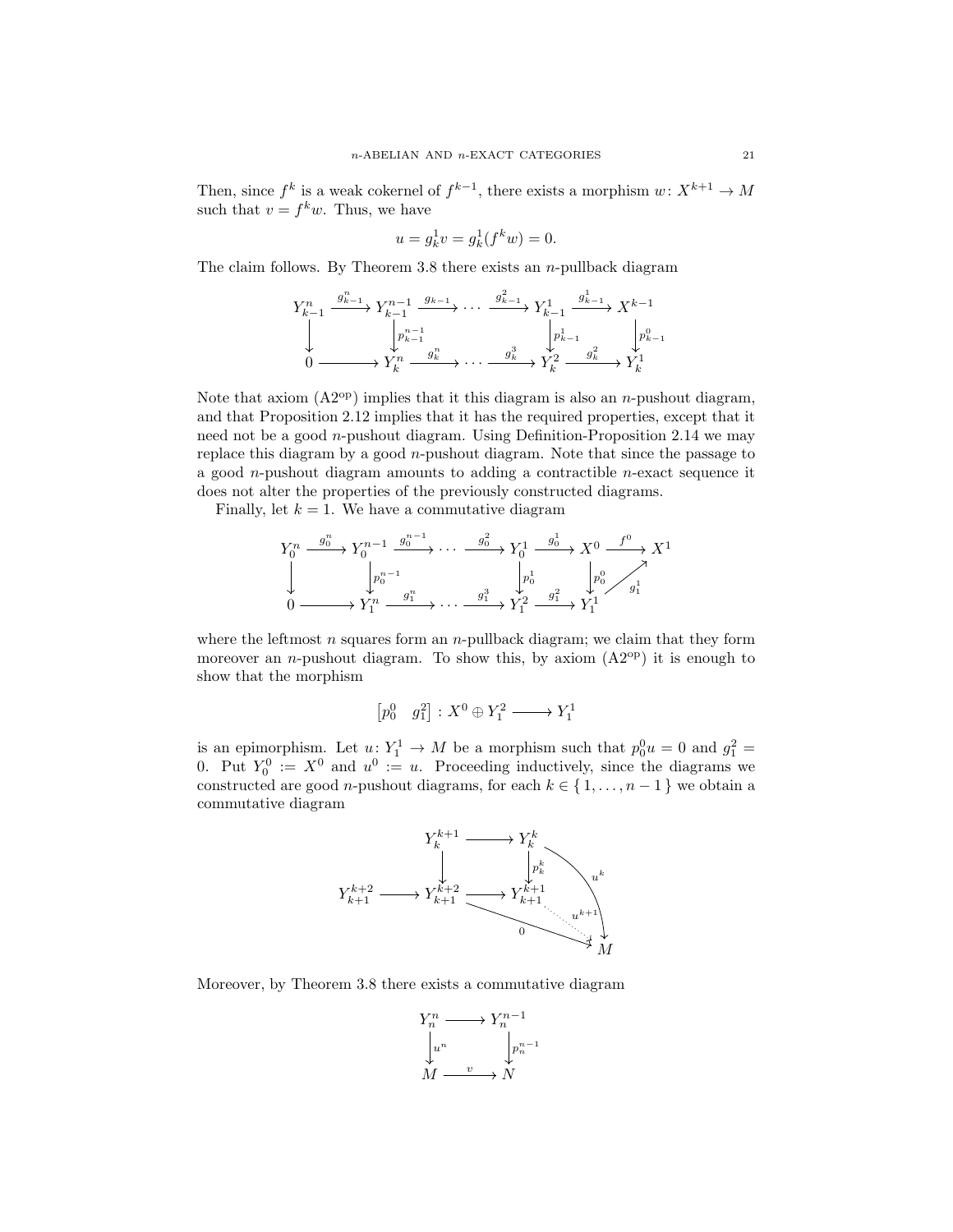where  $v$  is a monomorphism. It readily follows that

$$
u = p_1^1 \cdots p_{n-1}^{n-1} u^n
$$
 and  $uv = g_1^1 p_1^0 \cdots p_n^{n-1}$ .

Next, observe that

$$
f^{0}(p_1^{0} \cdots p_n^{n-1}) = p_0^{0} g_1^{1} p_1^{0} \cdots p_n^{n-1} = p_0^{0} uv = 0.
$$

Given that  $f^1$  is a weak cokernel of  $f^0$ , there exists a morphism  $w: X^1 \to N$  such that  $f^1 w = p_1^0 \cdots p_n^{n-1}$ . Finally, we have

$$
uv = g_1^1(p_1^0 \cdots p_n^{n-1}) = g_1^1 f^1 w = 0.
$$

Since v is a monomorphism, we have  $u = 0$  which is what we needed to show.  $\square$ 

We are ready to give the proof of Theorem 3.12.

*Proof of Theorem* 3.12*.* By Proposition 3.13 there exists a commutative diagram

$$
L \xrightarrow{f} M \xrightarrow{g} N
$$
  
\n
$$
\downarrow p \qquad i \nearrow
$$
  
\n
$$
K_2 \xrightarrow{g} K_1
$$

where i is a weak kernel of g, we have  $qi = 0$ , and

$$
\begin{bmatrix} p & q \end{bmatrix} : L \oplus K_2 \longrightarrow K_1
$$

is an epimorphism.

Let  $h: P \to M$  be a morphism such that  $hg = 0$ . Since i is a weak kernel of g, there exists a morphism  $j: P \to K_1$  such that  $h = ji$ . Given that P is projective and  $L \oplus K_2 \to K_1$  is an epimorphism, there exist morphisms  $j' : P \to L$  and  $j'' : P \to K_2$  such that  $j = j'p + j''q$ . It follows that

$$
h = ji = (j'p + j''q)i = j'pi = j'f.
$$

Hence h factors through f. This shows that the sequence (3.1) is exact.  $\Box$ 

3.3. *n*-abelian categories and cluster-tilting. Recall that a subcategory  $\mathcal C$  of an abelian category A is *cogenerating* if for every object  $X \in \mathcal{A}$  there exists an object  $Y \in \mathcal{C}$  and a monomorphism  $X \to Y$ . The concept of *generating* subcategory is defined dually. We use the following variant of the definition of a cluster-tilting subcategory of an abelian category.

**Definition 3.14.** Let  $A$  be an abelian category and  $M$  a generating-cogenerating subcategory of A. We say that M is an n*-cluster-tilting subcategory of* A if M is functorially finite (see Subsection 2.1) in A and

$$
\mathcal{M} = \left\{ \left. \begin{array}{l} X \in \mathcal{A} \mid \forall i \in \{1, \dots, n-1\} \quad \text{Ext}^i_{\mathcal{A}}(X, \mathcal{M}) = 0 \end{array} \right\} \\ = \left\{ \left. \begin{array}{l} X \in \mathcal{A} \mid \forall i \in \{1, \dots, n-1\} \quad \text{Ext}^i_{\mathcal{A}}(\mathcal{M}, X) = 0 \end{array} \right\} .\end{array}
$$

Note that A itself is the unique 1-cluster-tilting subcategory of A.

**Remark 3.15.** Let A be an abelian category and M an n-cluster-tilting subcategory of A. Since M is a cogenerating subcategory of A, for all  $A \in \mathcal{A}$  each left M-approximation of A is a monomorphism.

The following result provides us with a way of recognizing *n*-abelian categories.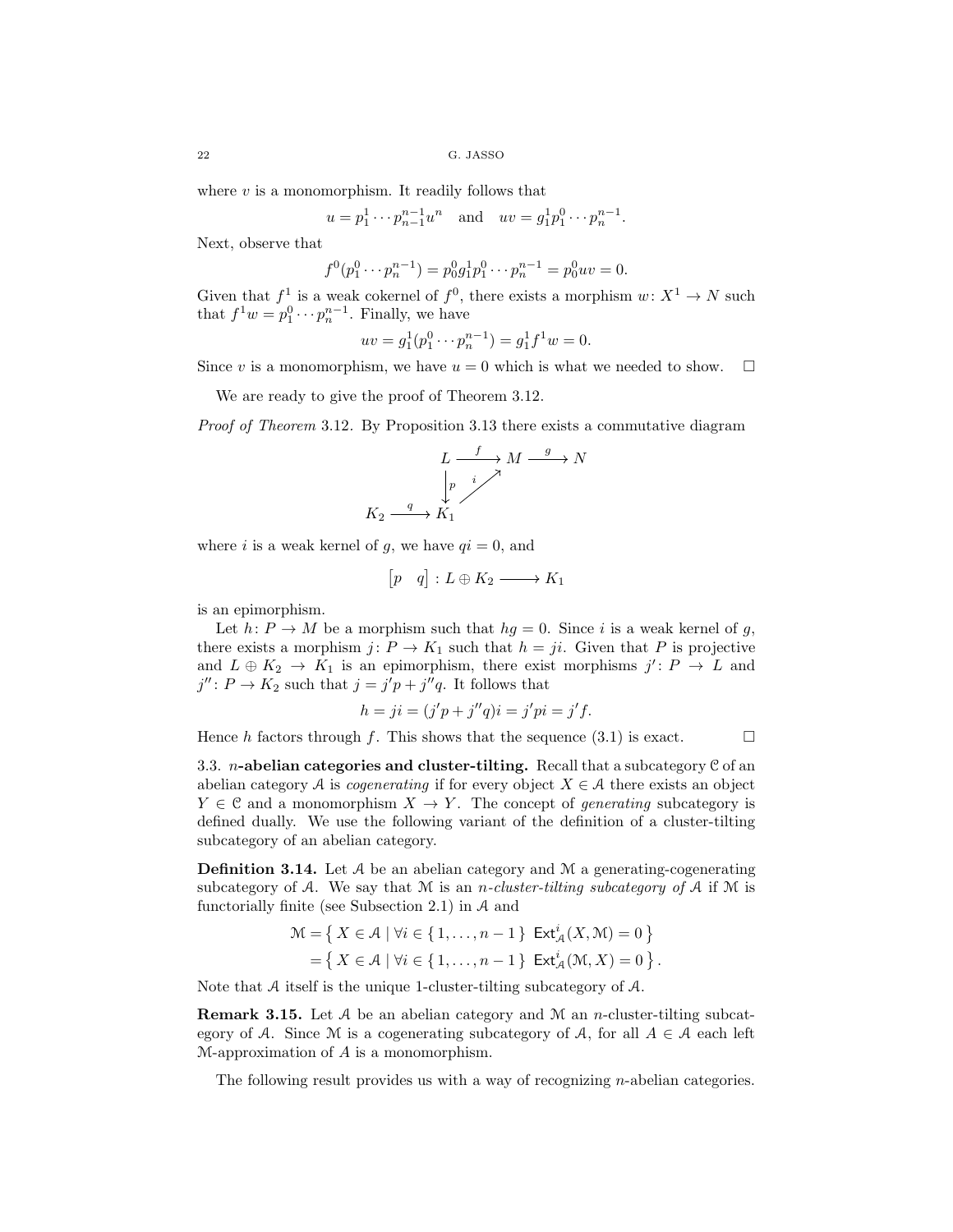Theorem 3.16. *Let* A *be an abelian category and* M *an* n*-cluster-tilting subcategory of* A*. Then,* M *is an* n*-abelian category.*

To prove Theorem 3.16 we need the following technical results.

Proposition 3.17. *Let* A *be an abelian category and* M *an* n*-cluster-tilting subcategory of*  $A$ *. Then, for all*  $A \in \mathcal{A}$  *there exists an exact sequence* 

$$
0 \longrightarrow A \xrightarrow{f^0} M^1 \xrightarrow{f^1} \cdots \xrightarrow{f^{n-2}} M^{n-1} \xrightarrow{f^{n-1}} M^n \longrightarrow 0
$$
  

$$
C^1 \xrightarrow{h^1} g^{n-2} \searrow \xrightarrow{h^{n-1}} g^{n-1} \searrow C^n
$$

*satisfying the following properties:*

- *(i)* For each  $k \in \{1, \ldots, n\}$  *we have*  $M^k \in \mathcal{M}$ .
- *(ii)* For each  $k \in \{1, \ldots, n-1\}$  the morphism  $h^k: C^k \to M^k$  is a left M*approximation.*
- (*iii*) For each  $k \in \{1, \ldots, n-1\}$  the morphism  $g^k \colon M^k \to C^{k+1}$  is a cokernel *of*  $h^k: C^k \to M^k$ .
- $(iv)$  *For all*  $M \in \mathcal{M}$  *the induced sequence of abelian groups*

$$
0 \longrightarrow \mathcal{A}(M^n, M) \longrightarrow \cdots \longrightarrow \mathcal{A}(M^1, M) \longrightarrow \mathcal{A}(A, M) \longrightarrow 0
$$

*is exact.*

*Proof.* This proof is an adaptation of the proof of [29, Thm. 2.2.3]. Given that for all  $k \in \{1, \ldots, n-1\}$  the morphism  $h^k: C^k \to M^k$  is a left M-approximation, it readily follows that the sequence

$$
0 \longrightarrow \mathcal{A}(M^n, M) \longrightarrow \cdots \longrightarrow \mathcal{A}(M^1, M) \longrightarrow \mathcal{A}(A, M) \longrightarrow 0
$$

is exact. It remains to show that  $C^n \in \mathcal{M}$ .

We claim that for each  $M \in \mathcal{M}$  and each  $k \in \{2, ..., n\}$  we have  $\mathsf{Ext}^i_{\mathcal{A}}(C^k, M) =$ 0 for all  $1 \leq i \leq k-1$ . We proceed by induction on k. First, note that for all  $M \in \mathcal{M}$  applying the contravariant functor  $\mathcal{A}(-, M)$  to the exact sequence  $0 \to A \xrightarrow{f^0} M^2 \to C^2$  we have an exact sequence

$$
\mathcal{A}(M^1, M) \xrightarrow{f^0 \cdot ?} \mathcal{A}(A, M) \longrightarrow \text{Ext}^1_{\mathcal{A}}(C^2, M) \longrightarrow \text{Ext}^1_{\mathcal{A}}(M^1, M) = 0.
$$

Moreover, the morphism  $\mathcal{A}(M^1, M) \to \mathcal{A}(A, M)$  is an epimorphism for  $f^0$  is a left M-approximation of A. Thus we have  $\mathsf{Ext}^1_{\mathcal{A}}(C^2, M) = 0$  as required.

Let  $2 \leq k \leq n-1$  and suppose that the claim holds for all  $\ell \leq k$ . Note that since M is a cogenerating subcategory of A, the morphism  $h^k$  is a monomorphism. In particular, we have that  $h^k$  is a kernel of  $g^k$ . For all  $M \in \mathcal{M}$  and for each  $2 \leq i \leq k$ , applying the contravariant functor  $\mathcal{A}(-, M)$  to the exact sequence  $0 \to C^k \to M^k \to C^{k+1} \to 0$  yields an exact sequence of the form

$$
0 = \text{Ext}_{\mathcal{A}}^{i-1}(C^k, M) \longrightarrow \text{Ext}_{\mathcal{A}}^{i}(C^{k+1}, M) \longrightarrow \text{Ext}_{\mathcal{A}}^{i}(M^k, M) = 0.
$$

Therefore  $\text{\rm Ext}^i_{\mathcal{A}}(C^{k+1},M) = 0$  for all  $2 \leq i \leq k$ . Moreover, since  $h^k$  is a left M-approximation of  $Y^k$ , the induced morphism  $\mathcal{A}(M^k,M) \to \mathcal{A}(C^k,M)$  is an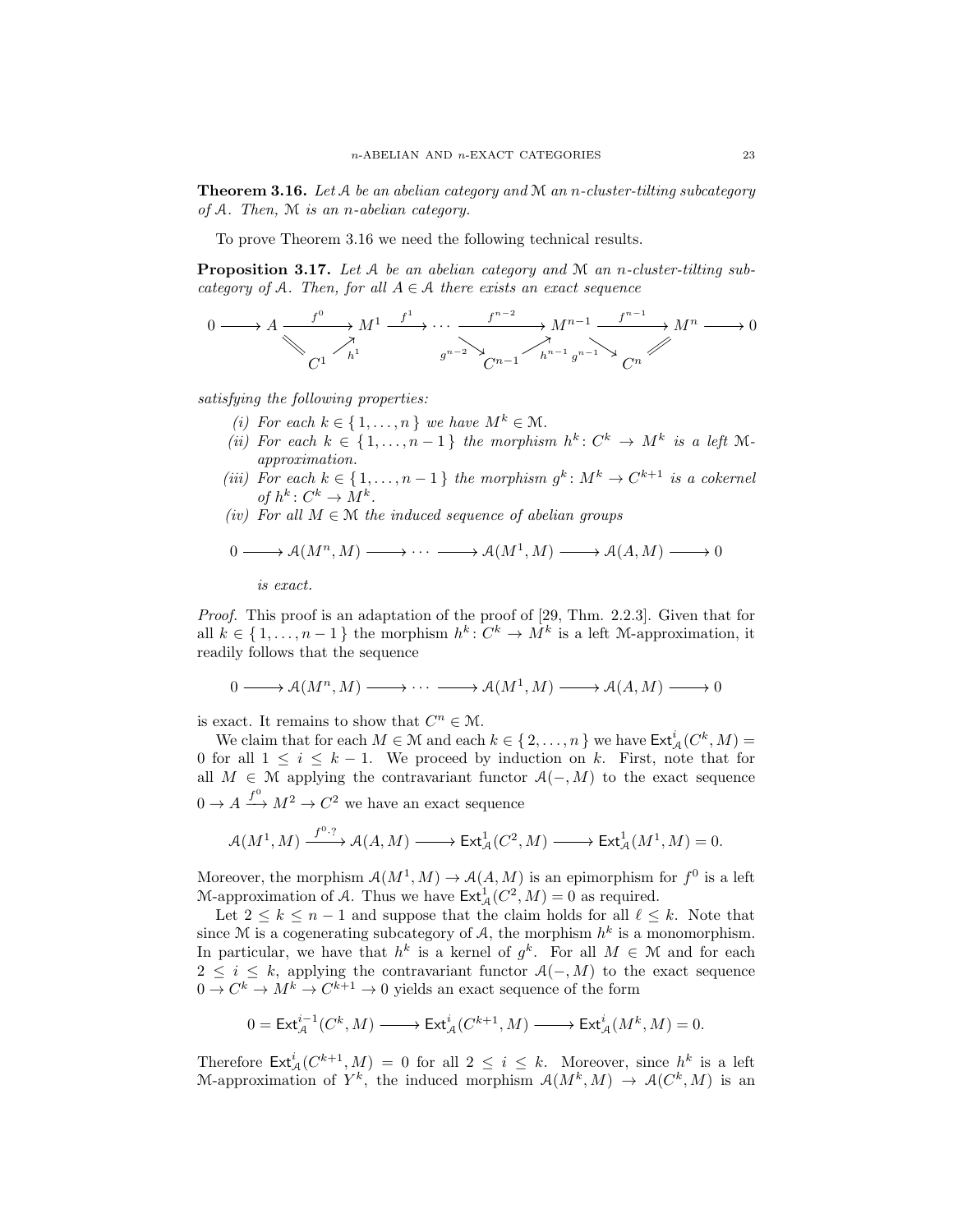epimorphism. Hence, applying the contravariant functor  $\mathcal{A}(-, M)$  to the exact sequence  $0 \to C^k \to M^k \to C^{k+1} \to 0$  yields an exact sequence

$$
\mathcal{A}(M^k,M)\xrightarrow{\qquad}\mathcal{A}(C^k,M)\xrightarrow{\qquad}\operatorname{Ext}^1_{\mathcal{A}}(C^{k+1},M)\xrightarrow{\qquad}\operatorname{Ext}^1_{\mathcal{A}}(M^k,M)=0
$$

where the left morphism is an epimorphism. Thus  $\text{Ext}_{\mathcal{A}}^{1}(C^{k+1}, M) = 0$ . This finishes the induction step. We have shown that for all  $M \in \mathcal{M}$  we have  $\mathsf{Ext}^i_{\mathcal{A}}(C^n, M) =$ 0 for all  $i \in \{1, \ldots, n-1\}$ . Since M is an *n*-cluster-tilting subcategory of M, this implies  $C^n = M^n \in \mathcal{M}$  as required.

**Proposition 3.18.** *Let*  $A$  *be an abelian category,*  $B \in A$ *, and*  $M$  *a subcategory of*  $A$ such that  $\text{Ext}_{\mathcal{A}}^{k}(\mathcal{M}, B) = 0$  *for all*  $k \in \{1, ..., n-1\}$ *. Consider an exact sequence* 

$$
M_n \longrightarrow M_{n-1} \longrightarrow \cdots \longrightarrow M_1 \longrightarrow M_0 \longrightarrow A \longrightarrow 0
$$

*in* A *such that*  $M_k \in \mathbb{M}$  *for all*  $k \in \{0, 1, \ldots, n-1\}$ *. Then, for each*  $k \in$  $\{1,\ldots,n-1\}$  *there is an isomorphism between*  $\mathsf{Ext}^k_{\mathcal{A}}(A,B)$  *and the cohomology of the induced complex*

(3.3) 
$$
\mathcal{A}(M_0, B) \longrightarrow \mathcal{A}(M_1, B) \longrightarrow \cdots \longrightarrow \mathcal{A}(M_{n-1}, B) \longrightarrow \mathcal{A}(M_n, B)
$$

at  $A(M_k, B)$ .

*Proof.* Let  $A_k := \text{coker}(M_{k+1} \to M_k)$ . Note that  $A_0 = A$ . Firstly, let us show that for each  $k \in \{1, \ldots, n-1\}$  there exist isomorphisms

$$
\mathsf{Ext}^k_{\mathcal{A}}(A_0, B) \cong \mathsf{Ext}^{k-1}_{\mathcal{A}}(A_1, B) \cong \cdots \cong \mathsf{Ext}^1_{\mathcal{A}}(A_{k-1}, B).
$$

The case  $k = 1$  is obvious. If  $2 \leq k \leq n-1$ , then for each  $2 \leq \ell \leq k$  applying the functor  $A(-, B)$  to the exact sequence  $0 \to A_{k-\ell+1} \to M_{k-\ell} \to A_{k-\ell} \to 0$  yields an exact sequence

$$
0 = \mathcal{L}^{-1}(M_{k-\ell}, B) \to \mathcal{L}^{-1}(A_{k-\ell+1}, B) \to \mathcal{L}(A_{k-\ell}, B) \to \mathcal{L}(M_{k-\ell}, B) = 0
$$

where we omitted  $\textsf{Ext}_{\mathcal{A}}$  because of lack of space. The claim follows.

Secondly, let us show that  $\text{Ext}_{\mathcal{A}}^1(A_{k-1}, B)$  is isomorphic to the cohomology of the complex (3.3) at  $A(M_k, B)$ . This follows by definition from the commutative diagram

$$
\mathcal{A}(M_{k-1}, B) \longrightarrow \mathcal{A}(M_k, B) \longrightarrow \mathcal{A}(M_{k+1}, B)
$$
\n
$$
\downarrow \mathcal{A}(A_k, B) \longrightarrow \mathcal{A}(M_{k+1}, B)
$$
\n
$$
\downarrow \qquad \downarrow \mathcal{A}(A_{k-1}, B) \longrightarrow \mathcal{A}(M_{k+1}, B) = 0
$$

which is the glueing of two exact sequences. This concludes the proof.  $\Box$ 

Now we give the proof of Theorem 3.16.

*Proof of Theorem* 3.16*.* We shall show that M satisfies the axioms of Definition 3.1.

(A0) Since the abelian category A is idempotent complete, it follows immediately from the definition of *n*-cluster-tilting subcategory that  $M$  also is idempotent complete.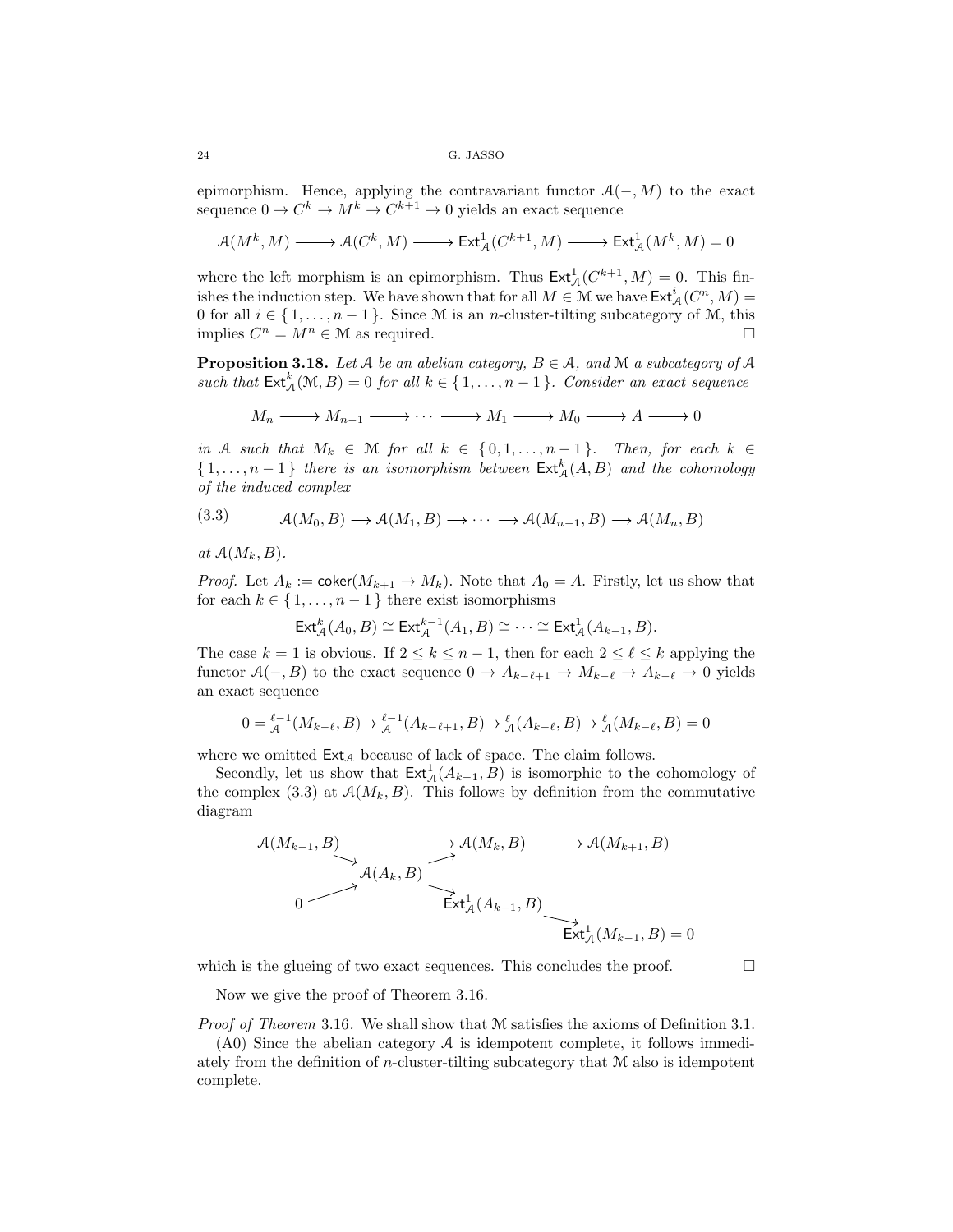(A1) Let  $f: A \rightarrow B$  be a morphism in M. Let  $B \rightarrow C$  be a cokernel of f, applying Proposition 3.17 to C gives the desired *n*-cokernel of f. By duality, f has an n-cokernel.

(A2) Let  $f^0: X^0 \to X^1$  be a monomorphism in A such that  $X^0, X^1 \in \mathcal{M}$  and let  $(f^k: X^k \to X^{k+1} \mid 1 \leq k \leq n)$  be an *n*-cokernel of  $f^0$  in M obtained as in the previous paragraph. Applying the dual of Proposition 3.18 to the exact sequence

$$
0 \longrightarrow X^0 \xrightarrow{f^0} X^1 \xrightarrow{f^1} \cdots \xrightarrow{f^{n-1}} X^n \xrightarrow{f^n} X^{n+1},
$$

we obtain that for all  $Y \in \mathcal{M}$  and for all  $k \in \{1, \ldots, n-1\}$  the cohomology of the induced complex

$$
\mathcal{A}(Y, X^1) \longrightarrow \cdots \longrightarrow \mathcal{A}(Y, X^n) \longrightarrow \mathcal{A}(Y, X^{n+1})
$$

at  $\mathcal{A}(Y, X^{k+1})$  is isomorphic to  $\mathsf{Ext}_{\mathcal{A}}^k(Y, X^0)$  which vanishes since M is an *n*-clustertilting subcategory of A. This shows that  $(f^0, \ldots, f^{n-1})$  is an *n*-kernel of  $f^n$  in M. That M also satisfies axiom  $(A2^{op})$  now follows by duality. This concludes the proof of the theorem.  $\Box$ 

Definition 3.19. Let M be an n-abelian category. We say that M *is projectively generated* if for every object  $M \in \mathcal{M}$  there exists a projective object  $P \in \mathcal{M}$  and an epimorphism  $P \to M$ . The notion of *injectively cogenerated* n-abelian category is defined dually.

Our next aim is to show that a partial converse of Theorem 3.16 holds for projectively generated n-abelian categories. For this, we remind the reader of the notion of coherent modules on an additive category.

Let C be a *small* additive category. A C-module is a contravariant functor  $F: \mathcal{C} \to$ Mod  $\mathbb{Z}$ . The category Mod  $\mathcal{C}$  of  $\mathcal{C}$ -modules is an abelian category. Morphisms in Mod C are natural transformations of contravariant functors. If  $M, N \in \text{mod}\,\mathcal{C}$ , then we denote the set of natural transformations  $M \to N$  by  $\text{Hom}_{\mathcal{C}}(M, N)$ . As a consequence of Yoneda's lemma representable, functors are projective objects in Mod C. The *category of coherent* C-modules, denoted by mod C, is the full subcategory of  $\mathsf{Mod}\mathcal{C}$  whose objects are the C-modules F such that there exists a morphism  $f: X \to Y$  in C and an exact sequence of functors

$$
\mathcal{C}(-, X) \xrightarrow{? \cdot f} \mathcal{C}(-, Y) \longrightarrow F \longrightarrow 0.
$$

Note that  $mod \mathcal{C}$  is closed under cokernels and extensions in  $Mod \mathcal{C}$ . Moreover, mod  $C$  is closed under kernels in Mod  $C$  if and only if  $C$  has weak kernels, in which case  $\text{mod } \mathcal{C}$  is an abelian category. For further information on coherent  $\mathcal{C}\text{-modules}$ we refer the reader to [3].

Our aim is to prove the following theorem.

Theorem 3.20. *Let* M *be a small projectively generated* n*-abelian category. Let* P *be the category of projective objects in* M *and*  $F: M \rightarrow \text{mod } P$  *the functor defined by*  $FX := \mathcal{M}(-, X)|_{\mathcal{P}}$ *. Also, let* 

$$
F\mathcal{M} := \{ M \in \text{mod } \mathcal{P} \mid \exists X \in \mathcal{M} \text{ such that } M \cong FX \}
$$

*be the essential image of* F*. If* mod P *is injectively cogenerated, then* FM *is an* n*-cluster-tilting subcategory of* mod P*.*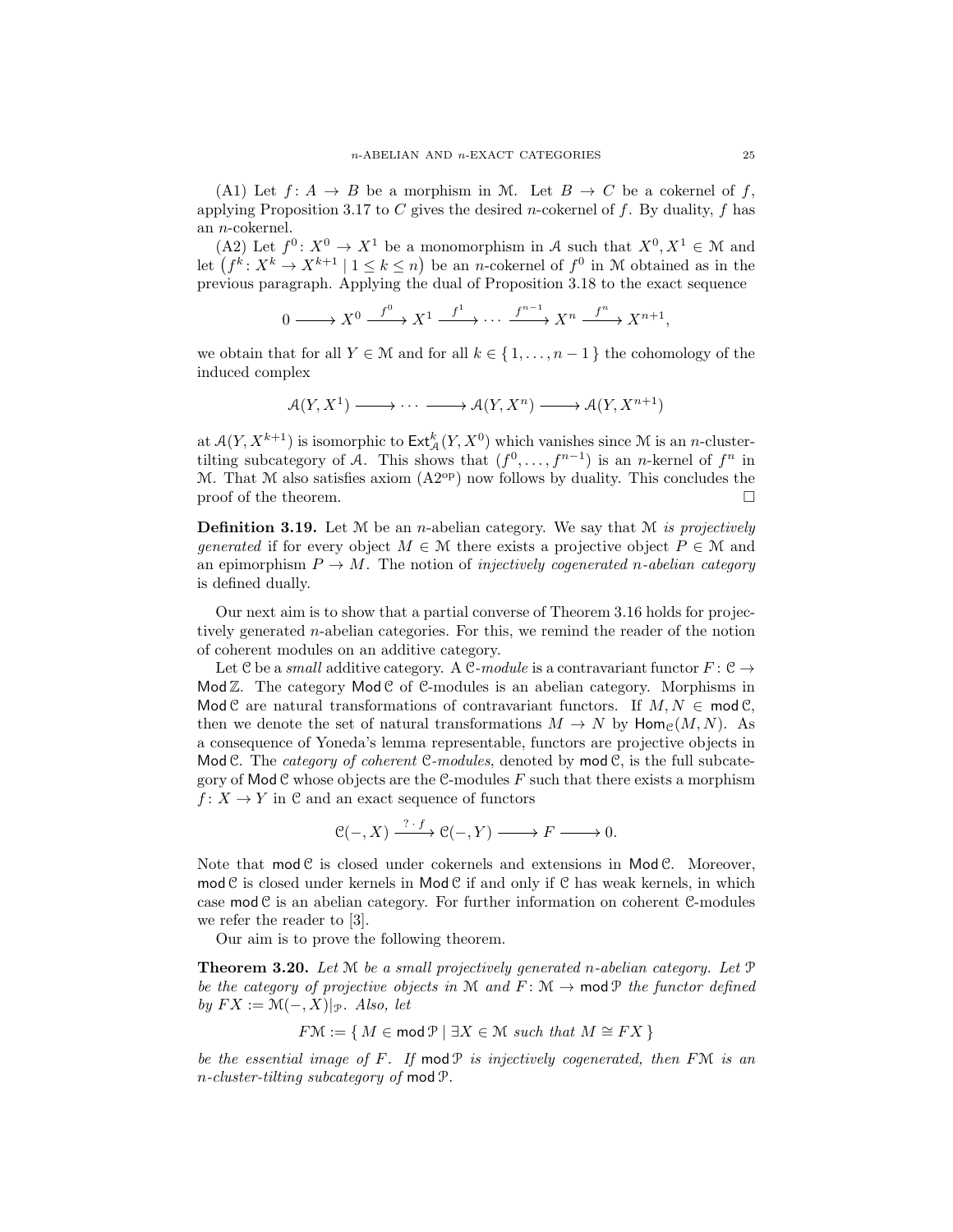**Remark 3.21.** The requirement in Theorem 3.20 of mod  $\mathcal{P}$  being injectively cogenerated is satisfied, for example, if  $\mathcal P$  is a dualizing variety in the sense of [4].

In fact, instead of proving Theorem 3.20, we prove the following more general statement.

Lemma 3.22. *Let* M *be a small projectively generated* n*-abelian category. Let* P *be the category of projective objects in* M *and*  $F: M \rightarrow \text{mod } P$  *the functor defined by*  $FX := \mathcal{M}(-, X)|_{\mathcal{P}}$ *. Also, let* 

$$
F\mathcal{M} := \{ M \in \text{mod } \mathcal{P} \mid \exists X \in \mathcal{M} \text{ such that } M \cong FX \}
$$

*be the essential image of* F*. Then, the following statements hold:*

- $(i)$  *The category* mod  $P$  *is abelian.*
- *(ii)* The functor  $F: \mathcal{M} \to \text{mod } \mathcal{P}$  *is fully faithful.*
- *(iii)* For all  $k \in \{1, \ldots, n-1\}$  *we have*  $\text{Ext}^k_{\mathcal{P}}(F\mathcal{M}, F\mathcal{M}) = 0$ *.*
- *(iv) We have*

$$
F\mathcal{M} = \left\{ X \in \mathsf{mod}\,\mathcal{P} \mid \forall k \in \{1,\ldots,n-1\} \; \mathsf{Ext}^k_{\mathcal{P}}(X,\mathcal{M}) = 0 \right\}.
$$

*(v) We have*

$$
F\mathcal{M} = \left\{ X \in \mathsf{mod}\,\mathcal{P} \mid \forall k \in \{1,\ldots,n-1\} \; \mathsf{Ext}^k_{\mathcal{P}}(\mathcal{M},X) = 0 \right\}.
$$

- *(vi) The subcategory* FM *is contravariantly finite in* mod P*.*
- *(vii) If* modP *is injectively cogenerated, then* FM *is covariantly finite in* modP*. Hence,* FM *is a functorially finite subcategory of* mod  $P$  *in this case.*
- *(viii) If* mod P *is injectively cogenerated, then* FM *is a generating-cogenerating subcategory of* modP*.*

*Proof.* (i) This statements follows from the fact that M has weak kernels [3].

(ii) Let  $M \in \mathcal{M}$ . Since M is projectively generated, there exists an n-exact sequence

$$
(3.4) \t K_n \longrightarrow \cdots \longrightarrow K_1 \longrightarrow K_0 \xrightarrow{u} M.
$$

where  $K^0$  is a projective object. For the same reason, there exist a projective object  $P^1$  and an epimorphism  $v \, : P^1 \to K_1$ . Let  $f = vu$  and put  $P^0 := K_0$ . It follows that the sequence

$$
FP^1 \xrightarrow{Ff} FP^0 \xrightarrow{~} FM \xrightarrow{~} 0
$$

is exact in Mod P. This shows that  $FM \in \text{mod } P$ . That F is fully faithful follows from Yoneda's lemma and the existence of a sequence of the form  $FP^1 \stackrel{Ff}{\longrightarrow} FP^0 \rightarrow$  $FM \to 0$  with  $P^0, P^1 \in \mathcal{M}$  for each  $M \in \mathcal{M}$ .

(iii) Let us show that for every  $M, N \in \mathcal{M}$  we have  $\mathsf{Ext}^k_{\mathcal{P}}(FM, FN) = 0$  for all  $k \in \{1, \ldots, n-1\}$ . Consider an *n*-exact sequence of the form (3.4). Applying F to (3.4) yields an exact sequence

$$
(3.5) \t 0 \t \to FK_n \t \to FK_{n-1} \t \to \cdots \t \to FK_1 \t \to FK_0 \t \to FM \t \to 0.
$$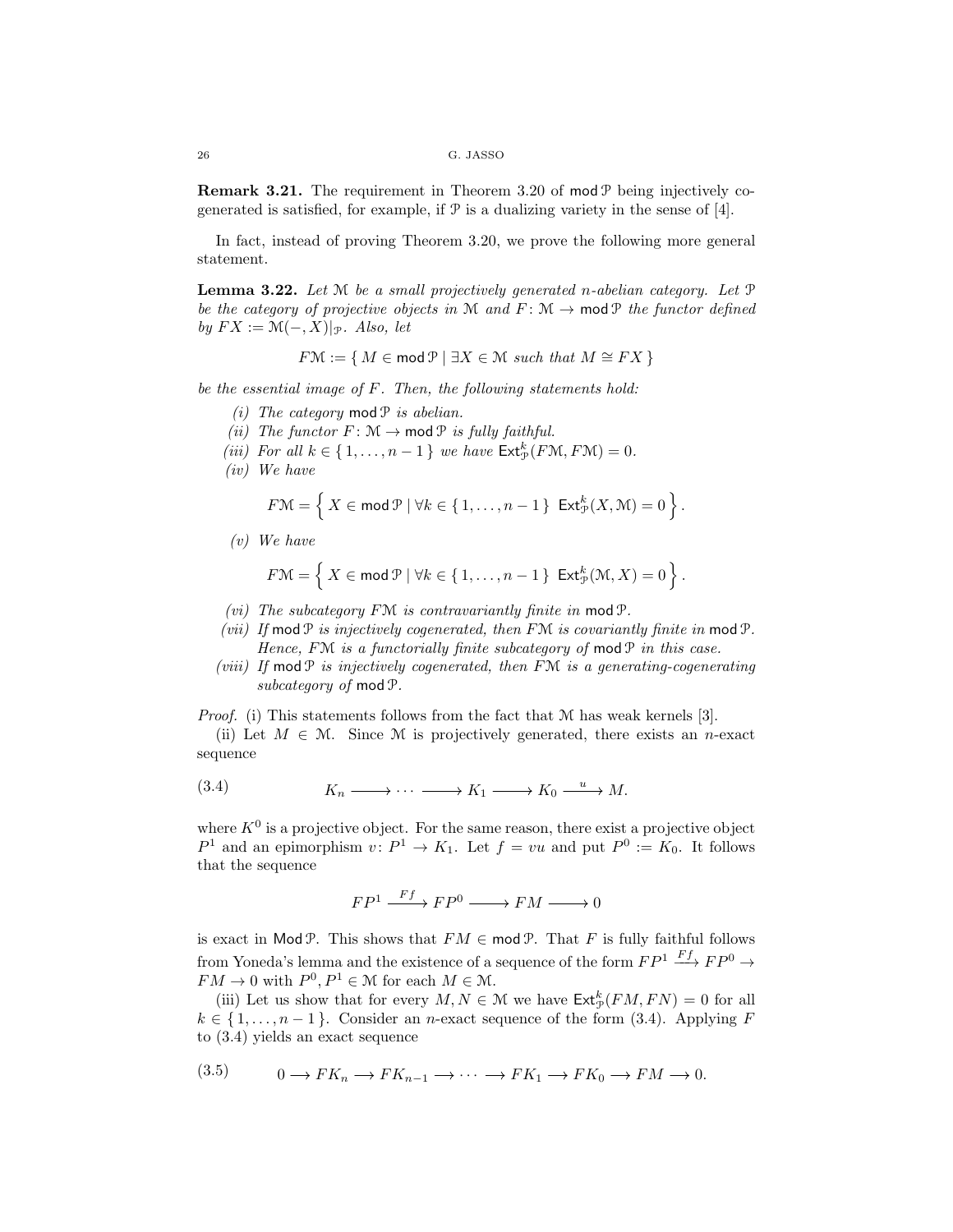Since  $F$  is fully faithful there is an isomorphism of complexes

$$
\begin{array}{ccc}\n\operatorname{Hom}_{\mathcal{P}}(FK_0, FN) & \longrightarrow \cdots & \longrightarrow \operatorname{Hom}_{\mathcal{P}}(FK_{n-1}, FN) \longrightarrow \operatorname{Hom}_{\mathcal{P}}(FK_n, FN) \\
\downarrow & & \downarrow & \downarrow \\
\mathcal{A}(K_0, N) & \longrightarrow \cdots & \longrightarrow \mathcal{A}(K_{n-1}, N) \longrightarrow \mathcal{A}(K_n, N)\n\end{array}
$$

Note that the bottom row is exact by the property of  $n$ -exact sequences, hence the top row is also exact. Put  $C_{\ell} := \text{coker}(FK_{\ell+1} \to FK_{\ell})$ . Note that  $C_0 := FM$ . There is an exact sequence

$$
\mathsf{Hom}_{\mathcal{P}}(FK_0, FN) \to \mathsf{Hom}_{\mathcal{P}}(C_1, FN) \to \mathsf{Ext}^1_{\mathcal{P}}(FM, FN) \to \mathsf{Ext}^1_{\mathcal{P}}(FK_0, FN) = 0
$$

(recall that  $FK_0$  is projective in mod  $\mathcal{P}$ ). Since the top row of the above diagram is exact, this implies that  $\text{Ext}^1_{\mathcal{P}}(FM, FN) = 0$ . Hence we have  $\text{Ext}^1_{\mathcal{P}}(FM, FM) = 0$ . We shall that we have a sequence of isomorphisms

$$
\mathsf{Ext}^{\ell}_{\mathcal{P}}(C_0, FN) \cong \mathsf{Ext}^{\ell-1}_{\mathcal{P}}(C_1, FN) \cong \cdots \cong \mathsf{Ext}^1_{\mathcal{P}}(C_{\ell-1}, FN) = 0
$$

for all  $\ell \in \{1, \ldots, n-1\}$ . If  $\ell = 1$ , then the claim is trivial. Inductively, suppose that we have shown that  $\text{Ext}_{\mathcal{P}}^m(F\mathcal{M}, F\mathcal{M}) = 0$  for all  $1 \leq m \leq \ell - 1$ . Firstly, note that applying the functor  $\text{Hom}_{\mathcal{P}}(-, FN)$  to the exact sequence  $0 \to C_{\ell} \to$  $FK_{\ell-1} \to C_{\ell-1} \to 0$  gives an exact sequence

$$
\mathsf{Hom}_{\mathcal{P}}(FK_{\ell-1}, FN) \to \mathsf{Hom}_{\mathcal{P}}(C_{\ell}, FN) \to \mathsf{Ext}^1_{\mathcal{P}}(C_{\ell-1}, FN) \to \mathsf{Ext}^1_{\mathcal{P}}(FK_{\ell-1}, FN) = 0,
$$

Since the top row of the above diagram is exact, this implies that  $\text{Ext}^1_{\mathcal{P}}(C_{\ell-1}, FN)$ 0. Secondly, by the induction hypothesis, for each  $1 \leq m \leq \ell - 1$  applying the functor  $\text{Hom}_{\mathcal{P}}(-, FN)$  to the exact sequence  $0 \to C_{\ell-m} \to FK_{\ell-m-1} \to C_{\ell-m-1} \to$ 0 yields an exact sequence

$$
0 = \frac{m}{p}(FK_{\ell-m-1}, FN) \to \frac{m}{p}(C_{\ell-m}, FN) \to \frac{m+1}{p}(C_{\ell-m-1}, FN) \to \frac{m+1}{p}(FK_{\ell-m-1}, FN) = 0
$$

where we omitted Ext because of lack of space (for  $m = \ell - 1$ , recall that  $FK_0$  is projective in  $mod \mathcal{P}$ . The claim follows.

(iv) Let  $G \in \text{mod } \mathcal{P}$  be such that for all  $N \in \mathcal{M}$  and for all  $k \in \{1, ..., n-1\}$ we have  $\mathsf{Ext}^k_{\mathcal{P}}(G, FN) = 0$ . We need to show that there exists  $M \in \mathcal{M}$  such that G and FM are isomorphic. For this, let

 $FP_1 \xrightarrow{Ff_0} FP_0 \longrightarrow G \longrightarrow 0$ 

be a projective presentation of G in  $mod \mathcal{P}$  and let

$$
X_n \xrightarrow{f_n} \cdots \xrightarrow{f_1} X_0
$$

be an *n*-kernel of  $f_0$  (by convention,  $X_0 := P_1$ ). Let  $N \in \mathcal{M}$ . Applying the functor Hom<sub>P</sub>(F(−), FN) to the sequence  $(f_n, \ldots, f_1, f_0)$  together with the fact that F is fully faithful yields a commutative diagram

$$
\begin{array}{ccc}\n\operatorname{Hom}_{\mathcal{P}}(FP_0, FN) & \longrightarrow \operatorname{Hom}_{\mathcal{P}}(FX_0, FN) & \longrightarrow \cdots & \longrightarrow \operatorname{Hom}_{\mathcal{P}}(FX_n, FN) \\
\downarrow & & \downarrow & \\
\mathcal{A}(P_0, N) & \longrightarrow \mathcal{A}(X_0, N) & \longrightarrow \cdots & \longrightarrow \mathcal{A}(X_n, N)\n\end{array}
$$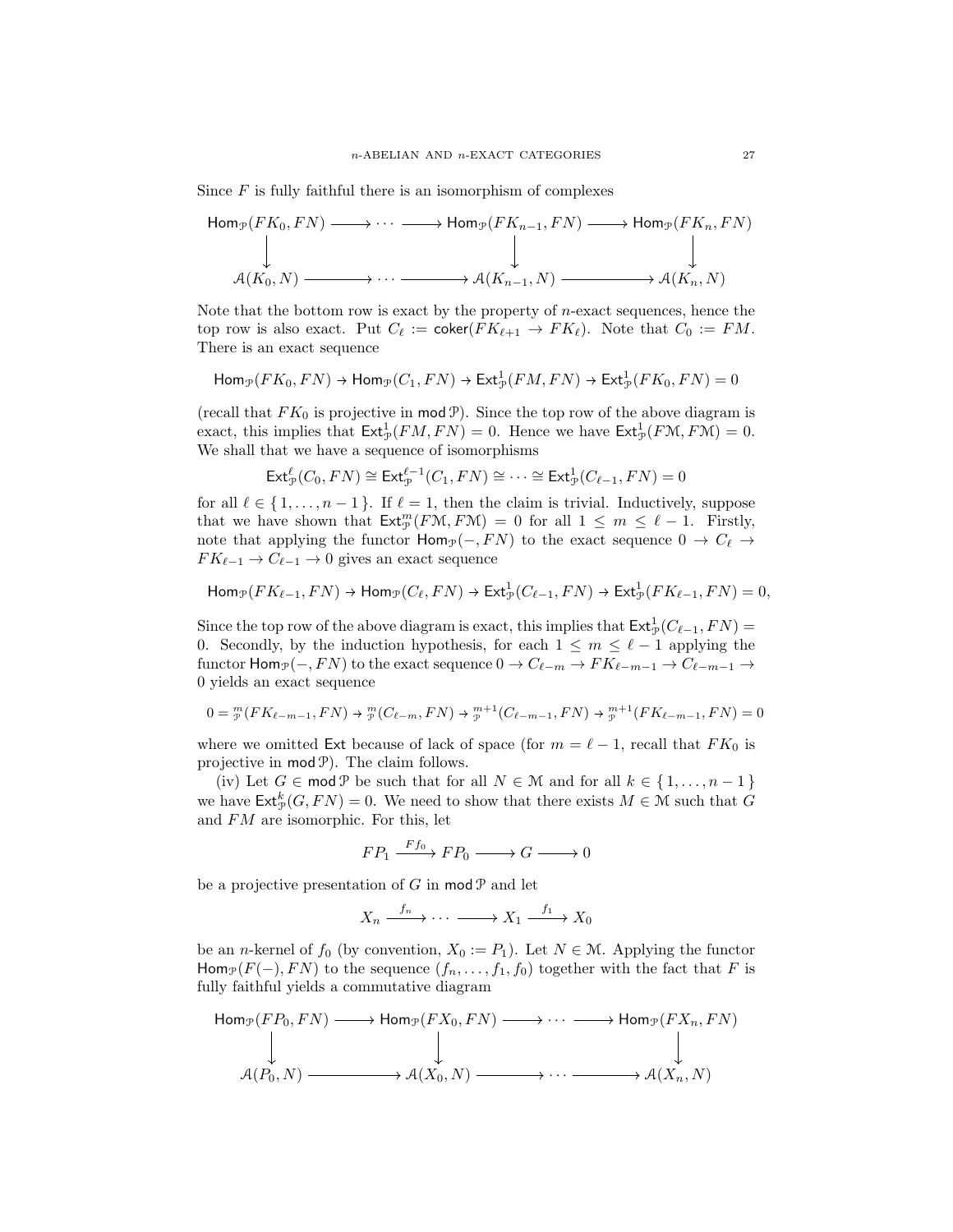where the vertical arrows are isomorphisms. By what we showed in the previous paragraph and Proposition 3.18, for all  $k \in \{1, ..., n-1\}$  the homology of the top row at  $\textsf{Hom}_{\mathcal{P}}(FX_{k-1}, FN)$  is isomorphic to  $\textsf{Ext}^k_{\mathcal{P}}(G, FN)$  which vanishes by hypothesis. It follows that the bottom row is an exact sequence. By applying Proposition 3.7 to  $f_{n-1}$  and the sequence  $(f_{n-2}, \ldots, f_1, f_0)$  we deduce that  $f_0$  admits a cokernel  $P_0 \to M$  in M. Finally, Theorem 3.12 implies that the sequence

$$
FP_1 \xrightarrow{Ff_0} FP_0 \xrightarrow{FM} M \xrightarrow{0}
$$

is exact in mod  $P$ . Therefore G is isomorphic to  $FM$  which is what we needed to show.

(v) Let us show that if  $G \in \text{mod } P$  is such that for all  $M \in \mathcal{M}$  and for all  $k \in \{1, \ldots, n-1\}$  we have  $\mathsf{Ext}^k_{\mathcal{P}}(FM, G) = 0$ , then  $G \in F\mathcal{M}$ . Indeed, let

$$
FP_1 \xrightarrow{Ff^0} FP_0 \xrightarrow{\qquad} G \xrightarrow{\qquad} 0
$$

be a projective presentation of G in mod  $P$ . By axiom (A1), there exists an ncokernel  $(f^k: M^{k-1} \to M^k \mid 1 \leq k \leq n)$  of  $f^0$  in M (by convention,  $M^0 := P^0$ ). Then, Theorem 3.12 implies that the sequence

$$
FP^{1} \xrightarrow{Ff^{0}} FP^{0} \xrightarrow{Ff^{1}} FM^{1} \xrightarrow{Ff^{2}} \cdots \xrightarrow{Ff^{n}} FM^{n} \longrightarrow 0
$$

is exact in mod P. It follows that there is an exact sequence

$$
0 \longrightarrow G \longrightarrow FM^{1} \xrightarrow{Ff^{2}} \cdots \xrightarrow{Ff^{n}} FM^{n} \longrightarrow 0.
$$

For each  $k \in \{1, \ldots, n-1\}$  let  $G^k := \ker F f^{k+1}$ ; we claim that  $G^k \in F M$ . Note that  $\text{Ext}^1_{\mathcal{P}}(FM^k, G^k) = 0$  by hypothesis. In particular,  $G^{n-1}$  is a direct summand of  $FM^{n-1}$ . Since M is idempotent complete, there exists an object  $L \in \mathcal{M}$  such that  $G^{n-1} \cong FL \in F\mathcal{M}$ . Inductively, we deduce that  $G^1 = G \in F\mathcal{M}$ .

(vi) Let  $G \in \mathsf{mod} \mathcal{P}$  and take a projective presentation

$$
FP^1 \xrightarrow{Ff} FP^0 \xrightarrow{p} G \longrightarrow 0
$$

of G in mod P. Let  $g: P^0 \to M$  be a weak cokernel of f in M. We obtain the solid part of the following commutative diagram:

$$
FP^{1} \xrightarrow{Ff} FP^{0} \xrightarrow{Fg} FM
$$
  
\n
$$
\downarrow_{P} \nearrow
$$
  
\n
$$
G \xrightarrow{h} FN
$$

Let  $h: G \to FN$  be a morphism in mod P. Since g is a weak cokernel there exists a morphism  $? \cdot q \colon FM \to FN$  such that the diagram

$$
FP^{0} \xrightarrow{Fg} FM
$$
  
\n
$$
\downarrow p \qquad \qquad \downarrow Fq
$$
  
\n
$$
G \xrightarrow{h} FN
$$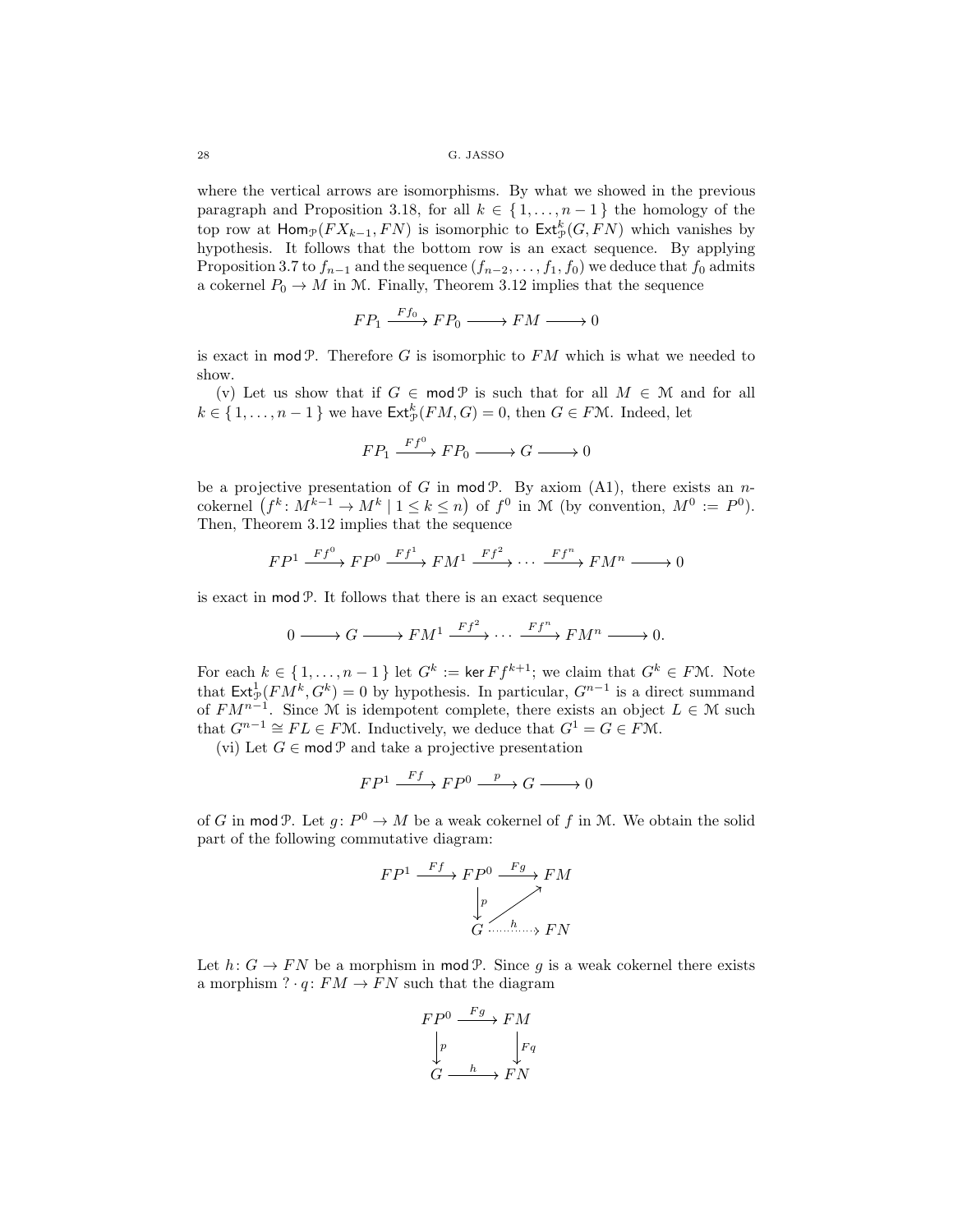is commutative. Finally, given that  $p$  is an epimorphism, we conclude that the diagram



commutes. This shows that  $G \to FM$  is a right FM-approximation of G.

(vii) and (viii) Suppose that  $mod \mathcal{P}$  is injectively cogenerated. From part (iii) we deduce that for every injective object  $I \in \text{mod } \mathcal{P}$  we have  $I \in F\mathcal{M}$ . Hence (vii) follows by duality from part (vi). Also, (viii) follows since it is now clear that  $F\mathcal{M}$ is a cogenerating subcategory of mod P.

## 4. n-exact categories

In this section we introduce *n*-exact categories and establish their basic properties. We show that n-cluster-tilting subcategories of exact categories have a natural n-exact structure.

4.1. Definition and basic properties. The treatment of this section is parallel to Bühler's exposition of the basics of the theory of exact categories given in  $[17,$ Sec. 2].

Let C be an additive category. If  $\mathcal X$  is a class of *n*-exact sequences in C, then we call its members X*-admissible* n*-exact sequences*. Furthermore, if

$$
X^{0} \xrightarrow{d^{0}} X^{1} \xrightarrow{d^{1}} \cdots \xrightarrow{d^{n-1}} X^{n} \xrightarrow{d^{n}} X^{n+1}
$$

is an X-admissible *n*-exact sequence, we say that  $d^0$  is an X-admissible monomor*phism* and that  $d^n$  is an  $\mathfrak{X}\text{-}admissible$  epimorphism. In analogy with [17], we depict  $\mathfrak{X}\text{-admissible monomorphisms by }\rightarrow \text{ and }\mathfrak{X}\text{-admissible epimorphisms by }\rightarrow \text{ A set }$ quence  $\rightarrow$   $\rightarrow$   $\rightarrow$   $\rightarrow$   $\rightarrow$  of  $n + 1$  morphisms always denotes an X-admissible *n*-exact sequence. When the class  $\mathfrak X$  is clear from the context, we write "admissible" instead of " $\mathcal{X}$ -admissible".

**Definition 4.1.** We say that a morphism  $f: X \rightarrow Y$  of *n*-exact sequences in  $\mathsf{Ch}^n(\mathcal{C})$  is a *weak isomorphism* if  $f^k$  and  $f^{k+1}$  are isomorphisms for some  $k \in$  $\{0, 1, \ldots, n+1\}$  with  $n+2 := 0$  (this terminology is borrowed from the theory of  $(n+2)$ -angulated categories, see Section 5.1). Note that weak isomorphisms induce isomorphisms in  $H(\mathcal{C})$  by Proposition 2.7.

Definition 4.2. Let n be a positive integer and M an additive category. An n*exact structure on* M is a class X of n-exact sequences in M, closed under weak isomorphisms of n-exact sequences, and which satisfies the following axioms:

- (E0) The sequence  $0 \rightarrow 0 \rightarrow \cdots \rightarrow 0 \rightarrow 0$  is an X-admissible *n*-exact sequence.
- $(E1)$  The class of  $\mathcal{X}$ -admissible monomorphisms is closed under composition.
- $(E1^{op})$  The class of X-admissible epimorphisms is closed under composition.
	- (E2) For each X-admissible *n*-exact sequence X and each morphism  $f: X^0 \to$  $Y^0$ , there exists an *n*-pushout diagram of  $(d_X^0, \ldots, d_X^{n-1})$  along f such that  $d_Y^0$  is an X-admissible monomorphism. The situation is illustrated in the following commutative diagram: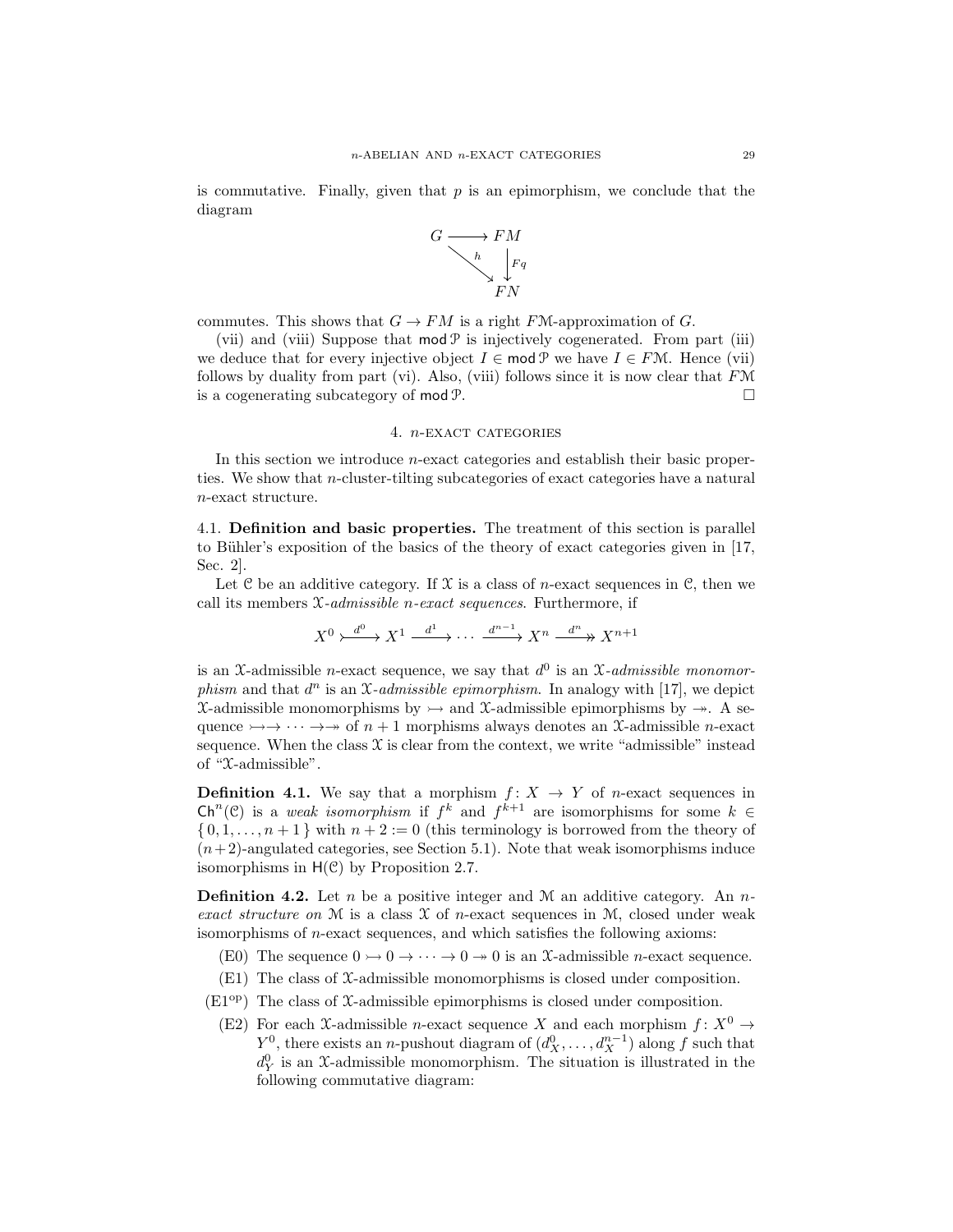$$
X^{0} \xrightarrow{d_{X}^{0}} X^{1} \xrightarrow{d_{X}^{1}} \cdots \xrightarrow{d_{X}^{n-1}} X^{n} \left( \xrightarrow{d_{X}^{n+1}} X^{n+1} \right)
$$
\n
$$
\downarrow f
$$
\n
$$
Y^{0} \rightarrow \xrightarrow{d_{Y}^{0}} Y^{1} \xrightarrow{d_{Y}^{1}} \cdots \xrightarrow{d_{Y}^{n-1}} Y^{n}
$$

(E2<sup>op</sup>) For each X-admissible *n*-exact sequence X and each morphism  $g: Y^{n+1} \to$  $X^{n+1}$ , there exists an *n*-pullback diagram of  $(d_X^1, \ldots, d_X^n)$  along g such that  $d_Y^n$  is an X-admissible epimorphism. The situation is illustrated in the following commutative diagram:

$$
(X^0 \xrightarrow{d_X^0} X^1 \xrightarrow{d_X^1} \cdots \xrightarrow{d_X^{n-1}} X^n \xrightarrow{d_X^n} X^{n+1}
$$
\n
$$
(X^0 \xrightarrow{d_X^0} X^1 \xrightarrow{d_X^1} \cdots \xrightarrow{d_X^{n-1}} X^n \xrightarrow{d_X^n} X^{n+1}
$$

An *n*-exact category is a pair  $(\mathcal{M}, \mathcal{X})$  where M is an additive category and X is an n-exact structure on M. If the class  $\mathfrak X$  is clear from the context, we identify M with the pair  $(\mathcal{M}, \mathcal{X})$ .

Remark 4.3. Our choice of axioms for n-exact categories is inspired by Keller's minimal list of axioms for exact categories [35, App. A], although we opt for a more convenient self-dual collection. In particular, we point out to the reader who is more familiar with Quillen's axioms that the so-called "obscure axiom", axiom c) of [42, Sec. 2], is redundant, see [17, p. 4, Prop. 2.16].

**Remark 4.4.** Let  $(\mathcal{M}, \mathcal{X})$  be an *n*-exact category. The fact that  $\mathcal{X}$  is closed under isomorphisms in  $H(\mathcal{M})$  together with axiom (E0) implies that all contractible *n*exact sequences are admissible. Moreover, it is easy to show that the class of all contractible *n*-exact sequences in an additive category  $M$  is an *n*-exact structure; in fact, this is the smallest *n*-exact structure on  $M$ . In particular, every additive category can be considered as an *n*-exact category with a "contractible *n*-exact structure". integer n.

The following result shows that *n*-abelian categories have a canonical *n*-exact structure. Therefore the class of  $n$ -exact categories contains the class of  $n$ -abelian categories.

Theorem 4.5. *Let* M *be an* n*-abelian category and* X *the class of all* n*-exact sequences in* M*. Then,* (M, X) *is an* n*-exact category.*

*Proof.* We shall show that  $(\mathcal{M}, \mathcal{X})$  satisfies the axioms of Definition 4.2. It is obvious that the class  $\mathfrak X$  is closed under weak isomorphisms and that axiom (E0) is satisfied. By axioms  $(A1)$  and  $(A2)$  in Definition 3.1, every monomorphism in M is the leftmost morphism in an n-exact sequence, see Remark 3.3. Since the composition of two monomorphisms is again a monomorphism, axiom (E1) is satisfied. That axiom  $(E1^{op})$  is also satisfied then follows by duality. Finally, Theorem 3.8 and its dual show that axioms (E2) and (E2<sup>op</sup>) are satisfied. This shows that  $(\mathcal{M}, \mathcal{X})$  is an  $n$ -exact category.

We begin our investigation of the properties of  $n$ -exact categories with a simple but useful observation.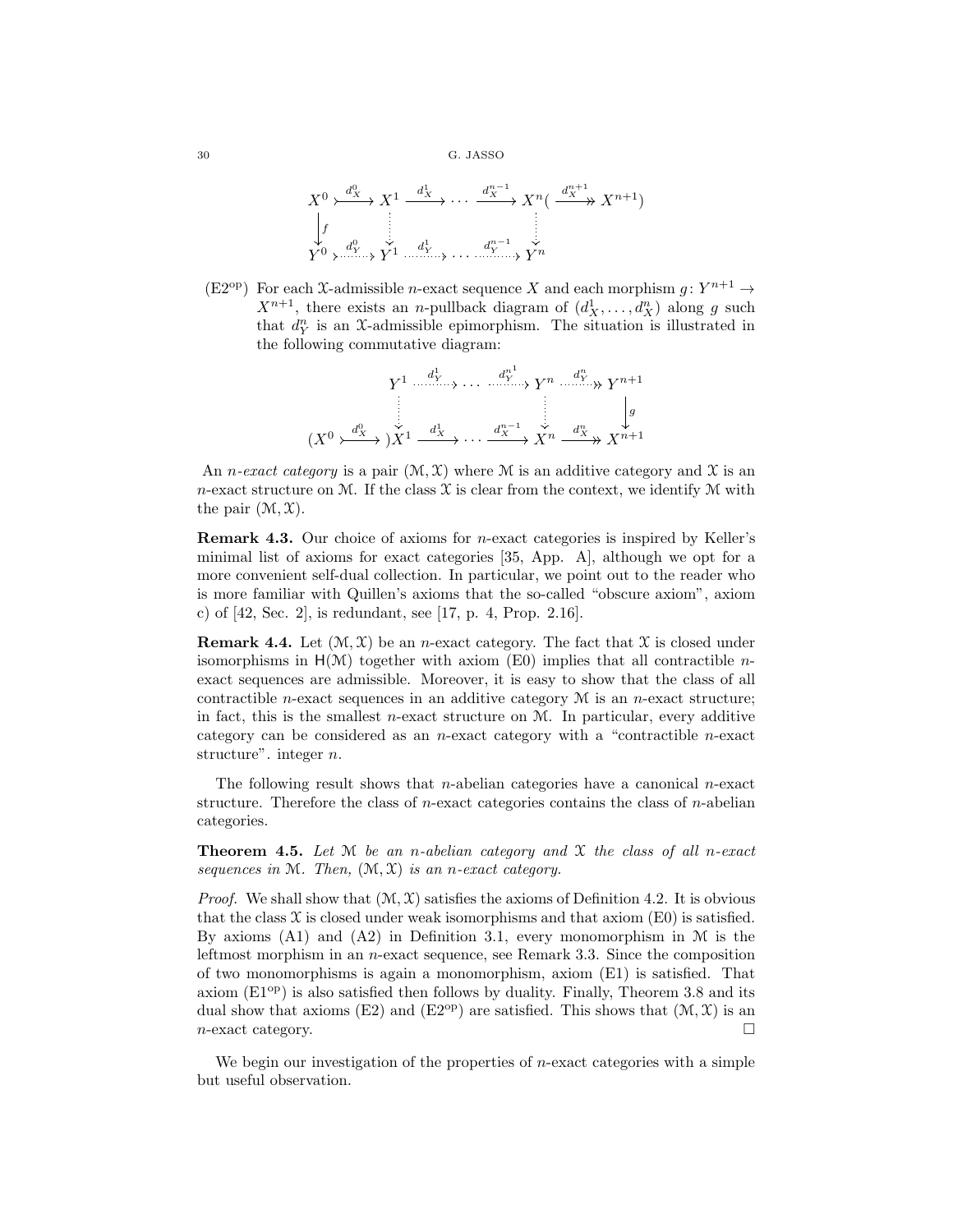**Lemma 4.6.** Let  $(\mathcal{M}, \mathcal{X})$  be an *n*-exact category and  $X^0 \rightarrow X^1$  and admissible *monomorphism.* If the sequence  $(X^k \to X^{k+1} \mid 1 \leq k \leq n)$  is an *n*-cokernel of  $f^0$ , *then the sequence*

$$
X: X^0 \rightarrow X^1 \longrightarrow \cdots \longrightarrow X^n \longrightarrow X^{n+1}
$$

*is an admissible* n*-exact sequence.*

*Proof.* Since  $X^0 \rightarrow X^1$  is an admissible monomorphism, there exists an admissible *n*-exact sequence Y whose first morphism is  $X^0 \rightarrowtail X^1$ . By the factorization property of n-cokernels, there exists a weak isomorphism  $X \to Y$ . Then,  $X \in \mathfrak{X}$  since the class  $X$  is closed under weak isomorphisms.

The next result shows that the *n*-exact structure of an *n*-exact category is closed under direct sums.

**Proposition 4.7.** Let  $(\mathcal{M}, \mathcal{X})$  *be an n-exact category, and* X and Y *be admissible* n-exact sequences. Then, their direct sum  $X \oplus Y$  is an admissible n-exact sequence.

*Proof.* This is an adaptation of the proof of [17, Prop. 2.9]. Clearly,  $X \oplus Y$  is an *n*-exact sequence. We claim that  $d_X^0 \oplus 1_{Y^0}$  is an admissible monomorphism. Indeed, the sequence

$$
X^{0} \oplus Y^{0} \xrightarrow{d_{X}^{0} \oplus 1_{Y^{0}}} X^{1} \oplus Y^{0} \xrightarrow{(d_{X}^{1} \ 0)} X^{2} \xrightarrow{d_{X}^{2}} \cdots \xrightarrow{d_{X}^{n}} X^{n+1}
$$

is an *n*-exact sequence. Since  $d_X^n$  is an admissible epimorphism, it follows from the dual of Lemma 4.6 that this sequence is moreover an admissible  $n$ -exact sequence and therefore  $d_X^0 \oplus 1_{Y^0}$  is an admissible monomorphism. We can show that  $1_{X^1} \oplus d_Y^0$ is an admissible monomorphism with a similar argument. Next, observe that

$$
d_X^0 \oplus d_Y^0 = (d_X^0 \oplus 1_{Y^0}) \cdot (1_{X^1} \oplus d_Y^0).
$$

By axiom (E1) we have that  $d_X^0 \oplus d_Y^0$ :  $X^0 \oplus Y^0 \to X^1 \oplus Y^1$  is an admissible monomorphism. Since  $X \oplus Y$  is an admissible *n*-exact sequence, the claim follows from Lemma 4.6.  $\Box$ 

The following characterization of  $n$ -pushout diagrams of  $n$ -exact sequences should be compared with [17, Prop. 2.12].

Proposition 4.8. *Let* (M, X) *be an* n*-exact category. Suppose that we are given a commutative diagram*

(4.1) 
$$
X^{0} \rightarrow Z^{1} \xrightarrow{d_{X}^{1}} X^{1} \xrightarrow{d_{X}^{1}} \cdots \xrightarrow{d_{X}^{n-1}} X^{n} \left( \xrightarrow{d_{X}^{n}} X^{n+1} \right)
$$

$$
\downarrow f^{0} \qquad \qquad \downarrow f^{1} \qquad \qquad \downarrow f^{n}
$$

$$
Y^{0} \rightarrow Z^{1} \xrightarrow{d_{Y}^{1}} Y^{1} \xrightarrow{d_{Y}^{1}} \cdots \xrightarrow{d_{Y}^{n-1}} Y^{n}
$$

*in which the top row is an admissible n-exact sequence and*  $d_Y^0$  *is an admissible monomorphism. Then the following statements are equivalent:*

- *(i) Diagram* (4.1) *is an* n*-pushout diagram.*
- *(ii) The mapping cone of diagram* (4.1) *is an admissible* n*-exact sequence.*
- *(iii) Diagram* (4.1) *is both an* n*-pushout and an* n*-pullback diagram.*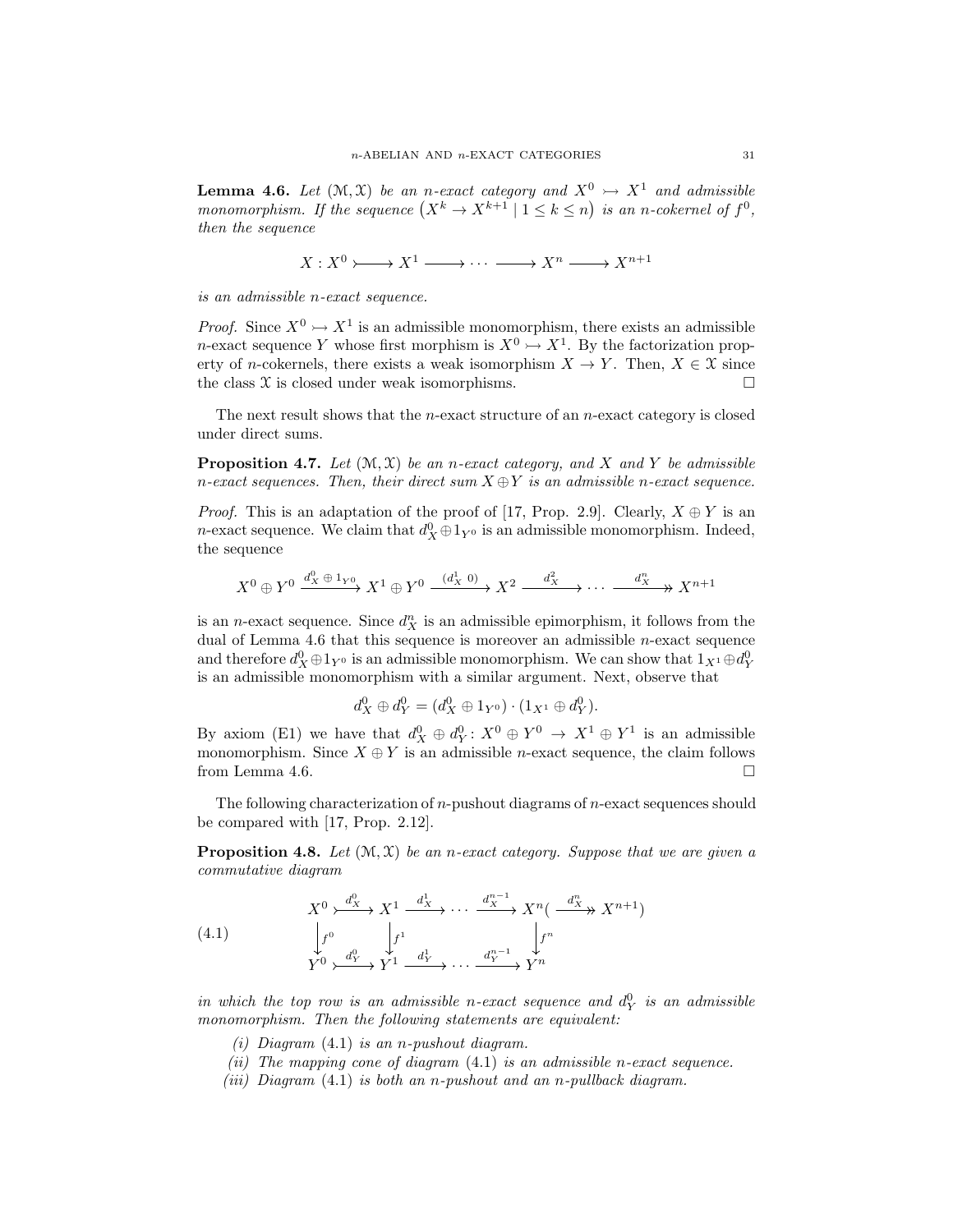*(iv) There exists a commutative diagram*

$$
\begin{array}{ccc}\nX & X^0 \rightarrow \xrightarrow{d_X^0} X^1 \xrightarrow{d_X^1} \cdots \xrightarrow{d_X^{n-1}} X^n \xrightarrow{d_X^n} X^{n+1} \\
\downarrow f & \downarrow f^0 & \downarrow f^1 & \downarrow f^n \\
Y & Y^0 \rightarrow \xrightarrow{d_Y^0} Y^1 \xrightarrow{d_Y^1} \cdots \xrightarrow{d_Y^{n-1}} Y^n \xrightarrow{d_Y^n} X^{n+1}\n\end{array}
$$

*whose rows are admissible* n*-exact sequences.*

*Proof.* (i) implies (ii). This is an adaptation of the proof of [17, Prop. 2.12]. Since the leftmost n squares in  $(4.1)$  form an n-pushout diagram, by definition its mapping cone gives an  $n$ -cokernel of the morphism

$$
d_C^{-1} = [-d_X^0 \ f^0]^\top \colon X^0 \to X^1 \oplus Y^0.
$$

Hence, by Lemma 4.6, it is sufficient to show that  $d_C^{-1}$  is an admissible monomorphism. For this, observe that  $d_C^{-1}$  equals the composition

$$
X^0 \rightarrowtail \xrightarrow{\begin{bmatrix} 1 \\ 0 \end{bmatrix}} X^0 \oplus Y^0 \rightarrowtail \xrightarrow{\begin{bmatrix} -1 & 0 \\ f^0 & 1 \end{bmatrix}} X^0 \oplus Y^0 \rightarrowtail \xrightarrow{\begin{bmatrix} d_X^0 & 0 \\ 0 & 1 \end{bmatrix}} X^1 \oplus Y^0
$$

where the rightmost morphism is an admissible monomorphism by Proposition 4.7 and the remaining morphisms are admissible monomorphisms by Remark 4.4. Thus  $d_C^{-1}$  is an admissible monomorphism by axiom (E1).

That (ii) implies (iii) follows directly from the definitions of  $n$ -pushout and  $n$ pullback diagrams. That (iii) implies (i) is obvious. Therefore statements (i), (ii) and (iii) are equivalent.

(i) implies (iv). We begin by constructing the morphism  $d_Y^n: Y^n \to X^{n+1}$ . Since  $d_C^{n-1}$  is a cokernel of  $d_C^{n-2}$ , there exists a unique morphism  $d_Y^n: Y^n \to X^{n+1}$  such that  $d_X^n = f^n d_Y^n$  and  $d_Y^{n-1} d_Y^n = 0$ , see (2.4). Since  $d_X^n$  is an epimorphism, it follows immediately that so is  $d_Y^n$ . It remains to show that  $d_Y^n$  is a cokernel of  $d_Y^{n-1}$ . For this, let  $u: Y^n \to M$  be a morphism such that  $d_Y^{n-1}u = 0$ . Then we have that

$$
d_X^{n-1}(f^n u) = (f^{n-1}d_Y^{n-1})u = 0.
$$

Since  $d_X^n$  is a cokernel of  $d_X^{n-1}$ , there exists a morphism  $v: X^{n+1} \to M$  such that  $f^n u = d_X^n v$ . It follows that

$$
f^n u = d_X^n v = f^n(d_Y^n v)
$$

and

$$
d_Y^{n-1}u = 0 = d_Y^{n-1}(d_Y^n v).
$$

Since  $d_C^{n-1}$  is a cokernel of  $d_C^{n-2}$ , we have  $u = d_Y^n v$ . This shows that the epimorphism  $d_Y^n$  is a cokernel of  $d_Y^{n-1}$ .

Let  $2 \leq k \leq n$ . We need to show that  $d_Y^k$  is a weak cokernel of  $d_Y^{k-1}$ . Let  $u: Y^k \to M$  be a morphism such that  $d_Y^{k-1}u = 0$ . Then we have

$$
d_X^{k-1}(f^k u) = (f^{k-1} d_Y^{k-1})u = 0.
$$

Since  $d_X^k$  is a weak cokernel of  $d_X^{k-1}$ , there exists a morphism  $v: X^{k+1} \to M$  such that  $f^k u = d^k_X v$ . Hence, given that  $d^{k-1}_C$  is a weak cokernel of  $d^{k-2}_C$ , there exists a morphism  $w: Y^{k+1} \to M$  such that  $d_Y^k w = u$ , see (2.4). Therefore  $d_Y^k$  is a weak cokernel of  $d_Y^{k-1}$ , as required. This shows that  $(d_Y^1, \ldots, d_Y^n)$  is an *n*-cokernel of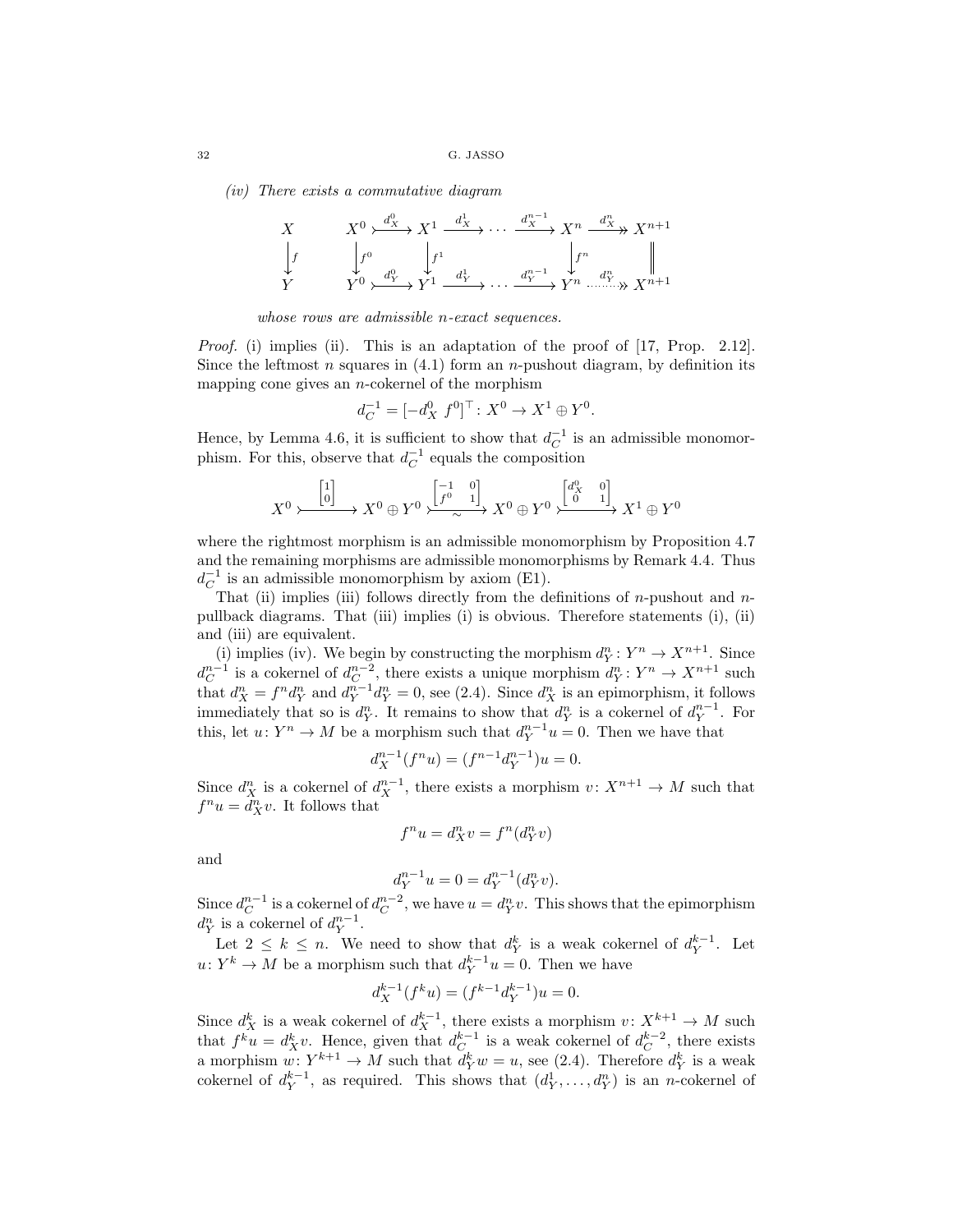$d_Y^0$ , so we have finished the construction of the required commutative diagram. Moreover, by Lemma 4.6, the sequence  $Y$  is an admissible *n*-exact sequence.

(iv) implies (ii). We assume that  $n \geq 2$ . The case  $n = 1$  can be shown by combining the arguments below, and is easily found in the literature, see for example [17, Prop. 2.12]. By definition, we need to show that in the mapping cone  $C = C(f)$ we have that  $(d_C^0, d_C^1, \ldots, d_C^n)$  is an *n*-cokernel of  $d_C^{-1}$ .

Let  $2 \leq k \leq n$ . We shall show that  $d_C^{k-1}$  is a weak cokernel of  $d_C^{k-2}$ , see (2.4). Indeed, let  $u: Y^{k-1} \to M$  and  $v: X^k \to M$  be morphisms such that  $d_Y^{k-2}u = 0$  and  $d_X^{k-1}v = f^{k-1}u$ . Since  $d_Y^{k-1}$  is a weak cokernel of  $d_Y^{k-2}$ , there exists a morphism  $w: Y^k \to M$  such that  $u = d_Y^{k-1}w$ . Moreover, note that

$$
d_X^{k-1}v = f^{k-1}u = f^{k-1}(d_Y^{k-1}w) = d_X^{k-1}(f^kw)
$$

for f is a morphism of complexes. Given that  $d_X^k: X^k \to X^{k+1}$  is a weak cokernel of  $d_X^{k-1}: X^{k-1} \to X^k$ , there exists a morphism  $h^{k+1}: X^{k+1} \to M$  such that  $f^k w - v =$  $d_{X}^{k}h^{k+1}$ . If  $k \neq n$ , then the claim follows. If  $k = n$ , then let  $w' := w - d_{Y}^{n}h^{n+1}$ . It follows that  $d_Y^{n-1}w' = d_Y^{n-1}w = u$  and

$$
f^n w' = f^n w - f^n d_Y^n h^{n+1} = v + d_X^n h^{k+1} - d^n h^{k+1} = v.
$$

This shows that  $d_C^{n-1}$  is a weak cokernel of  $d_C^{n-2}$ .

We need to show that  $d_C^{n-1}$  is a cokernel of  $d_C^{n-2}$ . For this it is enough to show that  $d_C^{n-1}$  is an epimorphism. Let  $p: Y^n \to M$  be a morphism such that  $d_Y^{n-1}p = 0$ and  $f^{n}p = 0$ . Then, since  $d_{Y}^{n}$  is a cokernel of  $d_{Y}^{n-1}$ , there exists a morphism  $q: X^{n+1} \to M$  such that  $p = d_Y^n q$ . Thus,

$$
d_X^n q = (f^n d_Y^n)q = f^n p = 0.
$$

Since  $d_{X_i}^n$  is an epimorphism, we have  $q=0$  which implies that  $p=0$ . This shows that  $d_C^{n-1}$  is an epimorphism.

It remains to show that  $d_C^0$  is a weak cokernel of  $d_C^{-1}$ . Let  $y: Y^0 \to Z^0$  and  $v: X^0 \to Z^0$  be morphisms such that  $f^0 u = d_X^0 v$ . By axiom (E2) there exists an *n*-pushout diagram of  $(d_Y^0, \ldots, d_Y^{n-1})$  along u. Moreover, since we have shown the implication from (i) to (iv), we can construct a commutative diagram



where the leftmost  $n$  squares of the two bottom rows form a pushout diagram. It follows that the following diagram commutes

$$
X^{0} \xrightarrow{d_{X}^{0}} X^{1} \xrightarrow{d_{X}^{1}} X^{2} \longrightarrow \cdots \longrightarrow X^{n} \xrightarrow{d_{X}^{n}} X^{n+1}
$$
  
\n
$$
\downarrow_{0} \qquad \qquad \downarrow f^{0} u - v d_{Z}^{0} \qquad \qquad \downarrow f^{2} g^{2} \qquad \qquad \downarrow f^{n} \gamma^{n} \qquad \qquad \parallel
$$
  
\n
$$
Z^{0} \xrightarrow{d_{Z}^{0}} Z^{1} \xrightarrow{d_{Z}^{1}} Z^{2} \longrightarrow \cdots \longrightarrow Z^{n} \longrightarrow X^{n+1}
$$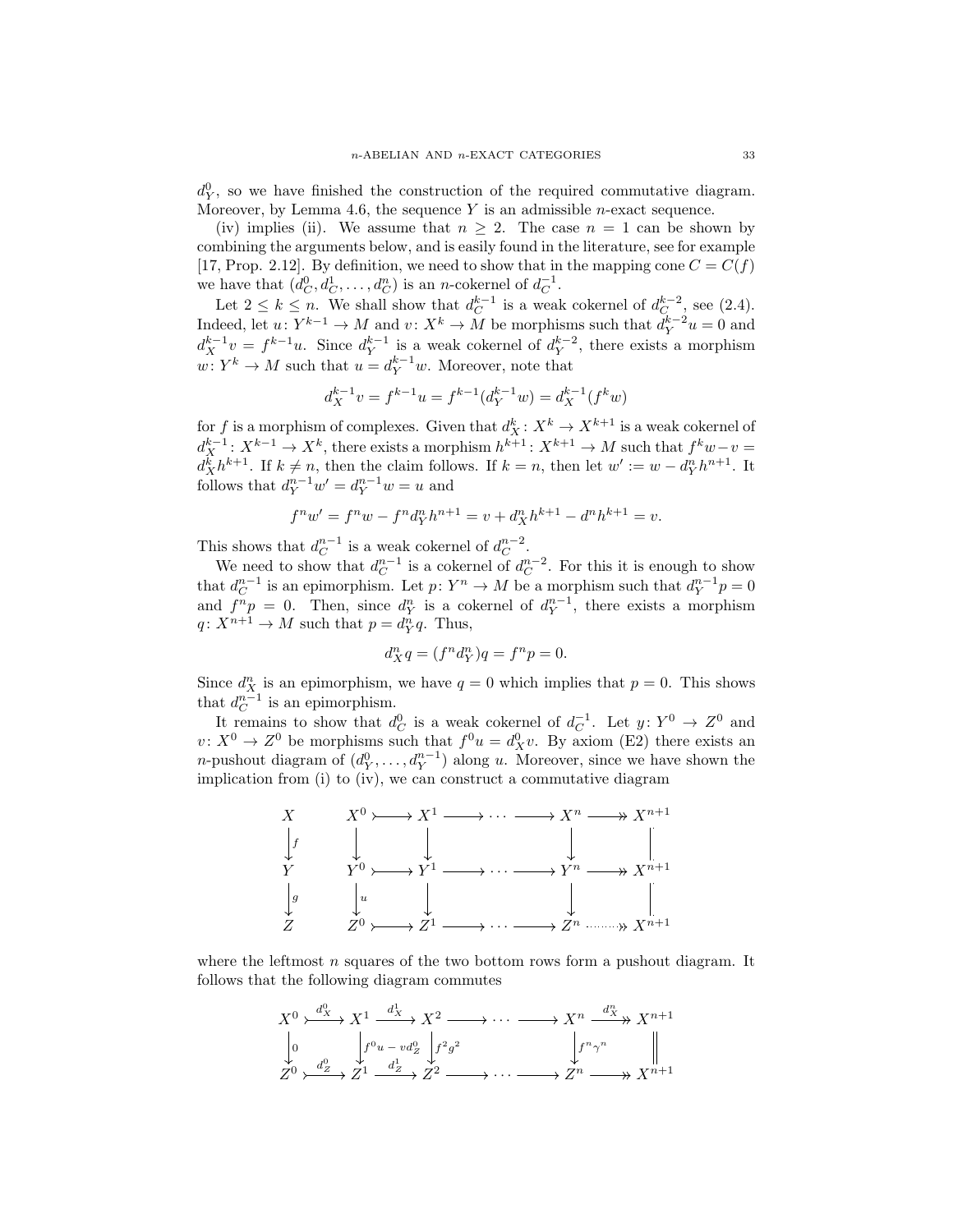Then, by the Comparison Lemma 2.1, there exists a morphism  $h: X^{n+1} \to Z^n$ such that  $hd_Z^n = 1_{X^{n+1}}$ . Therefore  $d_Z^{n+1}$  is a split epimorphism. From the dual of Proposition 2.6 we conclude that  $d_Z^0$  is a split monomorphism. It follows that there exists a morphism  $w: Z^1 \to Z^0$  such that  $d_Z^0 w = 1_{Z^0}$ . Finally,

$$
d_Y^0(g^1w) = u(d_Z^0w) = u
$$

and

$$
f^{0}(uw) - d_{X}^{0}(vw) = (f^{0}u - d_{X}^{0}v)w = (vd_{Z}^{0})w = v
$$

which is what we needed to show. This concludes the proof.  $\Box$ 

The following property is a refinement of Proposition 2.13.

**Proposition 4.9.** *Let*  $(\mathcal{M}, \mathcal{X})$  *be an n-exact category and g:*  $X \rightarrow Z$  *a morphism of admissible* n*-exact sequences. Then, for every morphism of admissible* n*-exact sequences*  $g: X \to Y$  *there exists a commutative diagram* 



where  $f^0 = g^0$  and  $p^{n+1} = g^{n+1}$ . Moreover, there exists a homotopy h:  $fp \rightarrow g$ *with*  $h^1 = 0$  *and*  $h^{n+1} = 0$ *.* 

*Proof.* By Propositions 2.13 and 4.8, we only need to show that  $p^n d_Z^n = d_Y^n g^{n+1}$ . Indeed, on one hand we have

$$
f^{n}(g^{n}d_{Z}^{n}) = d_{X}^{n}g^{n+1} = f^{n}(d_{Y}^{n}g^{n+1}).
$$

On the other hand,

$$
d_Y^{n-1}(g^n d_Z^n) = g^{n-1}(d_Z^{n-1} d_Z^n) = 0 = d_Y^{n-1}(d_Y^n g^{n+1}).
$$

Since in the mapping cone  $C(f)$  we have that  $d_C^{n-1}$  is a cokernel of  $d_C^{n-2}$ , we have  $p^n d_Z^n = d_Y^n g^{n+1}$ , see (2.4). This concludes the proof.

The next result shows that, in an *n*-exact category, equivalences of admissible *n*exact sequences induce isomorphisms in the homotopy category, *cf.* Proposition 2.7 and the remark after it.

**Proposition 4.10.** Let  $(\mathcal{M}, \mathcal{X})$  be an *n*-exact category,  $f: X \rightarrow Y$  an equivalence of *admissible* n*-exact sequences. Then, there exists an equivalence of* n*-exact sequences*  $g: Y \to X$  *such that* f *and* g are mutually inverse isomorphisms in H(M).

*Proof.* By Proposition 4.8, the mapping cone  $C = C(f)$  of the diagram

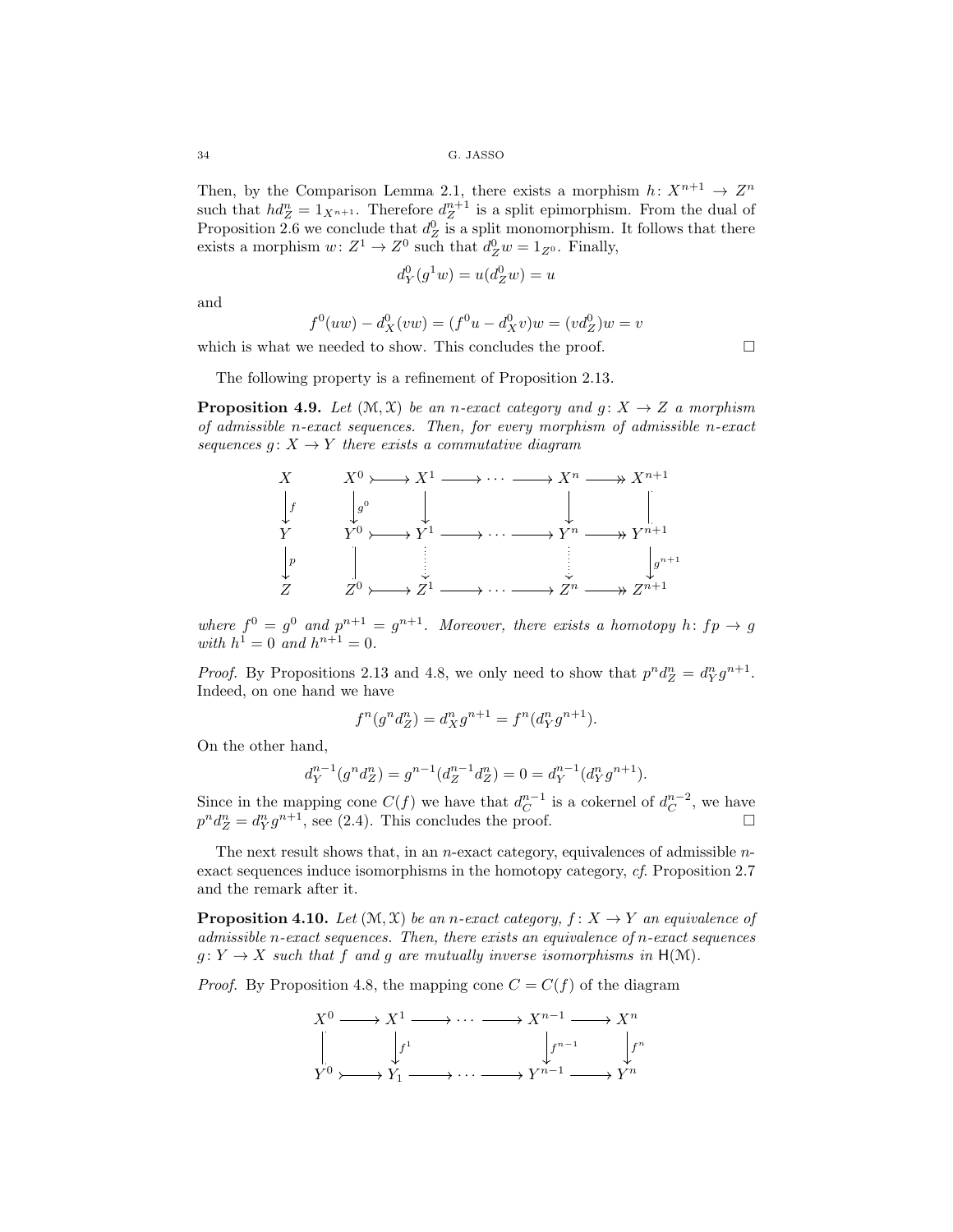is an admissible *n*-exact sequence. Since  $d_C^{-1}: X^0 \to X^1 \oplus X^0$  is a split monomorphism,  $C$  is a contractible *n*-exact sequence, see Proposition 2.6. Hence there exists a null-homotopy h:  $1<sub>C</sub> \rightarrow 0$ . It is straightforward to verify that h induces an equivalence of admissible *n*-exact sequences  $g: Y \to X$ . Finally, the Comparison Lemma 2.1 implies that f and g induce mutually inverse isomorphisms in  $H(\mathcal{M})$ .  $\square$ 

By axiom  $(E1)$ , the class of admissible morphisms in an *n*-exact category is closed under composition. The next result, an analog of Quillen's obscure axiom for exact categories, shows that a partial converse also holds, *cf.* [17, Prop. 2.16].

Proposition 4.11 (Obscure axiom). *Let* (M, X) *be an* n*-exact category. Suppose there is a commutative diagram*

(4.2) 
$$
\begin{array}{ccc}\nX & X^0 \longrightarrow X^1 \longrightarrow \cdots \longrightarrow X^n \longrightarrow X^{n+1} \\
\downarrow f & \parallel & \downarrow & \downarrow \\
Y & Y^0 \rightarrow Y^1 \longrightarrow \cdots \longrightarrow Y^n \longrightarrow Y^{n+1}\n\end{array}
$$

where the bottom row is an admissible n-exact sequence and  $(d_X^1, \ldots, d_X^n)$  is an *n*-cokernel of  $d_X^0$ . Then, the top row is also an admissible n-exact sequence.

*Proof.* This is an adaptation of the proof of [17, Prop. 2.16], which is due to Keller. Since a pushout of the bottom row along  $d_X^0$  exists, by Proposition 4.8 the morphism  $[-d_Y^0 d_X^0]^\top: X^0 \to Y^1 \oplus X^1$  is an admissible monomorphism. Moreover, the diagram

$$
X^{0} \xrightarrow{\begin{bmatrix} -d_{Y}^{0} & d_{X}^{0} \end{bmatrix}^{\top}} Y^{1} \oplus X^{1}
$$
  

$$
\downarrow \qquad \qquad \downarrow \qquad \qquad \downarrow \qquad \qquad \downarrow \qquad \downarrow \qquad \downarrow
$$
  

$$
X^{0} \xrightarrow{\begin{bmatrix} 0 & d_{X}^{0} \end{bmatrix}^{\top}} Y^{1} \oplus X^{1}
$$

commutes. Hence  $[0 \, d_X^0]^\top \colon X^0 \to Y^1 \oplus X^1$  is the composition of an admissible monomorphism with an isomorphism and, by axiom (E1) and Remark 4.4, we conclude that itself is an admissible monomorphism. Using the factorization property of weak cokernels we can construct a commutative diagram



where the middle row is an admissible  $n$ -exact sequence. By the Comparison Lemma 2.1, the morphisms p and q induce mutually inverse isomorphisms in  $H(\mathcal{M})$ . By Proposition 2.5 we have that  $X$  is an *n*-exact sequence. Then, Proposition 4.9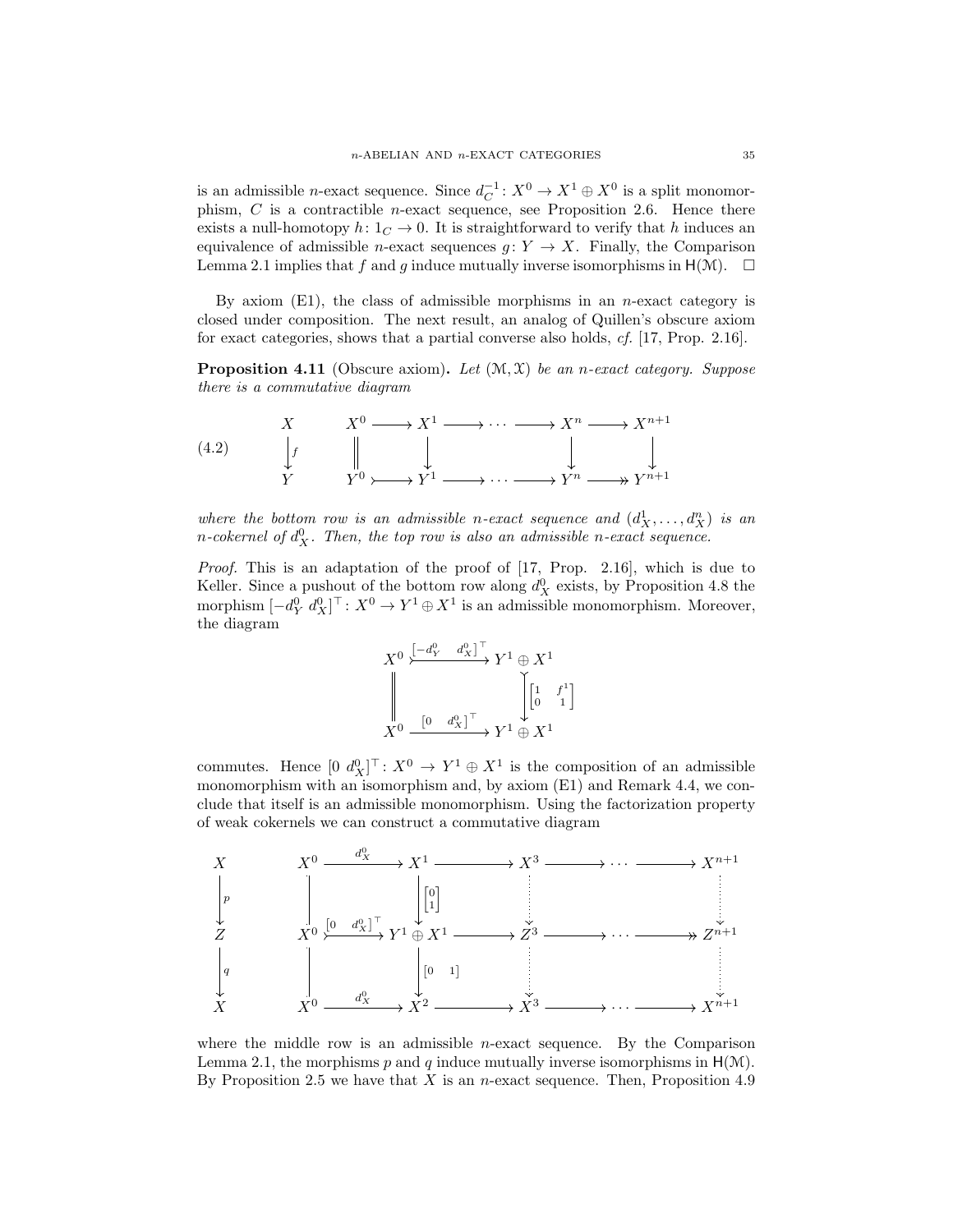gives an equivalence between  $X$  and an admissible *n*-exact which is obtain by  $n$ pullback from Y along  $f^{n+1}$ . Since X is closed under weak isomorphisms (in particular, equivalences) of *n*-exact sequences, we have that  $X$  is moreover an admissible  $n$ -exact sequence.

The following result shows that the class of  $n$ -exact sequences in an  $n$ -exact category is closed under direct summands.

**Proposition 4.12.** Let  $(\mathcal{M}, \mathcal{X})$  be an *n*-exact category, and X and Y complexes in  $\mathbb{C}^n(\mathcal{C})$ *.* If  $X \oplus Y$  is an n-exact sequence, then so are X and Y.

*Proof.* This is an adaptation of the proof of [17, Cor. 2.18]. Clearly, X and Y are *n*-exact sequences. In particular,  $d_X^0$  admits an *n*-cokernel. Moreover, we have a commutative diagram



We conclude from Proposition 4.11 that  $X$  is an admissible *n*-exact sequence. Analogously one can show that Y is an admissible *n*-exact sequence.  $\Box$ 

4.2. *n*-exact categories and cluster-tilting. Let  $(\mathcal{E}, \mathcal{X})$  be an exact category. Recall that a morphism  $X \to Y$  in  $\mathcal E$  is *proper* if it has a factorization  $X \to Z \to Y$ through an X-admissible epimorphism and an X-admissible monomorphism. A sequence of proper morphisms



is an X-acyclic complex if for each  $k \in \mathbb{Z}$  the sequence  $Y^{k-1} \rightarrowtail X^k \twoheadrightarrow Y^k$  is an  $X$ -admissible exact sequence. If the class  $X$  is clear from the complex, then we may write "acyclic" instead of "X-acyclic".

Following Neeman [41], the derived category  $\mathcal{D} = D(\mathcal{E}, \mathcal{X})$  is by definition the Verdier quotient  $H(\mathcal{E})/$  thick( $Ac(\mathcal{X})$ ). Then, for all  $k \geq 1$  and for all  $E \in \mathcal{E}$  we can define the functor  $\mathsf{Ext}^k_\mathfrak{X}(E,-)\colon \mathcal{E} \to \mathsf{Mod}\,\mathbb{Z}$  by  $F \mapsto \mathsf{Hom}_{\mathcal{D}}(E,F[k]).$ 

We use the following variant of the definition of  $n$ -cluster-tilting subcategory of an exact category. Note that in the case of abelian categories this definition agrees with Definition 3.14, see Remark 3.15.

**Definition 4.13.** Let  $(\mathcal{E}, \mathcal{X})$  be a small exact category and M a subcategory of  $\mathcal{E}$ . We say that M is an *n*-cluster-tilting subcategory of  $(\mathcal{E}, \mathcal{X})$  if the following conditions are satisfied:

- (i) Every object  $E \in \mathcal{E}$  has a left M-approximation by an X-admissible monomorphism  $E \rightarrow M$ .
- (ii) Every object  $E \in \mathcal{E}$  has a right M-approximation by an X-admissible epimorphism  $M' \rightarrow E$ .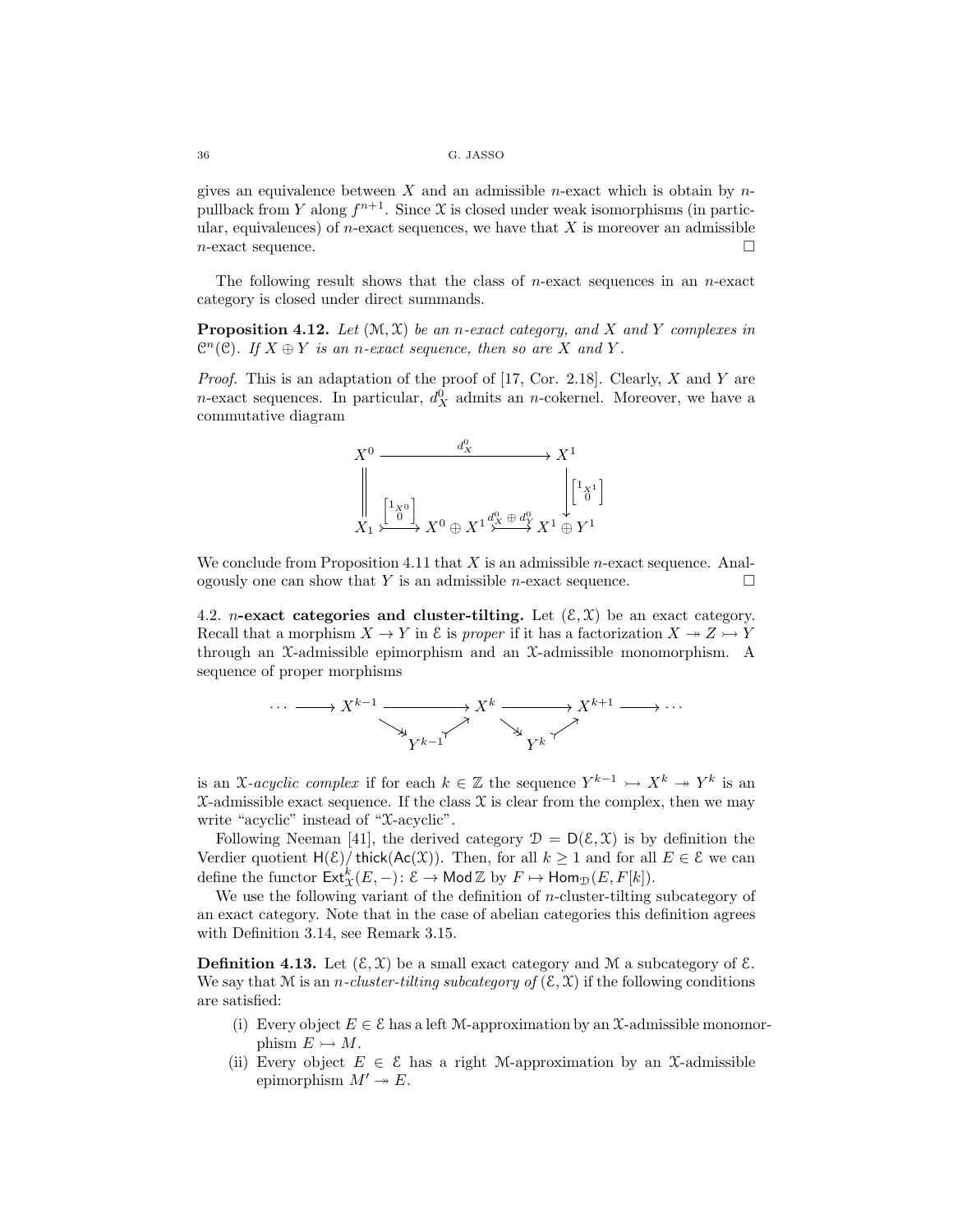(iii) We have

$$
\mathcal{M} = \left\{ E \in \mathcal{E} \mid \forall i \in \{1, \dots, n-1\} \right. \xrightarrow{\text{Ext}^i_{\mathcal{X}}(E, \mathcal{M}) = 0} \left\}
$$

$$
= \left\{ E \in \mathcal{E} \mid \forall i \in \{1, \dots, n-1\} \right. \xrightarrow{\text{Ext}^i_{\mathcal{X}}(\mathcal{M}, E) = 0} \left\}.
$$

Note that  $\mathcal E$  itself is the unique 1-cluster-tilting subcategory of  $\mathcal E$ .

Our aim in this section is to prove the following result, which is analogous to Theorem 3.16 in the case of exact categories.

**Theorem 4.14.** Let  $(\mathcal{E}, \mathcal{X})$  be an exact category and M an *n*-cluster-tilting subcat*egory of*  $(\mathcal{E}, \mathcal{X})$ *. Let*  $\mathcal{Y} = \mathcal{Y}(\mathcal{M}, \mathcal{X})$  *be the class of all*  $\mathcal{X}$ *-acyclic complexes* 

$$
(4.3) \t\t X^0 \rightarrow X^1 \rightarrow \cdots \rightarrow X^n \rightarrow X^{n+1}
$$

*such that for all*  $k \in \{0, 1, \ldots, n+1\}$  *we have*  $X^k \in \mathcal{M}$ *. Then*  $(\mathcal{M}, \mathcal{Y})$  *is an n-exact category.*

To prove Theorem 4.14, we need the following result, whose proof is completely analogous to the proof of Proposition 3.17.

**Proposition 4.15.** Let  $(\mathcal{E}, \mathcal{X})$  be an exact category and M an *n*-cluster-tilting sub*category of*  $\mathcal{E}$ *. Then, for each*  $E \in \mathcal{E}$  *there exists an acyclic complex sequence* 

$$
0 \longrightarrow E \longmapsto \begin{array}{c} f^{0} \longrightarrow M^{1} \xrightarrow{f^{1}} \cdots \xrightarrow{f^{n-2}} M^{n-1} \xrightarrow{f^{n-1}} M^{n} \longrightarrow M^{n} \longrightarrow 0 \\ \bigvee_{C^{1}} \uparrow^{h^{1}} \qquad \qquad g^{n-2} \searrow \qquad \qquad G^{n-1} \uparrow^{h^{n-1}} g^{n-1} \searrow \qquad G^{n} \end{array}
$$

*satisfying the following properties:*

- *(i)* For each  $k \in \{1, \ldots, n\}$  *we have*  $M^k \in \mathcal{M}$ *.*
- *(ii)* For each  $k \in \{1, ..., n-1\}$  the morphism  $h^k: C^k \rightarrow M^k$  is an  $\mathfrak{X}$ *admissible monomorphism and a left* M*-approximation of* C k *.*
- *(iii)* For each  $k \in \{1, \ldots, n-1\}$  the pair  $C^k \rightarrow M^k \rightarrow C^{k+1}$  is an  $\mathfrak{X}$ *admissible exact sequence.*

We now give the proof of Theorem 4.14.

*Proof of Theorem* 4.14. If  $n = 1$ , then the result is trivial. Let  $n \geq 2$ . We observe that the class y indeed consists of n-exact sequences. To see this, given  $X \in Y$  and  $M \in \mathcal{M}$ , apply the functor  $\mathcal{E}(M, -)$  to X to obtain a sequence

$$
0 \to \mathcal{E}(M, X^0) \to \mathcal{E}(M, X^1) \to \cdots \to \mathcal{E}(M, X^n) \to \mathcal{E}(M, X^{n+1})
$$

which is exact at  $\mathcal{E}(M, X^0)$  and  $\mathcal{E}(M, X^1)$ . By the version of the dual of Proposition 3.18 for exact categories, for each  $k \in \{1, \ldots, n-1\}$  the homology of this complex at  $\mathcal{E}(M, X^{k+1})$  is isomorphic to  $\mathsf{Ext}^k_{\mathfrak{X}}(M, X^0)$  which vanishes by assumption. Combining with the dual argument, this shows that  $X$  is an *n*-exact sequence.

We only show that  $(\mathcal{M}, \mathcal{Y})$  satisfies axioms (E1) and (E2) in Definition 4.2, since the remaining axioms are dual. Note that axiom (E0) is obviously satisfied.

*The pair*  $(\mathcal{M}, \mathcal{Y})$  *satisfies axiom (E1):* Let  $M \rightarrow N$  be an X-admissible monomorphism such that  $M, N \in \mathbb{M}$  and  $N \to E$  a cokernel of  $M \to N$ . Applying Proposition 4.15 to N yields an acyclic complex in  $\mathcal{Y}$  with  $M \rightarrow N$  as the leftmost morphism. This shows that the class of Y-admissible monomorphisms coincides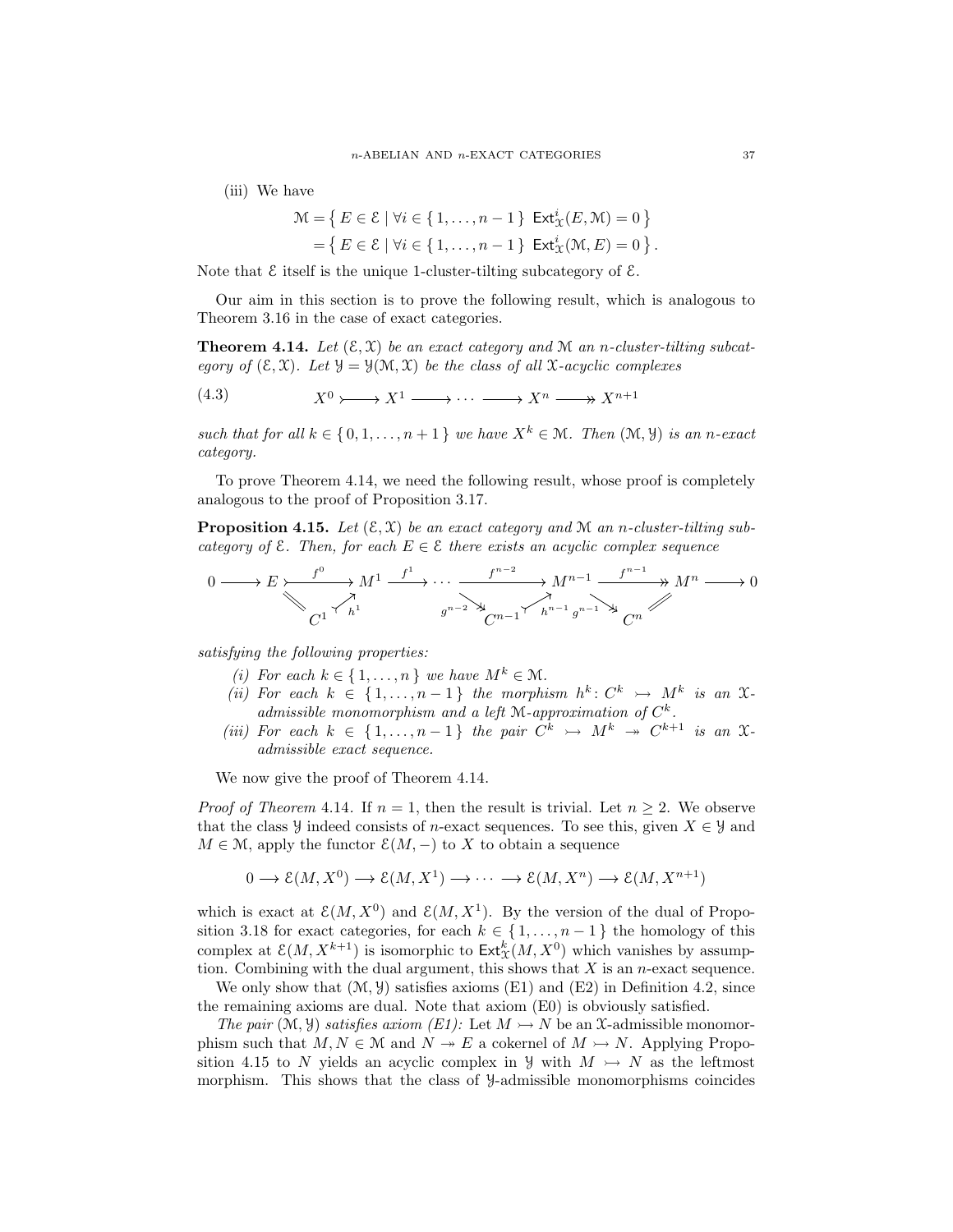with the class of X-admissible monomorphisms. Therefore  $(\mathcal{M}, \mathcal{Y})$  satisfies axiom  $(E1)$ . That  $(\mathcal{M}, \mathcal{Y})$  satisfies axiom  $(E1^{op})$  then follows by duality.

*The pair*  $(M, Y)$  *satisfies axiom (E2):* Let X be a *Y*-admissible *n*-exact sequence and  $f^0: X^0 \to Y^0$  a morphism in M. We need to construct a commutative diagram

(4.4) 
$$
X^{0} \xrightarrow{d_{X}^{0}} X^{1} \xrightarrow{d_{X}^{1}} \cdots \xrightarrow{d_{X}^{n-1}} X^{n} \xrightarrow{d_{X}^{n}} X^{n+1}
$$

$$
\downarrow f^{0} \qquad \qquad \downarrow f^{1} \qquad \qquad \downarrow f^{n}
$$

$$
Y^{0} \xrightarrow{d_{Y}^{0}} Y^{1} \xrightarrow{d_{Y}^{1}} \cdots \xrightarrow{d_{Y}^{n-1}} Y^{n}
$$

such that  $d_Y^0$  is a *y*-admissible monomorphism or, equivalently by the previous paragraph, an X-admissible monomorphism.

Step 1: We claim that there is a  $\mathcal{Y}$ -admissible *n*-exact sequence

$$
(4.5) \qquad C: \qquad X^0 \rightarrow X^1 \oplus Y^0 \longrightarrow \cdots \longrightarrow X^n \oplus Y^{n-1} \longrightarrow Y^n
$$

with differentials

$$
d_C^{k-1}:=\begin{bmatrix}-d_X^k&0\\f^k&d_Y^{k-1}\end{bmatrix}:X^k\oplus Y^{k-1}\xrightarrow{ }X^{k+1}\oplus Y^k.
$$

We shall construct C inductively. Set  $Z^0 := X^0$ ,  $u^0 := 1_{X^0}$ ,  $p^0 := -d_X^0$  and  $q^0 := f^0$ . Let  $0 \le k \le n-2$  and suppose that we have constructed a commutative diagram



Since  $Z^k \rightarrowtail X^{k+1} \oplus Y^k$  is an X-admissible monomorphism, there exist morphisms  $u^{k+1}: X^{k+1} \to Z^{k+1}$  and  $v^{k+1}: Y^k \to Z^{k+1}$  such that  $[u^{k+1}, v^{k+1}]$ :  $X^{k+1} \oplus Y^k \to Y^k$  $Z^{k+1}$ . Therefore the square

(4.6) 
$$
Z^{k} \xrightarrow{\quad p^{k}} X^{k+1}
$$

$$
\downarrow_{q^{k}} \qquad \downarrow_{u^{k+1}}
$$

$$
Y^{k} \xrightarrow{\quad v^{k+1}} Z^{k+1}
$$

is a pushout diagram.

It is readily verified that the composition

$$
X^k\oplus Y^{k-1} \xrightarrow{\begin{bmatrix} -d^k_X & 0 \\ f^k & d^{k-1}_Y \end{bmatrix}} X^{k+1} \oplus Y^k \xrightarrow{\begin{bmatrix} d^{k+1}_X & 0 \end{bmatrix}} X^{k+2}
$$

is zero. Then, given that  $X^k \oplus Y^{k-1} \to Z^k$  is an epimorphism, the composition

$$
Z^k \xrightarrow{\begin{bmatrix} p^k \\ q^k \end{bmatrix}} X^{k+1} \oplus Y^k \xrightarrow{\begin{bmatrix} d^{k+1} & 0 \end{bmatrix}} X^{k+2}
$$

is also zero. Hence we have  $p^k d_X^0 = 0$ .

Since (4.6) is a pushout diagram, there exists a morphism  $p^{k+1}$ :  $Z^{k+1} \to X^{k+2}$ such that  $u^{k+1}p^{k+1} = -d_X^{k+1}$  and  $v^{k+1}p^{k+1} = 0$ . Let  $q^{k+1} \colon Z^{k+1} \to Y^{k+1}$  be a left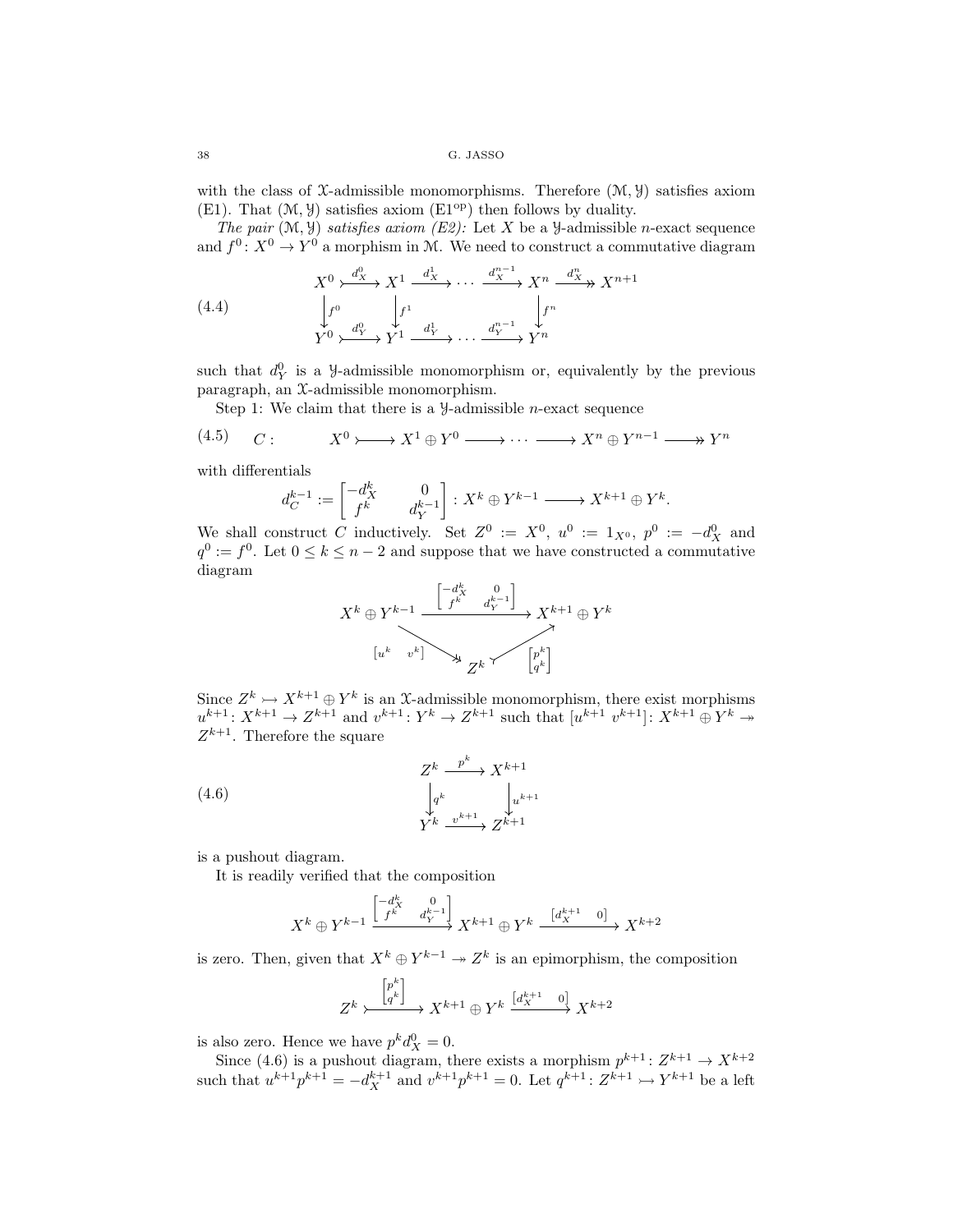M-approximation of  $Z^{k+1}$ . Given that  $-q^{k+1}$  is an X-admissible monomorphism, Proposition 4.8 applied to the exact category  $(\mathcal{E}, \mathcal{X})$  implies that the morphism  $[q^{k+1} \, p^{k+1}] \colon Z^{k+1} \rightarrow X^{k+2} \oplus Y^{k+1}$  is an X-admissible monomorphism. Set  $f^{k+1} :=$  $u^{k+1}q^{k+1}$  and  $d_Y^k := v^{k+1}q^{k+1}$ . It is readily verified that the following diagram commutes:

$$
d_C^k: X^{k+1} \oplus Y^k \xrightarrow{\begin{bmatrix} -d_X^{k+1} & 0 \\ f^{k+1} & d_Y^k \end{bmatrix}} X^{k+2} \oplus Y^{k+1}
$$

$$
u^{k+1} \longrightarrow X^{k+1} \longrightarrow Y^{k+1}
$$

$$
Z^{k+1} \longleftarrow \begin{bmatrix} p^{k+1} \\ q^{k+1} \end{bmatrix}
$$

Finally, let  $d_C^{n-1}: X^n \oplus Y^{n-1} \to Y^n$  be a cokernel of  $Z^{n-1} \to X^n \oplus Y^{n-1}$ . It follows that  $C \in \mathcal{Y}$ , and hence is an *n*-exact sequence.

Step 2: We claim that the morphism  $d_Y^0$  is a *y*-admissible monomorphism. Indeed, we have  $d_Y^0 = v^1 q^1$ . Moreover,  $v^1$  is an X-admissible monomorphism for it is defined by the following pushout diagram in the exact category  $(\mathcal{E}, \mathcal{X})$ :

$$
X^{0} \xrightarrow{d_{X}^{0}} X^{1}
$$
  

$$
\downarrow f^{0} \qquad \downarrow u^{1}
$$
  

$$
Y^{0} \xrightarrow{v^{1}} Z^{1}
$$

Therefore  $d_Y^0$  is the composition of two X-admissible monomorphisms, hence itself is an X-admissible monomorphism. Since X-admissible monomorphisms and Yadmissible morphisms coincide, the claim follows. The existence of a commutative diagram of the form (4.4) follows since C is a complex. This shows that  $(\mathcal{M}, \mathcal{Y})$ satisfies axiom (E2). That  $(\mathcal{M}, \mathcal{Y})$  satisfies axiom (E2<sup>op</sup>) then follows by duality.  $\Box$ 

### 5. Frobenius n-exact categories

In this section we introduce Frobenius  $n$ -exact categories and show that their stable categories have the structure of an  $(n+2)$ -angulated category; this allows us to introduce algebraic  $(n+2)$ -angulated categories. We give a method to construct Frobenius n-exact categories (and thus also algebraic n-angulated categories) from certain n-cluster-tilting subcategories of Frobenius exact categories. We show that our construction is closely related to the standard construction of  $(n+2)$ -angulated categories given in [20, Thm. 1], see Theorem 5.16.

5.1. **Reminder on**  $(n+2)$ -angulated categories. We follow the exposition of [20, Sec. 2] although our conventions on indexation are different.

Let n be a positive integer and  $\mathcal F$  an additive category equipped with an automorphism  $\Sigma: \mathcal{F} \to \mathcal{F}$ . An *n*- $\Sigma$ -sequence in  $\mathcal{F}$  is a sequence of morphisms

(5.1) 
$$
X^{0} \xrightarrow{\alpha^{0}} X^{1} \xrightarrow{\alpha^{1}} X^{2} \xrightarrow{\alpha^{2}} \cdots \xrightarrow{\alpha^{n}} X^{n+1} \xrightarrow{\alpha^{n+1}} \Sigma X^{0}.
$$

Its *left rotation* is the n-Σ-sequence

$$
X^{1} \xrightarrow{\alpha^{1}} X^{2} \xrightarrow{\alpha^{2}} \cdots \xrightarrow{\alpha^{n}} X^{n+1} \xrightarrow{\alpha^{n+1}} \Sigma X^{0} \xrightarrow{(-1)^{n} \Sigma \alpha^{0}} \Sigma X^{1}
$$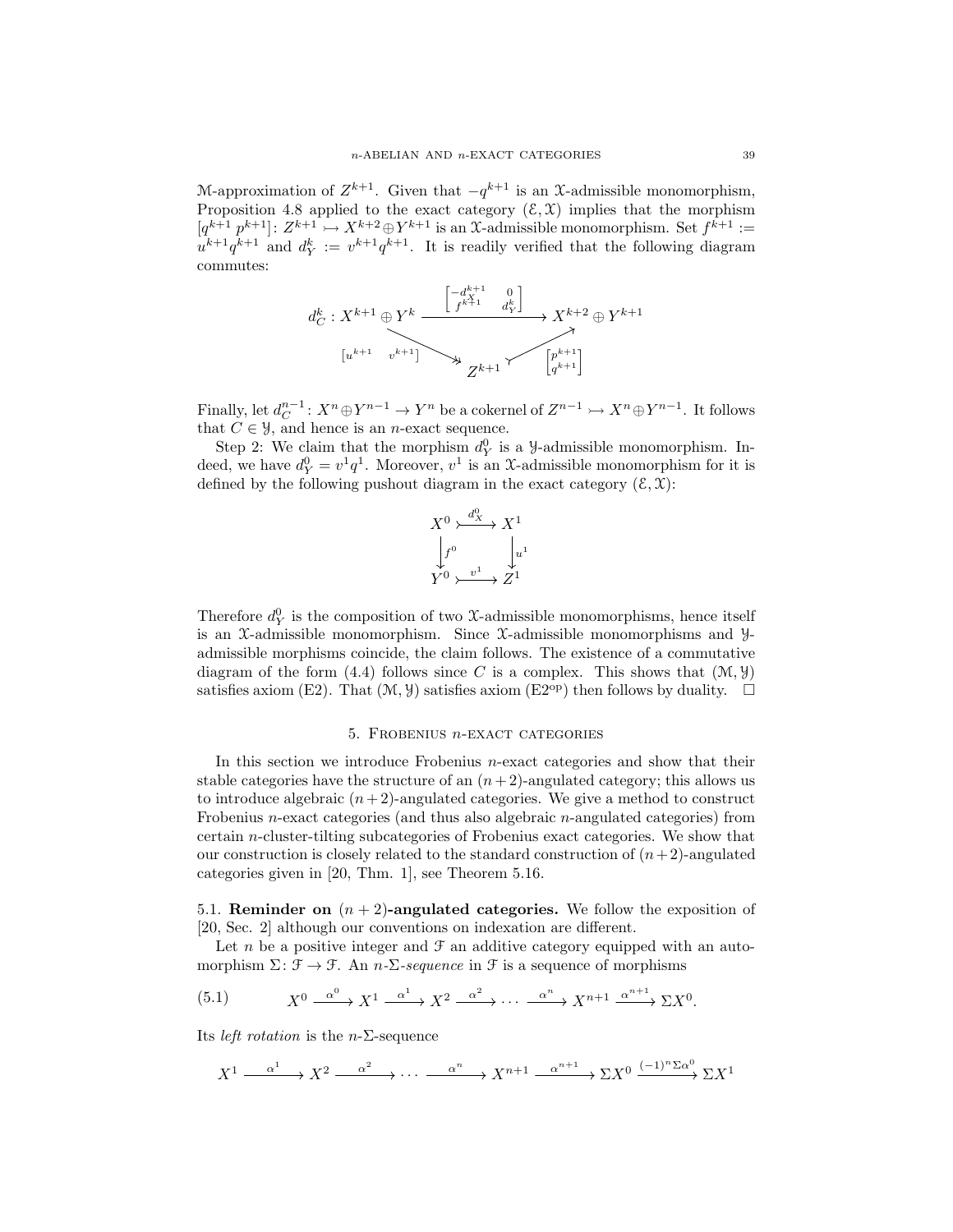A *morphism of* n*-*Σ*-sequences* is a commutative diagram

$$
X^{0} \xrightarrow{\alpha^{0}} X^{1} \xrightarrow{\alpha^{1}} X^{2} \xrightarrow{\alpha^{2}} \cdots \xrightarrow{\alpha^{n}} X^{n+1} \xrightarrow{\alpha^{n+1}} \Sigma X^{0}
$$

$$
\downarrow \varphi^{0} \qquad \downarrow \varphi^{1} \qquad \downarrow \varphi^{2} \qquad \downarrow \varphi^{n+1} \qquad \downarrow \Sigma \varphi^{0}
$$

$$
Y^{0} \xrightarrow{\beta^{0}} Y^{1} \xrightarrow{\beta^{1}} Y^{2} \xrightarrow{\beta^{2}} \cdots \xrightarrow{\beta^{n}} Y^{n+1} \xrightarrow{\beta^{n+1}} \Sigma Y^{0}
$$

where each row is an n- $\Sigma$ -sequence. The mapping cone  $C(\varphi)$  of the above morphism is the  $n$ - $\Sigma$ -sequence

$$
X^1 \oplus Y^0 \xrightarrow{\gamma^0} X^2 \oplus Y^1 \xrightarrow{\gamma^1} \cdots \xrightarrow{\gamma^n} \Sigma X^0 \oplus Y^{n+1} \xrightarrow{\gamma^{n+1}} \Sigma X^1 \oplus \Sigma Y^0
$$

where for each  $k \in \{0, \ldots, n\}$  we define

$$
\gamma^k:=\begin{bmatrix}-\alpha^{k+1}&0\\\varphi^{k+1}&\beta^k\end{bmatrix}:X^{k+1}\oplus Y^k\longrightarrow X^{k+2}\oplus Y^{k+1}
$$

(by convention,  $\alpha^{n+2} := \Sigma \alpha^0$ ,  $\varphi^{n+2} := \Sigma \varphi^0$ ). A *weak isomorphism* is a morphism of *n*- $\Sigma$ -sequences such that  $\varphi^k$  and  $\varphi^{k+1}$  are isomorphisms for some  $k \in$  $\{0, 1, \ldots, n+1\}$ . Abusing the terminology, we say that two n- $\Sigma$ -sequences are *weakly isomorphic* if they are connected by a finite zigzag of weak isomorphisms.

**Definition 5.1.** [20] A *pre-*( $n + 2$ )*-angulated category* is a triple ( $\mathcal{F}, \Sigma, \mathcal{S}$ ) where  $\mathcal F$  is an additive category,  $\Sigma \colon \mathcal F \to \mathcal F$  is an automorphism<sup>1</sup>, and  $\mathcal S$  is a class of *n*-Σ-sequences (whose members we call  $(n + 2)$ -angles) which satisfies the following axioms:

(F1) The class S is closed under taking direct summands and making direct sums. For all  $X \in \mathcal{F}$  the *trivial sequence* 

$$
X \xrightarrow{1_X} X \longrightarrow 0 \longrightarrow \cdots \longrightarrow 0 \longrightarrow \Sigma X
$$

belongs to S. For each morphism  $\alpha$  in M there exists an *n*-angle whose first morphism is  $\alpha$ .

- (F2) An n- $\Sigma$ -sequence of the form (5.1) is a  $(n+2)$ -angle if and only if its left rotation is a  $(n+2)$ -angle.
- (F3) Each commutative diagram

$$
X^{0} \xrightarrow{\alpha^{0}} X^{1} \xrightarrow{\alpha^{1}} X^{2} \xrightarrow{\alpha^{2}} \cdots \xrightarrow{\alpha^{n}} X^{n+1} \xrightarrow{\alpha^{n+1}} \Sigma X^{0}
$$
  

$$
\downarrow \varphi^{0} \qquad \downarrow \varphi^{1} \qquad \downarrow \varphi^{2}
$$
  

$$
Y^{0} \xrightarrow{\beta^{0}} Y^{1} \xrightarrow{\beta^{1}} Y^{2} \xrightarrow{\beta^{2}} \cdots \xrightarrow{\beta^{n}} Y^{n+1} \xrightarrow{\beta^{n+1}} \Sigma Y^{0}
$$

whose rows are  $(n + 2)$ -angles can be completed to a morphism of  $n-\Sigma$ sequences.

If moreover the following axiom is satisfied, then (F, Σ, S) is called an n*-angulated category*.

(F4) In the situation of axiom (F3), the morphisms  $\varphi^2, \ldots, \varphi^{n+1}$  can be chosen in such a way that the mapping cone  $C(\varphi)$  is a  $(n+2)$ -angle.

<sup>&</sup>lt;sup>1</sup>One may consider the more general case when  $\Sigma: \mathcal{F} \to \mathcal{F}$  is an autoequivalence. As mentioned in [20, 2.2 Rmks.], it can be shown that the assumption of  $\Sigma$  being invertible is but a mild sacrifice, *cf.* [39, Sec. 2].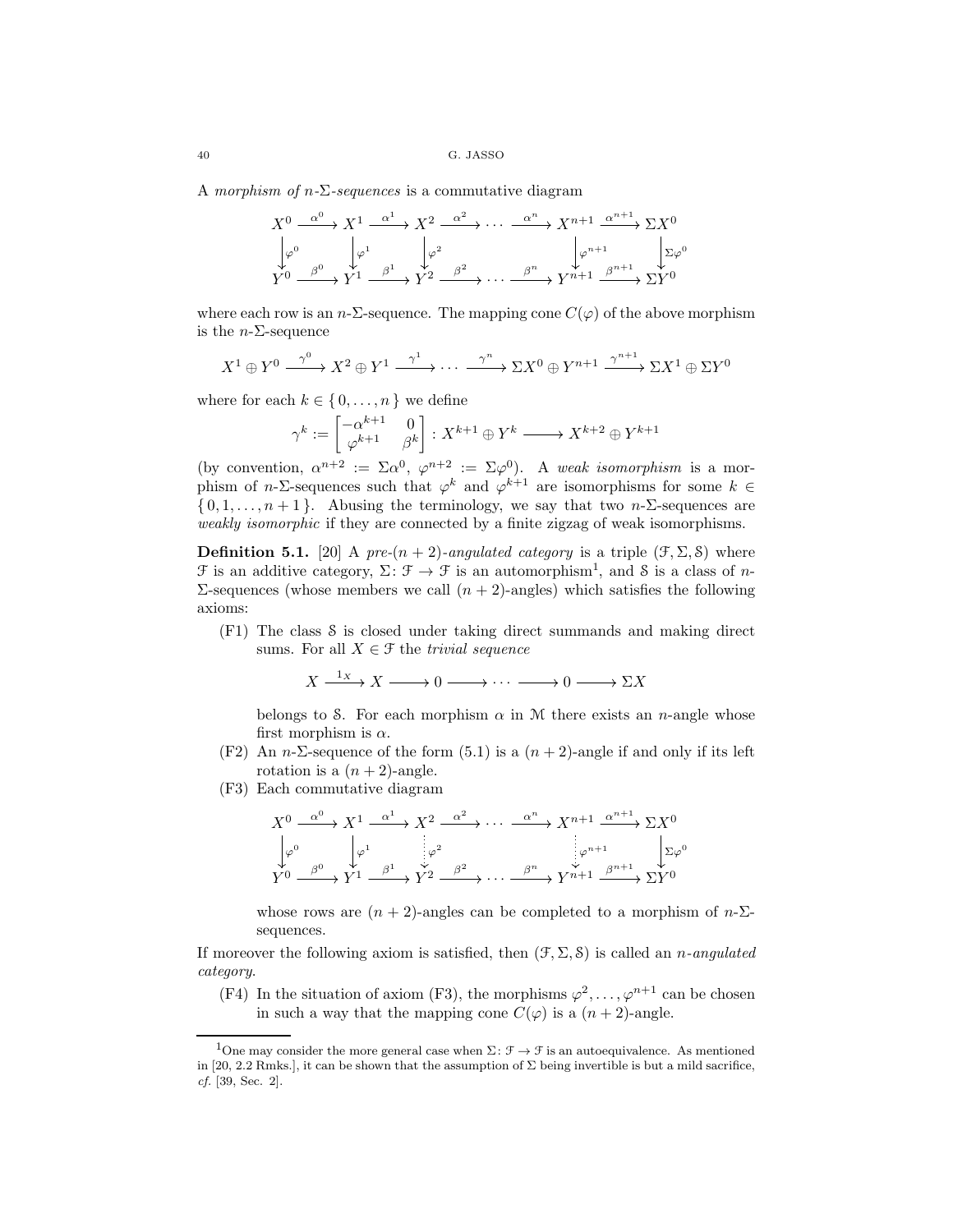An *n*- $\Sigma$ -sequence X is *exact* if for all  $F \in \mathcal{F}$  and for all  $k \in \mathbb{Z}$  the induced sequence of abelian groups

$$
\mathcal{F}(F, \Sigma^{k-1} X^{n+1}) \longrightarrow \mathcal{F}(F, \Sigma^k X^0) \longrightarrow \cdots \longrightarrow \mathcal{F}(F, \Sigma^k X^{n+1}) \longrightarrow \mathcal{F}(F, \Sigma^{k+1} X^0)
$$

is exact. We need the following result.

**Proposition 5.2.** [20, Prop. 2.5(c)] Let  $(\mathcal{F}, \Sigma, \mathcal{S})$  be a pre- $(n+2)$ -angulated cate*gory.* If S' is a pre- $(n+2)$ -angulation of  $\mathcal{F}$  such that  $S' \subseteq S$ , then  $S = S'$ .

Let  $(\mathcal{F}, \Sigma_{\mathcal{F}}, \mathcal{S}_{\mathcal{F}})$  and  $(\mathcal{G}, \Sigma_{\mathcal{G}}, \mathcal{S}_{\mathcal{G}})$  be  $(n+2)$ -angulated categories. We say that a functor  $F: \mathcal{F} \to \mathcal{G}$  is *exact* if there exists a natural transformation  $\eta: F\Sigma_{\mathcal{F}} \to \Sigma_{\mathcal{G}} F$ such that for every  $(n+2)$ -angle in  $\mathfrak F$ 

$$
X^{0} \xrightarrow{\alpha^{0}} X^{1} \xrightarrow{\alpha^{1}} X^{2} \xrightarrow{\alpha^{2}} \cdots \xrightarrow{\alpha^{n}} X^{n+1} \xrightarrow{\alpha^{n+1}} \Sigma_{\mathcal{F}} X^{0}.
$$

we have that

$$
FX^0 \xrightarrow{F\alpha^0} FX^1 \xrightarrow{F\alpha^1} FX^2 \xrightarrow{F\alpha^2} \cdots \xrightarrow{F\alpha^n} FX^{n+1} \xrightarrow{\beta} \Sigma_g FX^0.
$$

is a  $(n+2)$ -angle in G, where  $\beta := (F\alpha^{n+1})\eta_{X^0}$ .

5.2. Frobenius *n*-exact categories and algebraic  $(n + 2)$ -angulated categories. Our approach in this subsection is analogous to [24, Sec. I.2].

**Definition 5.3.** Let  $(\mathcal{M}, \mathcal{X})$  be an *n*-exact category. An object  $I \in \mathcal{M}$  is  $\mathcal{X}$ -injective if for every admissible monomorphism  $f: M \rightarrow N$  the sequence of abelian groups

$$
\mathcal{M}(N,I) \xrightarrow{f \cdot ?} \mathcal{M}(M,I) \longrightarrow 0
$$

is exact. We say that  $(\mathcal{M}, \mathcal{X})$  *has enough*  $\mathcal{X}$ *-injectives* if for every object  $M \in \mathcal{M}$ there exists X-injective objects  $I^1, \ldots, I^n$  and an admissible *n*-exact sequence

 $M \rightarrowtail I^1 \longrightarrow \cdots \longrightarrow I^n \longrightarrow N$ 

The notion of *having enough* X*-projectives* is defined dually.

**Remark 5.4.** If  $n = 1$ , then the notions of X-injectively cogenerated exact category and of an exact category with enough  $\mathfrak{X}\text{-}\mathrm{injectives}$  coincide. On the other hand, if  $n \geq 2$ , then there are *n*-exact categories which are *X*-injectively cogenerated but do not have enough  $\mathfrak{X}$ -injectives. Indeed, let  $\Lambda$  be a finite-dimensional selfinjective algebra. By Theorem 3.16 we know that an *n*-cluster-tilting subcategories  $M$  of mod  $\Lambda$  is an injectively cogenerated *n*-abelian category. However,  $\mathcal M$  has enough injectives if and only if M is stable under taking n-th cosyzygies, *cf.* Theorem 5.16.

Let  $(\mathcal{M}, \mathcal{X})$  be an *n*-exact category. For objects  $M, N \in \mathcal{M}$ , we denote by  $I(M, N)$ the subgroup of  $\mathcal{M}(M, N)$  of morphisms which factor through an  $\mathcal{X}$ -injective object. The  $\mathfrak{X}\text{-}\text{injectively stable category of }\mathfrak{M},$  denoted by  $\overline{\mathfrak{M}},$  is the category with the same objects as M and with morphisms groups defined by

$$
\overline{\mathcal{M}}(M,N) := \mathcal{M}(M,N)/I(M,N).
$$

If  $\alpha: M \to N$  is a morphism in M, we denote its equivalence class in  $\overline{\mathcal{M}}(M,N)$ by  $\overline{\alpha}$ . It easy to see that  $\overline{M}$  is also an additive category. The *X-projectively stable category of* M, denoted by M, is defined dually.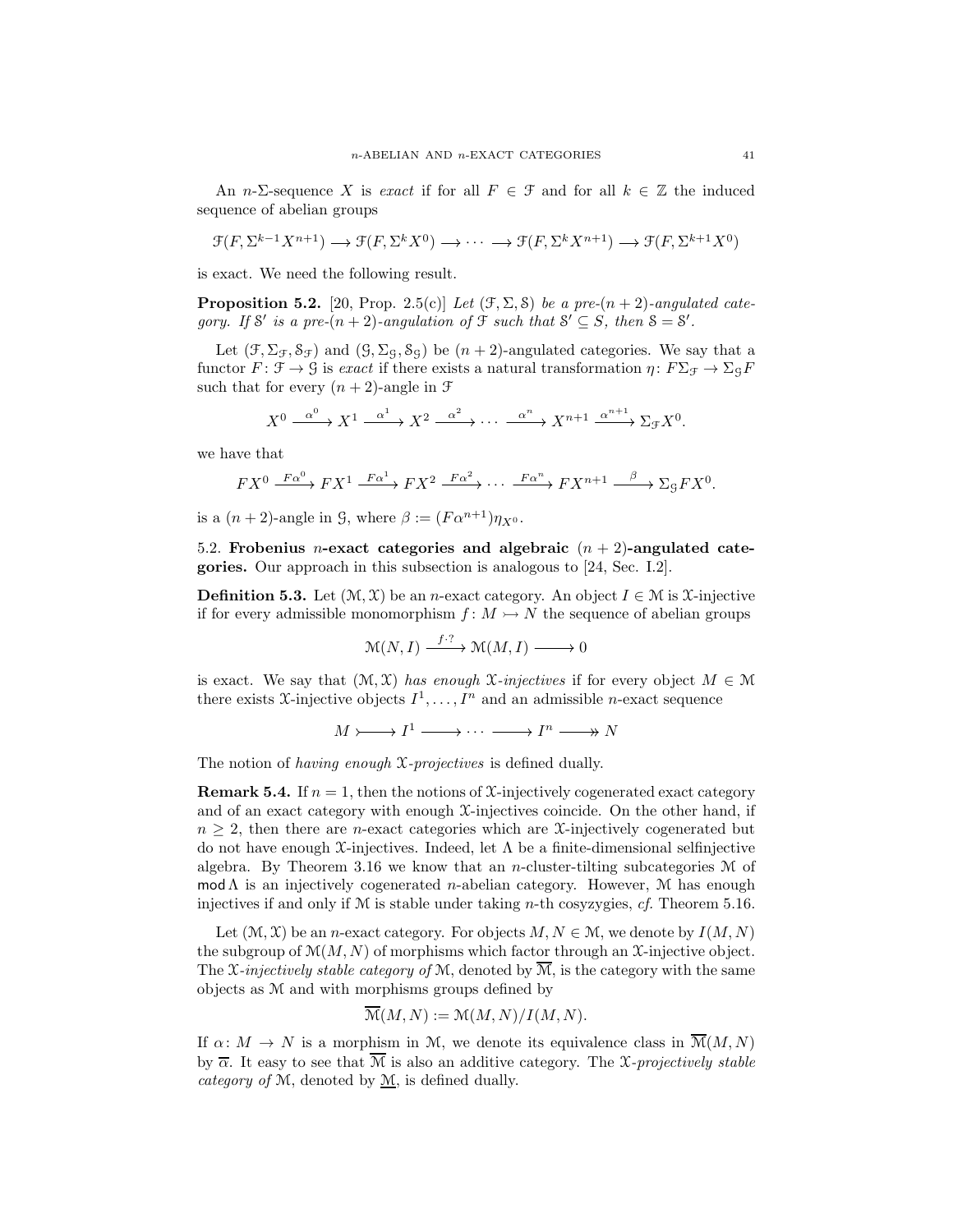**Definition 5.5.** We say that an *n*-exact category  $(\mathcal{M}, \mathcal{X})$  is *Frobenius* if it has enough X-injectives, enough X-projectives, and if  $\mathcal{X}$ -injective and  $\mathcal{X}$ -projective objects coincide. In this case one has  $\mathcal{M} = \mathcal{M}$ , and we refer to this category as the *stable category of* M.

**Remark 5.6.** In keeping the convention of the classical theory, if  $(\mathcal{M}, \mathcal{X})$  is a Frobenius n-exact category, then we denote its stable category by M.

Our aim is to show that the stable category of a Frobenius n-exact category, has a natural structure of a  $(n+2)$ -angulated category. We begin with the construction of an autoequivalence  $\Sigma: \mathcal{M} \to \mathcal{M}$ . The following result should be compared with [24, Lemma I.2.2].

Lemma 5.7. *Let* (M, X) *be an* n*-exact category. Suppose that we are given two admissible* n-exact sequences X and Y such that  $X^0 = Y^0$  and, for  $k \in \{1, n\}$ , the *objects*  $X^k$  *and*  $Y^k$  *are*  $\mathfrak{X}$ *-injective. Then,*  $X^{n+1}$  *and*  $Y^{n+1}$  *are isomorphic in*  $\overline{\mathcal{M}}$ *.* 

*Proof.* Since  $X^1$  and  $Y^1$  are X-injective and X and Y are admissible n-exact sequences, we can construct a commutative diagram



By the Comparison Lemma 2.1 there exists a morphism  $h: X^{n+1} \to X^n$  such that

$$
f^{n+1}g^{n+1} - 1 = hd_X^n.
$$

Since  $X^n$  is X-injective, we have  $\overline{f^{n+1}g^{n+1}} = \overline{1}$ . A similar argument shows that  $\overline{g^{n+1}f^{n+1}} = \overline{1}$ . Therefore  $X^{n+1}$  and  $Y^{n+1}$  are isomorphic in  $\overline{\mathcal{M}}$ .

Let  $(\mathcal{M}, \mathcal{X})$  be an n-exact category with enough X-injectives. For each  $M \in \mathcal{M}$ we choose an admissible n-exact sequence

$$
I(M): M \rightarrow \longrightarrow I^1(M) \longrightarrow \cdots \longrightarrow I^n(M) \longrightarrow SM.
$$

such that for each  $k \in \{1, \ldots, n\}$  the objects  $I^k(M)$  are X-injective. It follows from Lemma 5.7 that the isomorphism class of  $SM$  in  $M$  does not depend on the choice of  $I(M)$ .

Let  $f: M \to N$  be a morphism in M. Since  $I^1(N)$  is X-injective, there is a commutative diagram of admissible  $n$ -exact sequences

$$
I(M) \qquad M \rightarrow \longrightarrow I^{1}(M) \longrightarrow \cdots \longrightarrow I^{n}(M) \longrightarrow SM
$$
  
\n
$$
I(f) \qquad \downarrow f \qquad \downarrow I^{1}(f) \qquad \qquad \downarrow I^{n}(f) \qquad \downarrow Sf
$$
  
\n
$$
I(N) \qquad N \rightarrow \longrightarrow I^{1}(N) \longrightarrow \cdots \longrightarrow I^{n}(N) \longrightarrow \longrightarrow SY
$$

The Comparison Lemma 2.1 implies that  $\overline{Sf}$  does not depend on the choices of  $I^1(f), \ldots, I^n(f)$ . It is readily verified that the correspondences  $M \mapsto SM$  and  $f \mapsto \overline{Sf}$  define a functor  $\Sigma: \overline{\mathcal{M}} \to \overline{\mathcal{M}}$ .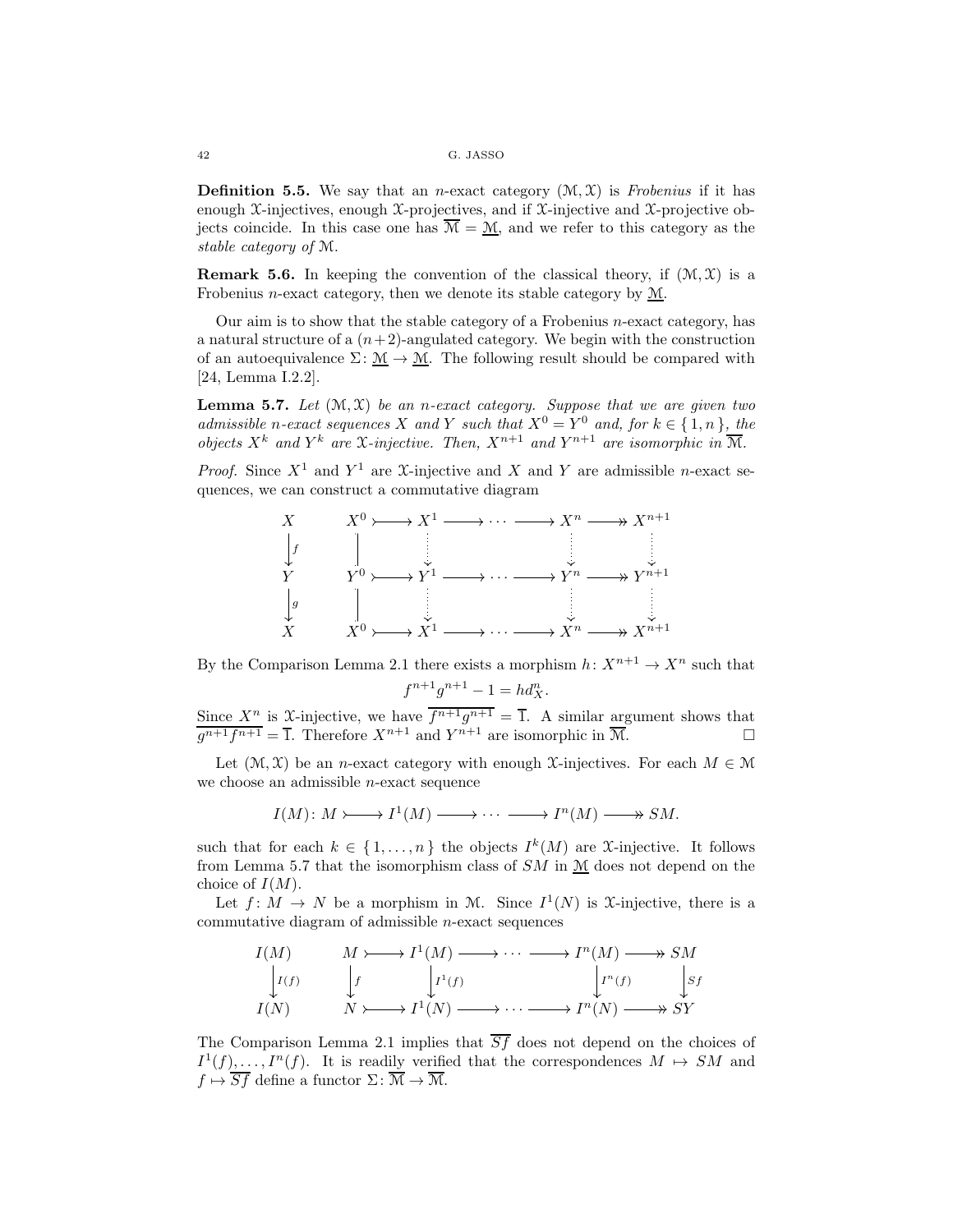The proof of the following result is straightforward, *cf.* [24, Prop. 2.2.]. We leave the details to the reader.

**Proposition 5.8.** *Let*  $(\mathcal{M}, \mathcal{X})$  *be a Frobenius n-exact category. Then*  $\Sigma: \mathcal{M} \to \mathcal{M}$ *is an autoequivalence. Moreover, any two choices of assignments*  $M \rightarrow SM$  *and*  $M \mapsto S'M$  yield isomorphic functors.

**Remark 5.9.** Let  $(\mathcal{M}, \mathcal{X})$  be a Frobenius *n*-exact category. In analogy with [20, Rmk. 2.2(d)] we assume that  $\Sigma: \mathcal{M} \to \mathcal{M}$  is not only an autoequivalence but an automorphism of  $M$  (see also [39, Sec. 2]).

Let  $(\mathcal{M}, \mathcal{X})$  be a Frobenius *n*-exact category. We define a class  $\mathcal{S} = \mathcal{S}(\mathcal{X})$  of *n*-Σ-sequences in <u>M</u> as follows. Let  $\alpha^0: X^0 \to X^1$  be a morphism in M. Then, for every morphism of n-exact sequences of the form

$$
X^{0} \longrightarrow I^{1}(X^{0}) \longrightarrow \cdots \longrightarrow I^{n}(X^{0}) \longrightarrow SX^{0}
$$
  
\n
$$
\downarrow \alpha^{0} \qquad \qquad \downarrow \qquad \qquad \downarrow
$$
  
\n
$$
X^{1} \longrightarrow \alpha^{1} \longrightarrow X^{2} \longrightarrow \cdots \longrightarrow \alpha^{n} \longrightarrow X^{n+1} \longrightarrow X^{n+1} \longrightarrow SX^{0}
$$

the sequence

$$
X^{0} \xrightarrow{\overline{\alpha^{0}}} X^{1} \xrightarrow{\overline{\alpha^{1}}} X^{2} \xrightarrow{\overline{\alpha^{2}}} \cdots \xrightarrow{\overline{\alpha^{n}}} X^{n+1} \xrightarrow{\overline{\alpha^{n+1}}} \Sigma X^{0}
$$

is called a *standard*  $(n + 2)$ *-angle*. An *n*- $\Sigma$ -sequence Y in  $\mathcal{M}$  belongs to S if and only if it is isomorphic to a standard  $(n+2)$ -angle.

We need the following result, which shows how admissible  $n$ -exact sequences give rise to standard  $(n + 2)$ -angles, *cf.* [24, Lemma I.2.7].

**Lemma 5.10.** Let  $(\mathcal{M}, \mathcal{X})$  be a Frobenius n-exact category and X an admissible n*-exact sequence in* M*. The following statements hold:*

*(i) There exists a commutative diagram*

(5.2) 
$$
\begin{array}{ccc}\nX & X^0 \rightarrow X^1 \rightarrow \cdots \rightarrow X^n \rightarrow X^{n+1} \\
\downarrow & \qquad \qquad \downarrow & \qquad \qquad \downarrow & \qquad \downarrow \\
I(X^0) & X^0 \rightarrow I^1(X^0) \rightarrow \cdots \rightarrow I^n(X^0) \rightarrow X^0\n\end{array}
$$

*(ii) The sequence*

$$
X^{0} \xrightarrow{\overline{d^{0}}} X^{1} \xrightarrow{\overline{d^{1}}} \cdots \xrightarrow{\overline{d^{n}}} X^{n+1} \xrightarrow{(-1)^{n} \overline{f^{n+1}}} \Sigma X^{0}
$$

*is a standard*  $(n+2)$ -angle.

*Proof.* (i) The existence of the required commutative diagram follows from the fact that  $I^1(M)$  is X-injective and X is an *n*-exact sequence.

(ii) The dual of Proposition 4.8 implies that the mapping cone  $C(f)$  is an admissible *n*-exact sequence. For each  $k \in \{1, ..., n\}$  we define

$$
g^k:=\begin{bmatrix}0 & (-1)^{k-1}\end{bmatrix}^\top: I^k(X^0)\xrightarrow{ } X^{k+1}\oplus I^k(X^0).
$$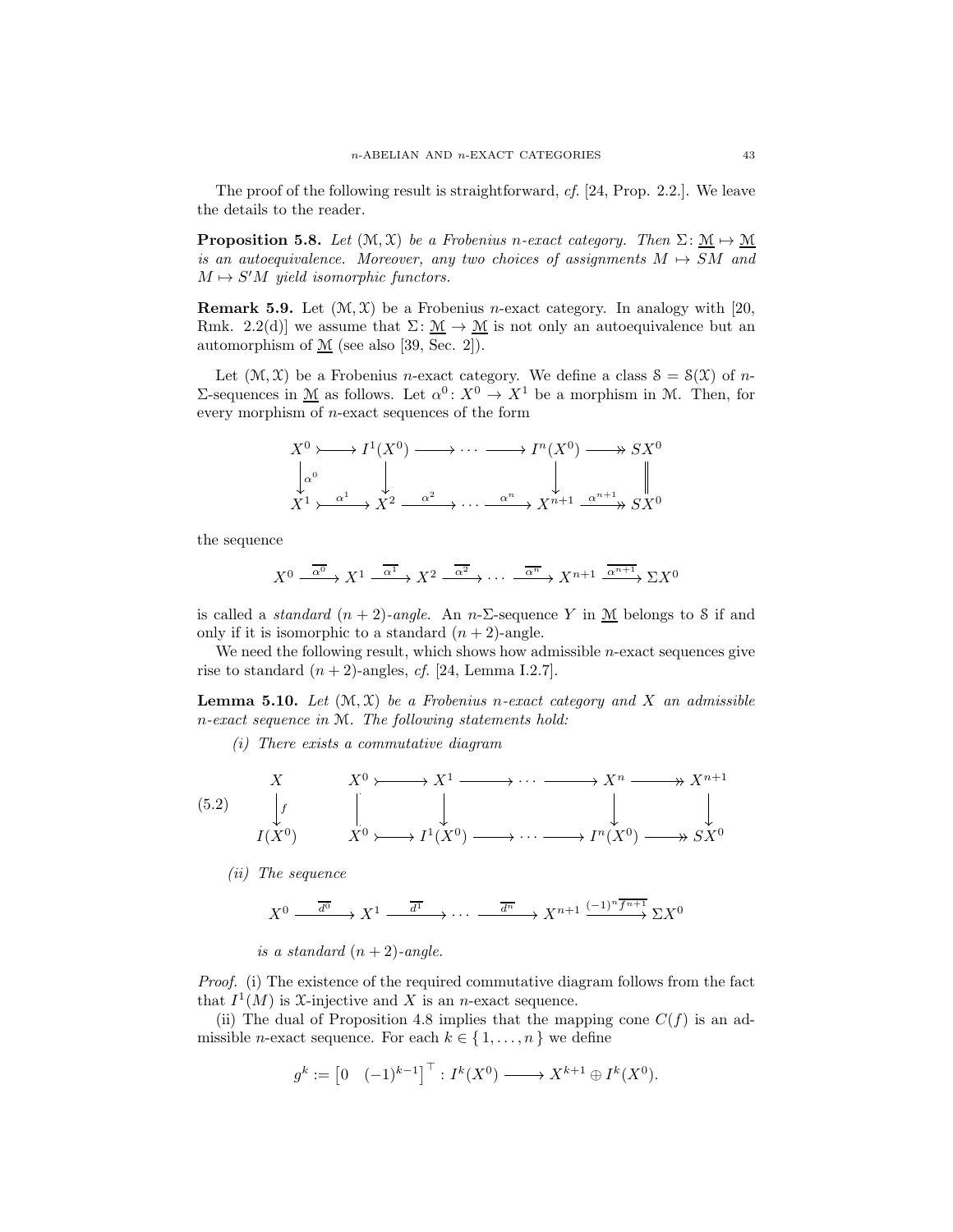It readily follows that the diagram

$$
X^{0} \longrightarrow I^{1}(X^{0}) \longrightarrow \cdots \longrightarrow I^{n}(X^{0}) \longrightarrow X^{0}
$$
  
\n
$$
\downarrow \alpha^{0} \qquad \qquad \downarrow \beta^{1}
$$
  
\n
$$
X^{1} \longrightarrow \cdots \longrightarrow I^{n}(X^{0}) \longrightarrow X^{0}
$$
  
\n
$$
\downarrow \beta^{n}
$$
  
\n
$$
\downarrow \beta^{n}
$$
  
\n
$$
\downarrow \beta^{n}
$$
  
\n
$$
\downarrow \beta^{n}
$$
  
\n
$$
\downarrow \beta^{n}
$$
  
\n
$$
\downarrow \beta^{n}
$$
  
\n
$$
\downarrow \beta^{n}
$$
  
\n
$$
\downarrow \beta^{n}
$$
  
\n
$$
\downarrow \beta^{n}
$$
  
\n
$$
\downarrow \beta^{n}
$$
  
\n
$$
\downarrow \beta^{n}
$$
  
\n
$$
\downarrow \beta^{n}
$$
  
\n
$$
\downarrow \beta^{n}
$$
  
\n
$$
\downarrow \beta^{n}
$$
  
\n
$$
\downarrow \beta^{n}
$$
  
\n
$$
\downarrow \beta^{n}
$$
  
\n
$$
\downarrow \beta^{n}
$$
  
\n
$$
\downarrow \beta^{n}
$$
  
\n
$$
\downarrow \beta^{n}
$$
  
\n
$$
\downarrow \beta^{n}
$$
  
\n
$$
\downarrow \beta^{n}
$$
  
\n
$$
\downarrow \beta^{n}
$$
  
\n
$$
\downarrow \beta^{n}
$$
  
\n
$$
\downarrow \beta^{n}
$$

is commutative, and that it gives rise to the standard  $(n + 2)$ -angle

$$
X^{0} \xrightarrow{\overline{d^{0}}} X^{1} \xrightarrow{\overline{d^{1}}} \cdots \xrightarrow{\overline{d^{n}}} X^{n+1} \xrightarrow{(-1)^{n} f^{n+1}} \Sigma X^{0}.
$$

The following result is a higher analog of [24, Thm. I.2.6].

**Theorem 5.11.** Let  $(\mathcal{M}, \mathcal{X})$  *a Frobenius n-exact category. Then,*  $(\underline{\mathcal{M}}, \Sigma, \mathcal{S}(\mathcal{X}))$  *is an*  $(n+2)$ *-angulated category.* 

*Proof.* We need to show that  $(\underline{\mathcal{M}}, \Sigma, \mathcal{S}(\mathcal{X}))$  satisfies the axioms of  $(n+2)$ -angulated categories, see Definition 5.1. For axioms  $(F1)$ ,  $(F2)$  and  $(F3)$ , our proof is an adaptation of the proof of [24, Thm. I.2.6].

 $(F1)$  Firstly, recall that  $X$  is closed under direct sums and direct summands, see Propositions 4.7 and 4.12. It is easy to show that this implies that the same is true for S. Secondly, the diagram

$$
M \rightarrowtail I^{1}(M) \longrightarrow \cdots \longrightarrow I^{n}(M) \longrightarrow SM
$$
  
\n
$$
\parallel \qquad \qquad \parallel \qquad \qquad \parallel
$$
  
\n
$$
X \rightarrowtail I^{1}(M) \longrightarrow \cdots \longrightarrow I^{n}(M) \longrightarrow SM
$$

shows that the  $n$ - $\Sigma$ -sequence

$$
X \xrightarrow{1} X \xrightarrow{1} 0 \xrightarrow{1} 0 \xrightarrow{1} 0 \xrightarrow{1} \Sigma X.
$$

is a standard  $(n+2)$ -angle. Finally, by the definition of the class S, every morphism is the first morphism of some standard  $(n+2)$ -angle. This shows that  $(\underline{\mathcal{M}}, \Sigma, \mathcal{S}(\mathcal{X}))$ satisfies axiom (F1).

 $(F2)$  It suffices to consider the case of standard  $(n + 2)$ -angles. Let

(5.3) 
$$
\begin{array}{ccc}\nI(X^{0}) & X^{0} \longrightarrow I^{1}(X^{0}) & \longrightarrow \cdots \longrightarrow I^{n}(X^{0}) \longrightarrow S X^{0} \\
\downarrow f & \downarrow \alpha^{0} & \downarrow & \downarrow \\
X & X^{1} \rightarrow \alpha^{1} & X^{2} \rightarrow \cdots \rightarrow \alpha^{n} & X^{n+1} \rightarrow \alpha^{n+1} \rightarrow S X^{0}\n\end{array}
$$

be a commutative diagram giving rise to the standard  $(n + 2)$ -angle

(5.4) 
$$
X^0 \xrightarrow{\overline{\alpha^0}} X^1 \xrightarrow{\overline{\alpha^1}} \cdots \xrightarrow{\overline{\alpha^n}} X^{n+1} \xrightarrow{\overline{\alpha^{n+1}}} \Sigma X^0
$$
.

We need to show that its left rotation is a standard  $(n + 2)$ -angle.

Firstly, by the definition of  $\Sigma: \mathcal{M} \to \mathcal{M}$  we have a commutative diagram

$$
X^{0} \longrightarrow I^{1}(X^{0}) \longrightarrow \cdots \longrightarrow I^{n}(X^{0}) \longrightarrow SX^{0}
$$
  
\n
$$
\downarrow^{\alpha^{0}} \qquad \qquad \downarrow \qquad \qquad \downarrow^{\beta(\alpha^{0})}
$$
  
\n
$$
X^{1} \longrightarrow I^{1}(X^{1}) \longrightarrow \cdots \longrightarrow I^{n}(X^{1}) \longrightarrow SX^{1}
$$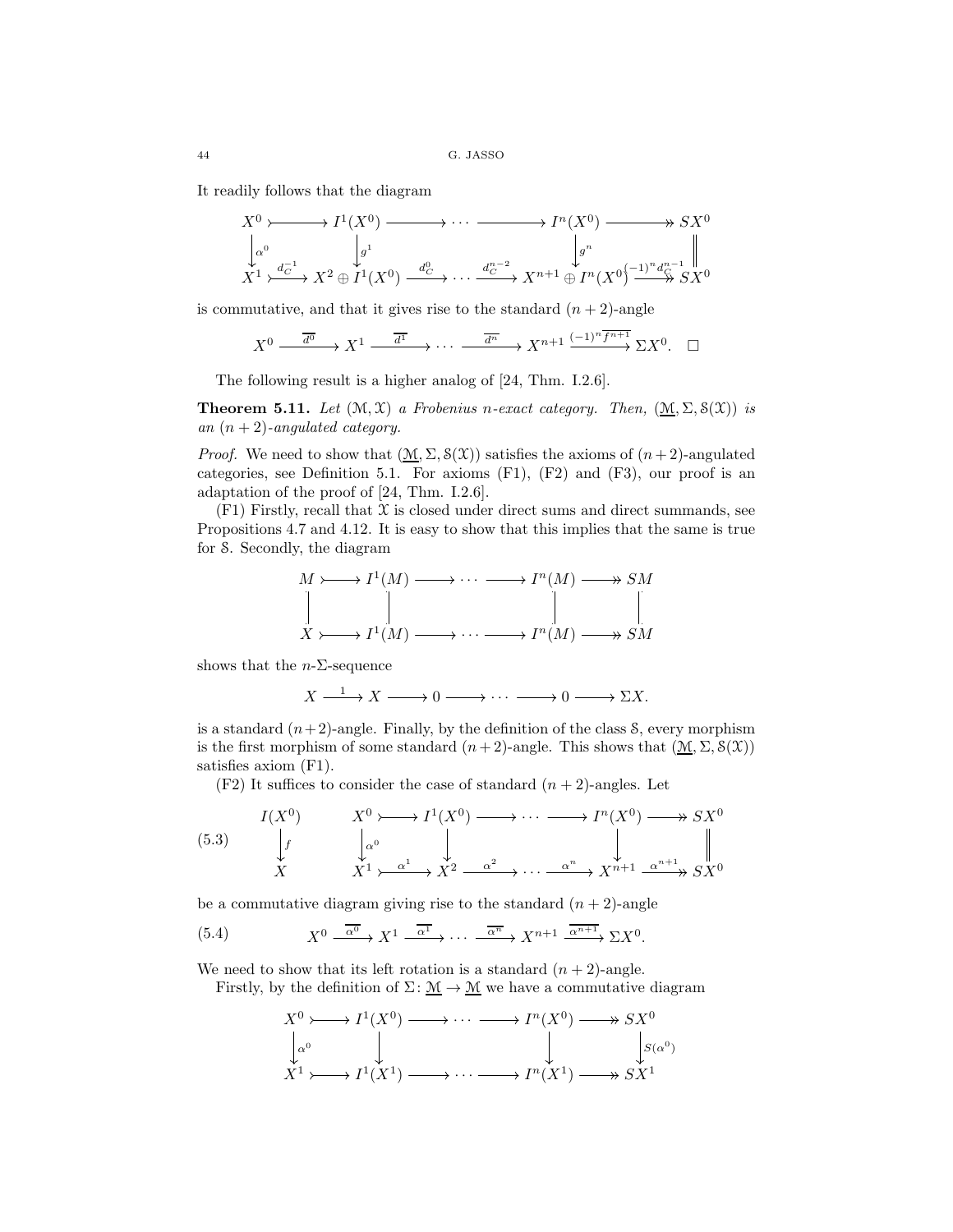Secondly, Proposition 4.9 yields a commutative diagram



By the dual of Proposition 4.8, the mapping cone  $C = C(p)$  is an admissible exact sequence. Thirdly, for each  $k \in \{1, \ldots, n\}$  we define

$$
g^k := \begin{bmatrix} 0 & (-1)^{k-1} \end{bmatrix}^\top : I^k(X^1) \longrightarrow X^{k+2} \oplus I^k(X^1)
$$

(by convention,  $X^{n+1} := \Sigma X^0$ ). It follows that the diagram

$$
X^{1} \rightarrow \longrightarrow I^{1}(X^{1}) \longrightarrow \cdots \longrightarrow \longrightarrow I^{n}(X^{1}) \longrightarrow S X^{1}
$$
  
\n
$$
\downarrow \alpha^{2} \qquad \qquad \downarrow g^{1}
$$
  
\n
$$
X^{2} \rightarrow \stackrel{d_{C}^{-1}}{\rightarrow} X^{3} \oplus I^{1}(X^{1}) \xrightarrow{d_{C}^{0}} \cdots \xrightarrow{d_{C}^{n-2}} S X^{0} \oplus I^{n}(X^{1}) \xrightarrow{1)^{n} d_{C}^{n-1}} S X^{1}
$$

is commutative. Note that the bottom row is an admissible  $n$ -exact sequence for it is isomorphic to C. Finally, the standard  $(n + 2)$ -angle induced by this diagram is isomorphic in M to the left rotation of (5.4).

Conversely, suppose that there is a commutative diagram

$$
I(X1) \longrightarrow X1 \longrightarrow I1(X1) \longrightarrow \cdots \longrightarrow In(X1) \longrightarrow S X1
$$
  
\n
$$
\downarrow f \qquad \qquad \downarrow \qquad \qquad \downarrow f
$$
  
\n
$$
Y \qquad \qquad X2 \longrightarrow \frac{\alpha^{2}}{X^{3}} \longrightarrow \frac{\alpha^{3}}{X^{3}} \longrightarrow \cdots \longrightarrow \frac{\alpha^{n+1}}{S X^{0}} \xrightarrow{(-1)^{d} S \alpha^{0}} S X^{1}
$$

which gives rise to a standard  $(n+2)$ -angle of the form

$$
X^1 \xrightarrow{\overline{\alpha^1}} X^2 \xrightarrow{\overline{\alpha^2}} \cdots \xrightarrow{\overline{\alpha^n}} X^{n+1} \xrightarrow{\overline{\alpha^{n+1}}} \Sigma X^0 \xrightarrow{(-1)^n \Sigma \overline{\alpha^0}} \Sigma X^1
$$

On one hand, the definition of  $\Sigma: \mathcal{M} \to \mathcal{M}$  yields the top two rows in the following commutative diagram:

$$
I(X^{0}) \qquad X^{0} \rightarrowtail I^{1}(X^{0}) \longrightarrow \cdots \longrightarrow I^{n}(X^{0}) \xrightarrow{d^{n}} SX^{0}
$$
\n
$$
\downarrow I(X^{1}) \qquad X^{1} \rightarrowtail I^{1}(X^{1}) \longrightarrow \cdots \longrightarrow I^{n}(X^{1}) \longrightarrow S X^{1}
$$
\n
$$
\downarrow f \qquad \downarrow \alpha^{1} \qquad \qquad \downarrow \qquad \downarrow
$$
\n
$$
Y \qquad X^{2} \rightarrowtail X^{3} \xrightarrow{\alpha^{3}} \cdots \xrightarrow{\alpha^{n+1}} SX^{0} \xrightarrow{(-1)^{d} S \alpha^{0}} SX^{1}
$$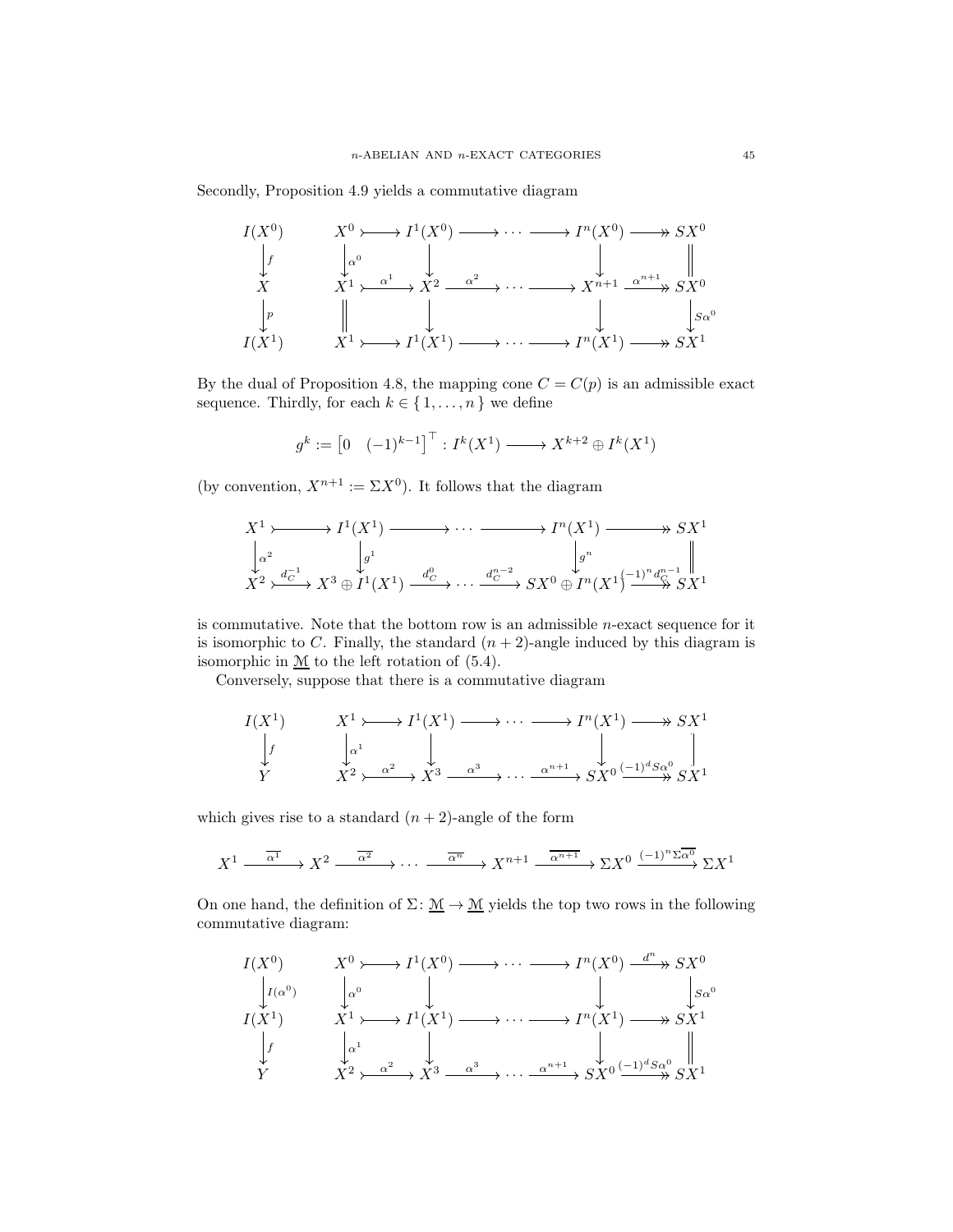On the other hand, we have a commutative diagram

$$
I(X^{0}) \longrightarrow X^{0} \longrightarrow \cdots \longrightarrow I^{n-1}(X^{0}) \longrightarrow I^{n}(X^{0}) \longrightarrow X^{n} \longrightarrow SX^{0}
$$
  
\n
$$
\downarrow q \qquad \qquad \downarrow 0 \qquad \qquad \downarrow q \qquad \qquad \downarrow \downarrow \downarrow
$$
  
\n
$$
Y \qquad \qquad X^{2} \rightarrow \xrightarrow{\alpha^{2}} \cdots \xrightarrow{\alpha^{n}} X^{n+1} \xrightarrow{\alpha^{n+1}} SX^{0} \xrightarrow{(-1)^{n}S_{\alpha^{0}}} SX^{1}
$$

Then, the dual of the Comparison Lemma 2.1 implies the existence of a homotopy  $h: I(\alpha^0)f \to q$ . For each  $k \in \{1, \ldots, n\}$  we define

$$
g^k := \left[ \left[ (-1)^k I^k(\alpha^0) \right] (-1)^{k-1} h^k \right]^\top : I^k(X^0) \longrightarrow I^k(X^k) \oplus X^{k+1}.
$$

It is straightforward to verify that the diagram

$$
X^{0} \rightarrowtail I^{1}(X^{0}) \longrightarrow \cdots \longrightarrow I^{n}(X^{0}) \longrightarrow S X^{0}
$$
  
\n
$$
\downarrow_{\alpha^{0}} \qquad \qquad \downarrow g^{1}
$$
  
\n
$$
X^{1} \rightarrowtail \stackrel{d_{C}^{-1}}{\rightarrow} I^{1}(X^{1}) \oplus X^{2} \xrightarrow{d_{C}^{0}} \cdots \xrightarrow{d_{C}^{n-2}} I^{n}(X^{1}) \oplus X^{n+1} \xrightarrow{d_{C}^{n-1}} S X^{0}
$$

commutes, where the bottom row is given by  $C(f)$ . Finally, the standard  $(n + 2)$ angle induced by this diagram is isomorphic to the  $n-\Sigma$ -sequence

$$
X^{0} \xrightarrow{\overline{\alpha^{0}}} X^{1} \xrightarrow{\overline{\alpha^{1}}} \cdots \xrightarrow{\overline{\alpha^{n}}} X^{n+1} \xrightarrow{\overline{\alpha^{n+1}}} \Sigma X^{0}.
$$

This shows that  $(\underline{\mathcal{M}}, \mathcal{X}, \mathcal{S}(\mathcal{X}))$  satisfies axiom (F2).

 $(F3)$  for standard  $(n + 2)$ -angles. Let

$$
I(X^{0}) \qquad X^{0} \xrightarrow{\langle d_{IX}^{0} \rangle} I^{1}(X^{0}) \xrightarrow{d_{IX}^{1}} \cdots \xrightarrow{d_{IX}^{n-1}} I^{n}(X^{0}) \xrightarrow{d_{IX}^{n}} SX^{0}
$$
  
\n
$$
\downarrow f \qquad \qquad \downarrow \qquad \qquad \downarrow f
$$
  
\n
$$
X \qquad X^{1} \xleftarrow{\alpha^{1}} X^{2} \xrightarrow{\alpha^{2}} \cdots \xrightarrow{\alpha^{n}} X^{n+1} \xrightarrow{\alpha^{n+1}} SX^{0}
$$

and

$$
I(Y^{0}) \qquad Y^{0} \xrightarrow{\mathcal{A}_{IY}^{0}} I^{1}(Y^{0}) \xrightarrow{d_{IY}^{1}} \cdots \xrightarrow{d_{IY}^{n-1}} I^{n}(X^{0}) \xrightarrow{d_{IY}^{n}} SY^{0}
$$
  
\n
$$
\downarrow g
$$
\n
$$
Y^{1} \xrightarrow{\beta^{1}} Y^{2} \xrightarrow{\beta^{2}} \cdots \xrightarrow{\beta^{n}} Y^{n+1} \xrightarrow{\beta^{n+1}} SY^{0}
$$

be pushout diagrams in M. We set  $C := C(f)$ .

Also, let  $\varphi^0: X^0 \to Y^0$  and  $\varphi^1: X^1 \to Y^1$  be morphisms such that  $\overline{\varphi^0 \beta^0} = \overline{\alpha^0 \varphi^1}$ . Thus, we have a diagram

$$
(5.5) \qquad \begin{aligned}\n X^0 & \xrightarrow{\overline{\alpha^0}} X^1 \xrightarrow{\overline{\alpha^1}} X^2 \xrightarrow{\overline{\alpha^2}} \cdots \xrightarrow{\overline{\alpha^n}} X^{n+1} \xrightarrow{\overline{\alpha^{n+1}}} \Sigma X^0 \\
 \downarrow{\overline{\varphi^0}} \\
 Y^0 & \xrightarrow{\overline{\beta^0}} Y^1 \xrightarrow{\overline{\beta^1}} Y^2 \xrightarrow{\overline{\beta^2}} \cdots \xrightarrow{\overline{\beta^n}} Y^{n+1} \xrightarrow{\overline{\beta^{n+1}}} \Sigma Y^0\n \end{aligned}
$$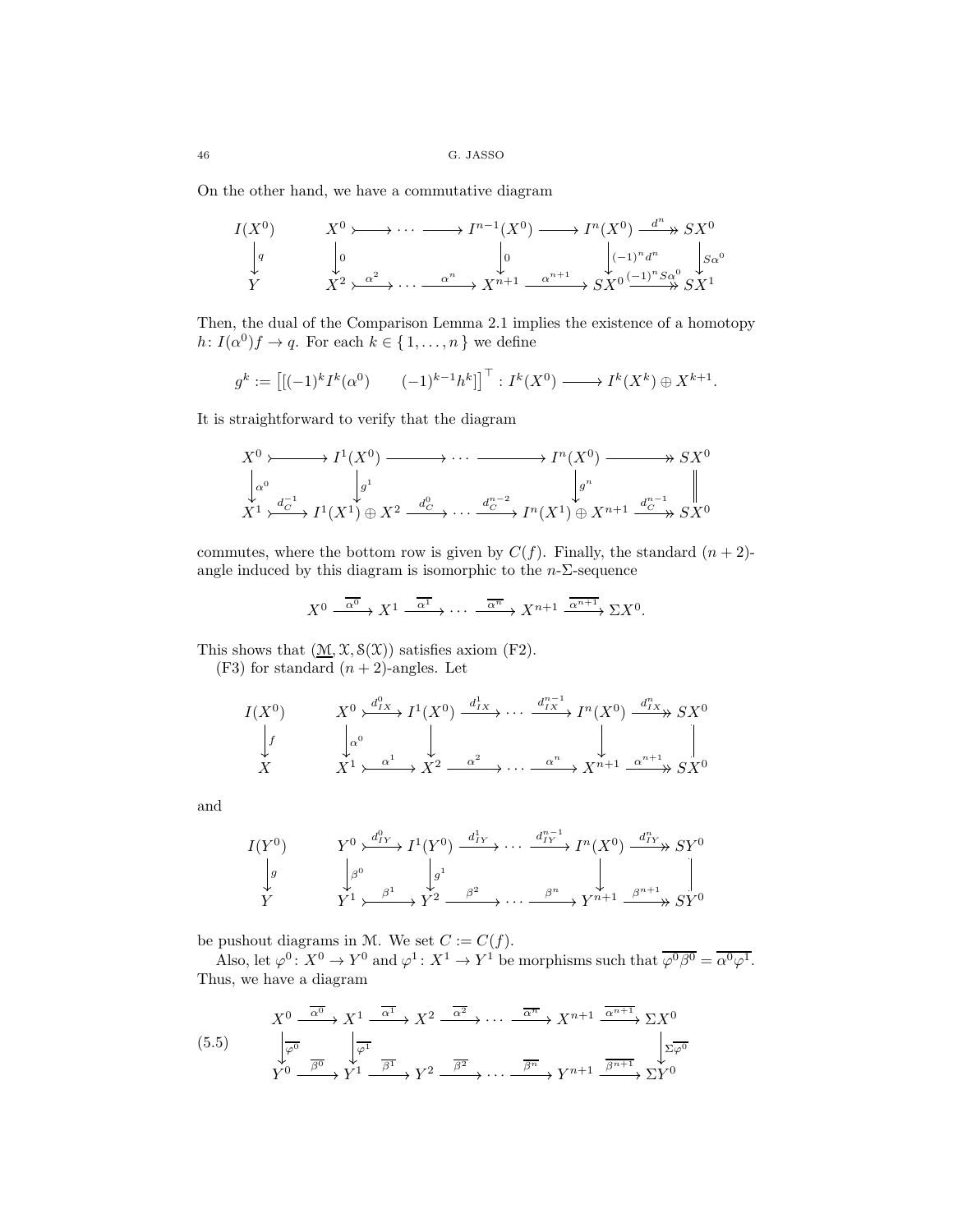whose rows are standard  $(n+2)$ -angles. Recall that by the definition of  $\Sigma: \mathcal{M} \to \mathcal{M}$ , there is a commutative diagram

$$
I(X^0) \longrightarrow X^0 \longrightarrow I^1(X^0) \longrightarrow \cdots \longrightarrow I^n(X^0) \longrightarrow SX^0
$$
  
\n
$$
\downarrow I(Y^0) \longrightarrow Y^0 \longrightarrow I^1(Y^0) \longrightarrow \cdots \longrightarrow I^n(Y^0) \longrightarrow SY^0
$$
  
\n
$$
I(Y^0) \longrightarrow I^1(Y^0) \longrightarrow \cdots \longrightarrow I^n(Y^0) \longrightarrow SY^0
$$

We shall construct a commutative diagram

$$
\begin{array}{ccc}\nX & X^1 \rightarrow^{\alpha^1} X^2 \rightarrow^{\alpha^2} \cdots \rightarrow^{\alpha^n} X^{n+1} \rightarrow^{\alpha^{n+1}} X^N \\
\downarrow \varphi & \downarrow \varphi^1 & \downarrow \varphi^2 & \downarrow \varphi^{n+1} & \downarrow \varphi^0 \\
Y & Y^1 \rightarrow^{\beta^1} X^2 \rightarrow^{\beta^2} \cdots \rightarrow^{\beta^n} X^{n+1} \rightarrow^{\beta^{n+1}} X^N\n\end{array}
$$

together with a homotopy  $h: f\varphi \to I(\varphi^0)g$  such that  $h^{n+1}: SX^0 \to Y^{n+1}$  is the zero morphism. Note that this gives the required completion of diagram (5.5).

We begin with the construction of  $h^1$  and  $\varphi^2$ . Since  $\overline{\varphi^0\beta^0} = \overline{\alpha^0\varphi^1}$ , there exists an X-injective object  $I \in \mathcal{M}$  and morphisms  $u: X^0 \to I$  and  $v: I \to Y^1$  such that  $\alpha^0 \varphi^1 - \varphi^0 \beta^0 = uv$ . Then, given that  $d_{IX}^0$  is an admissible monomorphism and I is X-injective, we can construct a commutative diagram



Hence  $\alpha^0 \varphi^1 - \varphi^0 \beta^0 = d_{IX}^0 h^1$ , as required. Then we have

$$
\begin{split} d^0_{IX}(I(\varphi^0)^1g^1+h^1\beta^1)=&\varphi^0d^0_{IY}g^1+(\alpha^0\varphi^1-\varphi^0g^1)\beta^1\\=&\alpha^0\varphi^1\beta^1. \end{split}
$$

Since  $d_C^0$  is a weak cokernel of  $d_C^{-1}$ , there exists morphisms  $\varphi^2\colon X^2 \to Y^2$  and  $h^2: I^2(X^0) \to Y^2$  such that  $\varphi^1 \beta^1 = \alpha^1 \varphi^2$  and  $f^1 \varphi^2 - (I(\varphi^0)^1 g^1 + h^1 \beta^1) = d_{IX}^2 h^2$ or, equivalently,

$$
f^{1}\varphi^{2} - I(\varphi^{0})^{1}g^{1} = h^{1}\beta^{1} + d_{IX}^{1}h^{2}
$$

Let  $2 \leq k \leq n$  and suppose that for each  $\ell \leq k$  we have constructed morphisms  $\varphi^{\ell} \colon X^{\ell} \to Y^{\ell}$  and  $h^{\ell} \colon I^{\ell}(X^0) \to Y^{\ell}$  such that  $\alpha^{\ell-1}\varphi^{\ell} = \varphi^{\ell-1}\beta^{\ell-1}$  and

$$
f^{\ell-1}\varphi^{\ell} - I(\varphi^0)^{\ell-1}g^{\ell-1} = h^{\ell-1}\beta^{\ell-1} + d_{IX}^{\ell-1}h^{\ell}.
$$

Then we have

$$
d_{IX}^{k-1}(I(\varphi^0)^k g^k + h^k \beta^k) = I(\varphi^0)^{k-1} d_{IY}^{k-1} g^k + (f^{k-1} \varphi^k - I(\varphi^0)^{k-1} g^{k-1} - h^{k-1} \beta^{k-1}) \beta^k
$$
  
=  $f^{k-1} \varphi^k \beta^k$ .

Moreover,  $\alpha^{k-1}(\varphi^k \beta^k) =$  Since  $d_C^{k-1}$  is a weak cokernel of  $d_C^{k-2}$ , there exists morphisms  $\varphi^{k+1} : X^{k+1} \to Y^{k+1}$  and  $h^{k+1} : I^{k+1}(X^0) \to Y^{k+1}$  such that  $\alpha^k \varphi^{k+1} =$  $\varphi^k \beta^k$  and

$$
f^k \varphi^{k+1} - I(\varphi^0)^k g^k = h^k \beta^k + d_{IX}^k h^{k+1}.
$$

This finishes the induction step.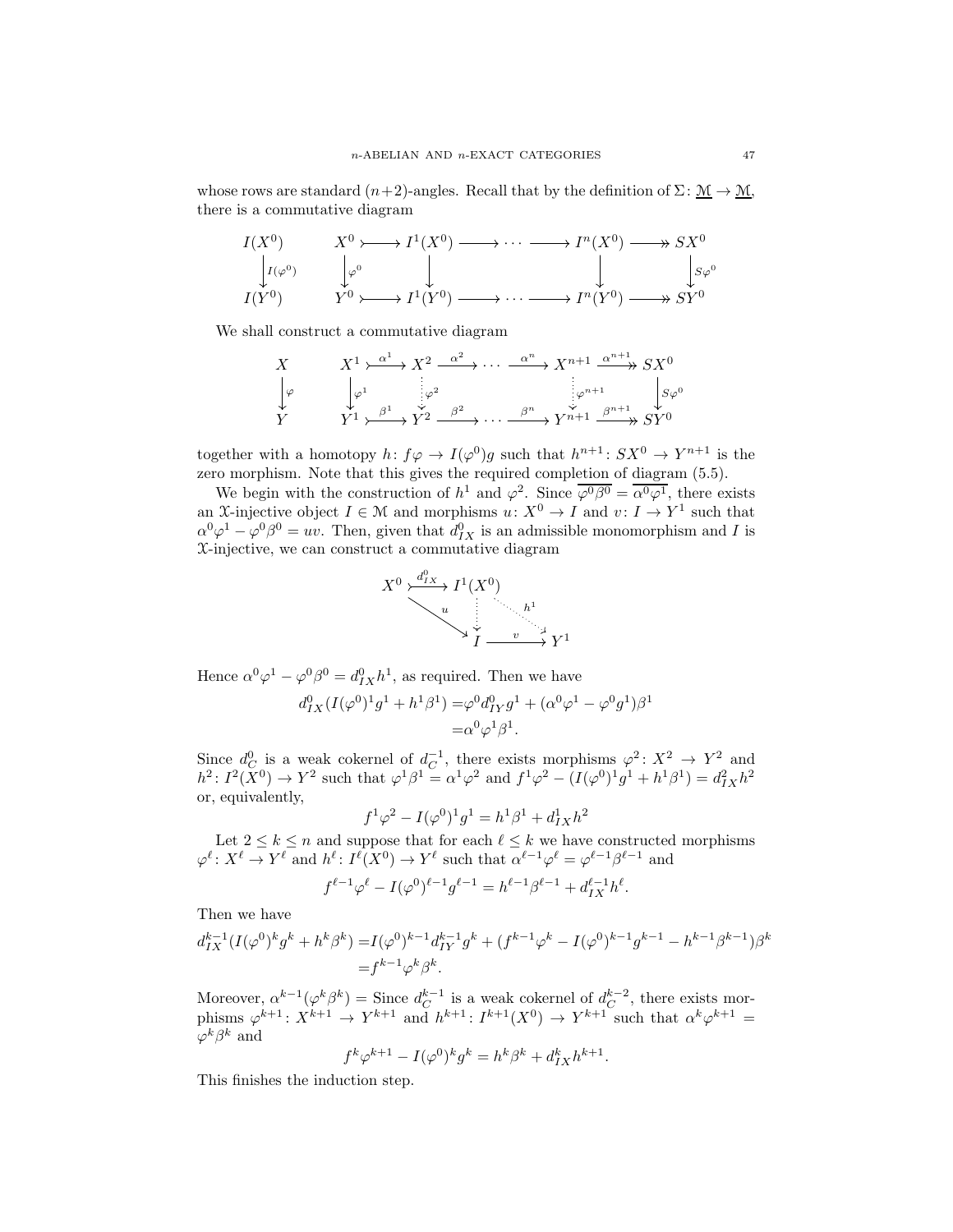It remains to show that  $\alpha^{n+1}S\varphi^0 = \varphi^{n+1}\beta^{n+1}$ . Indeed, we have  $\alpha^n(\alpha^{n+1}S\varphi^0) =$ 0 and  $\alpha^n(\varphi^{n+1}\beta^{n+1}) = \varphi^n(\beta^n\beta^{n+1}) = 0$ . Moreover,

$$
f^{n+1}(\varphi^{n+1}\beta^{n+1}) = (I^n(\varphi^0)g^n - h^n\beta^n)\beta^{n+1} = d_{IX}^n S(\varphi^0) = f^{n+1}(\alpha^{n+1}S\varphi^0).
$$

Since  $d_C^{n-1}$  is a cokernel of  $d_C^{n-2}$ , we have  $\alpha^{n+1}S(\varphi^0) = \varphi^{n+1}\beta^{n+1}$ , as required.

This shows that  $(M, \Sigma, \mathcal{S}(\mathfrak{X}))$  satisfies axiom (F3) in the case of standard  $(n+2)$ angles. The general case is left to the reader.

 $(F4)$  for standard  $(n + 2)$ -angles. We shall show that the mapping cone of the morphism of standard  $(n+2)$ -angles that we constructed in the proof of axiom (F3) is a  $(n+2)$ -angle. We keep the notation and morphisms of the previous paragraphs.

For each  $k \in \{0, 1, \ldots, n-1\}$  we define

$$
r^k := [\varphi^{k+1} \ g^k] \colon X^{k+1} \oplus I^k(Y^0) \longrightarrow Y^{k+1}.
$$

Also, we define

$$
r^n := \begin{bmatrix} \alpha^{n+1} & 0 \\ \varphi^{n+1} & g^n \end{bmatrix} : X^{n+1} \longrightarrow I^n(Y^0) \longrightarrow Y^{n+1}
$$

and

$$
r^{n+1} := \begin{bmatrix} 1_{SX^0} & 0 \\ S\varphi^0 & 1_{SY^0} \end{bmatrix} : SX^0 \oplus SY^0 \longrightarrow SX^0 \oplus SY^0.
$$

It is straightforward to check that this defines a morphism of admissible n-exact sequences

$$
r: X \oplus I(Y^0) \longrightarrow T(SX^0, 0) \oplus Y.
$$

(recall that the direct sum of two admissible n-exact sequences is again an admissible *n*-exact sequence, see Proposition 4.7). Since  $r^{n+1}$  is an isomorphism, we have that the mapping cone  $C(r)$  is an admissible *n*-exact sequence, see Proposition 4.8.

Next, by the definition of  $\Sigma: \mathcal{M} \to \mathcal{M}$  there is a commutative diagram

$$
I(X^{0}) \qquad X^{0} \longrightarrow I^{1}(X^{0}) \longrightarrow \cdots \longrightarrow I^{n}(X^{0}) \longrightarrow SX^{0}
$$
  
\n
$$
I(\alpha^{0}) \qquad \downarrow \alpha^{0} \qquad \qquad \downarrow \qquad \qquad \downarrow \qquad \downarrow SX^{0}
$$
  
\n
$$
I(X^{1}) \qquad X^{1} \longrightarrow I^{1}(X^{1}) \longrightarrow \cdots \longrightarrow I^{n}(X^{1}) \longrightarrow SX^{1}
$$

Then, by Proposition 4.9 and the dual of Proposition 4.8 there exists a commutative diagram

$$
\begin{array}{ccc}\nX & X^1 \rightarrow & X^2 \rightarrow & \cdots & \rightarrow & X^{n+1} \rightarrow & S X^0 \\
\downarrow s & & \parallel & & \downarrow & & \downarrow & & S X^0 \\
I(X^1) & & X^1 \rightarrow & I^1(X^1) \rightarrow & \cdots & \rightarrow & I^n(X^1) \rightarrow & S X^1\n\end{array}
$$

Let  $t := 1_{X^1} \oplus 1_{Y^0}$ . For each  $k \in \{1, \ldots, n\}$  we define

$$
t^k := \begin{bmatrix} s^k & 0 & 0\\ 0 & 1_{I^k(Y^0)} & 0 \end{bmatrix} : X^{k+1} \oplus I^k(Y^0) \oplus Y^k \longrightarrow I^k(X^1) \oplus I^1(Y^0)
$$

and

$$
t^{n+1} := (-1)^n \begin{bmatrix} S\alpha^0 & 0 \\ -S\varphi^0 & \beta^{n+1} \end{bmatrix} : SX^0 \oplus Y^{n+1} \longrightarrow SX^1 \oplus SY^0.
$$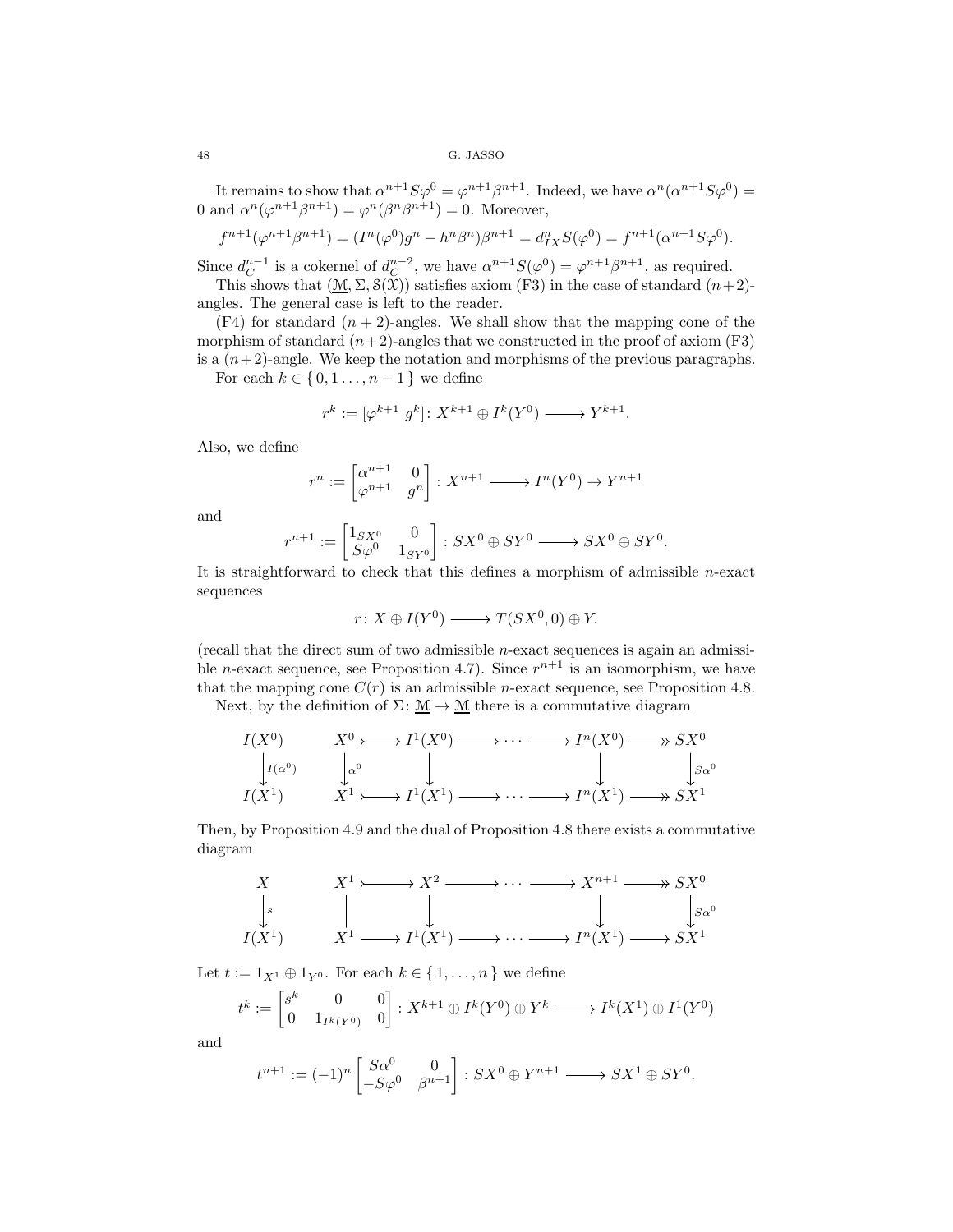It is readily verified that these morphisms define a morphism of admissible n-exact sequences

$$
t\colon C(r)\longrightarrow I(X^1)\oplus I(Y^0).
$$

Finally, applying Lemma  $5.10$  to the morphism  $t$  yields that the sequence

$$
X^{1} \oplus Y^{0} \xrightarrow{\gamma^{0}} X^{2} \oplus Y^{1} \xrightarrow{\gamma^{1}} \cdots \xrightarrow{\gamma^{n}} \Sigma X^{0} \oplus Y^{n+1} \xrightarrow{\gamma^{n+1}} \Sigma X^{1} \oplus \Sigma Y^{0}
$$

where for each  $k \in \{0, \ldots, n\}$  we have

$$
\gamma^k = \begin{bmatrix} -\overline{\alpha}^{k+1} & 0\\ \overline{\varphi}^{k+1} & \overline{\beta}^k \end{bmatrix} : X^{k+1} \oplus Y^k \longrightarrow X^{k+2} \oplus Y^{k+1}
$$

is a standard  $(n+2)$ -angle.

This shows that  $(\underline{\mathcal{M}}, \Sigma, \mathcal{S}(\mathcal{X}))$  satisfies axiom (F4) in the case of standard  $(n+2)$ angles. The general case is left to the reader.

Theorem 5.11 allows us to define the following class of  $(n + 2)$ -angulated categories.

**Definition 5.12.** We say that a  $(n+2)$ -angulated category  $(\mathcal{F}, \Sigma_{\mathcal{F}}, \mathcal{S})$  is *algebraic* if there exists a Frobenius *n*-exact category  $(\mathcal{M}, \mathcal{X})$  together with an equivalence of  $(n+2)$ -angulated categories between  $(\underline{M}, \Sigma_{\mathcal{M}}, \mathcal{S}(\mathcal{X}))$  and  $(\mathcal{F}, \Sigma_{\mathcal{F}}, \mathcal{S})$ .

5.3. Standard construction. We remind the reader of the definition of an ncluster-tilting subcategory of a triangulated category.

**Definition 5.13.** Let  $(\mathcal{T}, \Sigma, \mathcal{S})$  be a triangulated category and M a subcategory of T. We say that  $M$  is an *n-cluster-tilting subcategory of*  $T$  if  $M$  is functorially finite (see subsection 2.1) in  $\mathcal T$  and

$$
\mathcal{M} = \left\{ \left. \begin{array}{l} X \in \mathcal{T} \mid \forall i \in \{1, \dots, n-1\} \quad \text{Ext}^i_{\mathcal{T}}(X, \mathcal{M}) = 0 \end{array} \right\} \\ = \left\{ \left. \begin{array}{l} X \in \mathcal{T} \mid \forall i \in \{1, \dots, n-1\} \quad \text{Ext}^i_{\mathcal{T}}(\mathcal{M}, X) = 0 \end{array} \right\}.
$$

In [20, Sec. 4], Geiß-Keller-Oppermann give a standard construction of  $(n + 2)$ angulated categories from n-cluster-tilting categories of a triangulated category which are closed under the *n*-th power of the suspension functor. More precisely, they prove the following theorem.

**Theorem 5.14.** [20, Thm. 1] *Let*  $(\mathcal{T}, \Sigma_3, \mathcal{S})$  *be a triangulated category with an* n-cluster-tilting subcategory  $C$  such that  $\Sigma_3^n(C) \subseteq C$ . Then,  $(C, \Sigma_3^n, S(C))$  is an  $(n+2)$ -angulated category where  $\mathcal{S}(\mathcal{C})$  *is the class of all sequences* 

$$
X^{0} \xrightarrow{\alpha^{0}} X^{1} \xrightarrow{\alpha^{1}} X^{2} \xrightarrow{\alpha^{2}} \cdots \xrightarrow{\alpha^{n}} X^{n+1} \xrightarrow{\alpha^{n+1}} \Sigma X^{0}.
$$

*such that there exists a diagram*



*with*  $X^k \in \mathcal{C}$  *for all*  $k \in \mathbb{Z}$  *such that all oriented triangles are triangles in*  $\mathcal{T}$ *, all non-oriented triangles commute, and*  $\alpha^{n+1}$  *is the composition along the lower edge of the diagram.*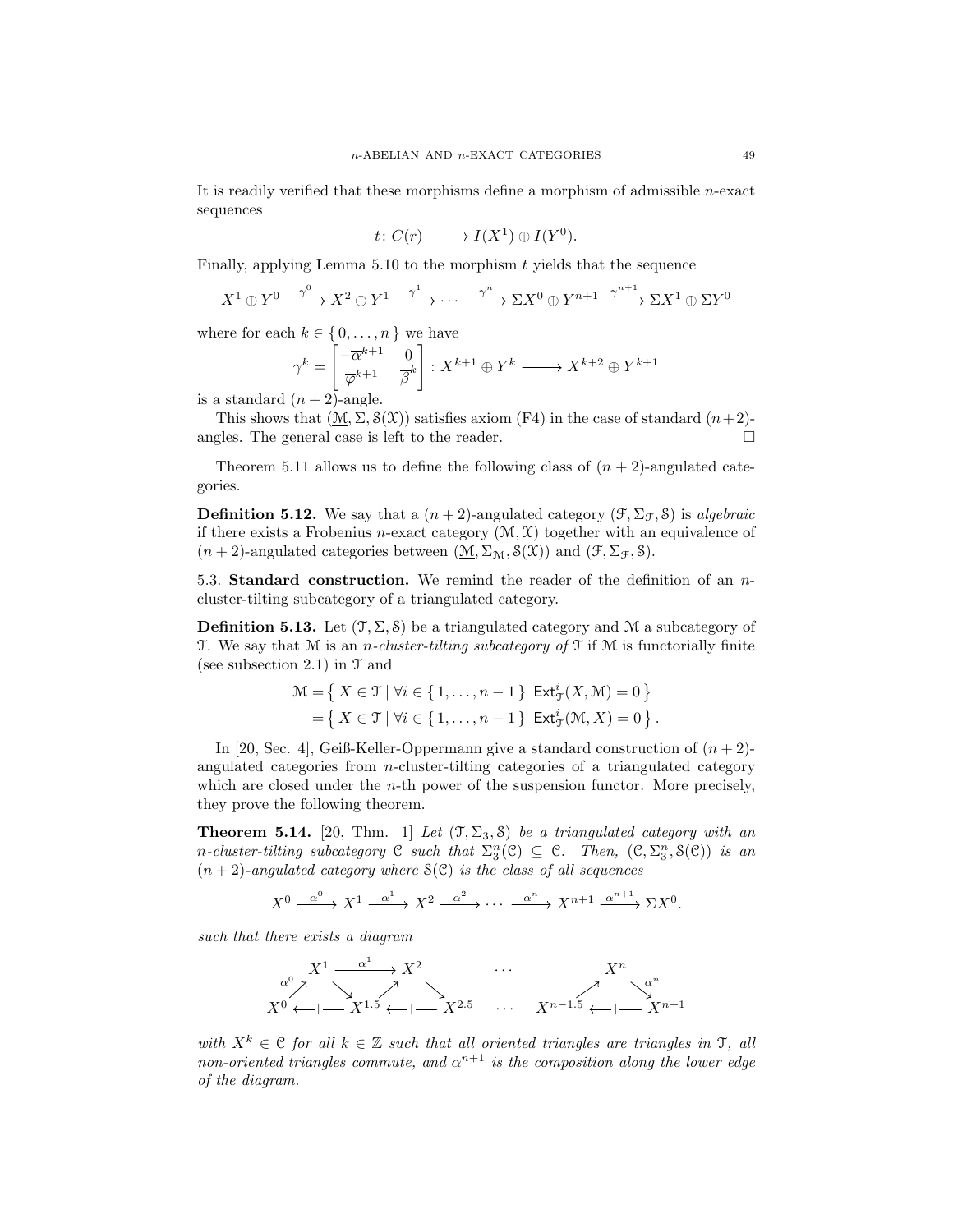Our aim is to give an analogous construction for Frobenius n-exact categories. For this, we need some terminology.

Let  $(\mathcal{E}, \mathcal{X})$  be a Frobenius exact category and  $E \in \mathcal{E}$ . An *n*-th cosyzygy  $\mathcal{U}^n(E)$ *of* E is defined by an acyclic complex

$$
E \rightarrowtail I^1 \longrightarrow \cdots \longrightarrow I^n \longrightarrow U^n(E)
$$

where for all  $k \in \{1, ..., n\}$  the object  $I^k$  is X-injective.

**Proposition 5.15.** Let  $(\mathcal{E}, \mathcal{X})$  be an exact category, M an *n*-cluster-tilting subcat*egory of*  $\mathcal{E}$  *and*  $M \in \mathcal{M}$ *. If an n-th cosyzygy*  $\mathcal{V}^n(M)$  *of*  $M$  *satisfies*  $\mathcal{U}^n(M) \in \mathcal{M}$ *, then so does any other n-th cosyzygy*  $\mathbb{S}^n(M)$  *of* M.

*Proof.* Note that for all  $k \in \{1, \ldots, n-1\}$  we have

$$
\operatorname{Ext}_{\mathcal{E}}^k(-, \mathcal{O}^n(E)) \cong \operatorname{Ext}_{\mathcal{E}}^{k+n}(-, E) \cong \operatorname{Ext}_{\mathcal{P}}^k(-, \tilde{\mathcal{O}}^n(E)).
$$

Then, it follows from the definition of n-cluster-tilting subcategory that  $\mathfrak{O}^n(E) \in \mathcal{M}$ if and only if  $\tilde{\mathrm{U}}^n(E) \in \mathcal{M}$ .

Let  $(\mathcal{E}, \mathcal{X})$  be a Frobenius exact category and for each  $E \in \mathcal{E}$  fix a choice of *n*-th cosyzygy  $\mathcal{U}^n(E)$  of E. This defines a map on objects  $\mathcal{U}^n$ :  $\mathsf{Obj}(\mathcal{E}) \to \mathsf{Obj}(\mathcal{E})$ . Note that if  $M$  is an *n*-cluster-tilting subcategory of  $\mathcal{E}$ , then Proposition 5.15 shows that the condition  $\mathbb{O}^n(\mathcal{M}) \subseteq \mathcal{M}$  is independent of the choice of  $\mathbb{O}^n$ . We have the following result, which is closely related to Theorem 5.14.

**Theorem 5.16.** Let  $(\mathcal{E}, \mathcal{X})$  be a Frobenius exact category with an *n*-cluster-tilting  $subcategory \mathcal{M}$  such that  $\mathcal{O}^n(\mathcal{M}) \subseteq \mathcal{M}$ , and let  $(\mathcal{M}, \mathcal{Y})$  be the *n*-exact structure on M *given in Theorem* 4.14*. Then, the following statements hold:*

- *(i) The pair* (M, Y) *is a Frobenius* n*-exact category.*
- *(ii)* Let  $(\underline{\mathcal{E}}, \Sigma_{\varepsilon}, \mathcal{S}(\mathcal{X}))$  *be the standard triangulated structure of*  $\underline{\mathcal{E}}$ *. Then,*  $\underline{\mathcal{M}}$  *is an* n*-cluster-tilting subcategory of* E*.*
- *(iii)* Let  $(\underline{M}, \Sigma, \mathcal{S}(\underline{M}))$  *be the standard*  $(n+2)$ *-angulated structure of*  $\underline{M}$ *. Then, we have an equivalence of*  $(n+2)$ *-angulated categories between*  $(\mathcal{M}, \Sigma, \mathcal{S}(\mathcal{M}))$  $and \ (\underline{\mathcal{M}}, \Sigma^n_{\underline{\mathcal{E}}}, \mathcal{S}(\underline{\mathcal{M}})).$

*Proof.* (i) By Theorem 4.14 we have that  $(\mathcal{M}, \mathcal{Y})$  is an *n*-exact category; thus we only need to show that it is Frobenius. Indeed, note that the definition of  $n$ cluster-tilting subcategory implies that M contains all X-injective objects. Moreover, since  $\mathfrak{X}\text{-admissible monomorphisms with terms in }\mathfrak{M}$  are precisely the Yadmissible monomorphisms, all  $\mathfrak X$ -injectives are also  $\mathcal Y$ -injectives. Finally, the condition  $\mathcal{O}(\mathcal{M}) \subseteq \mathcal{M}$  implies that  $(\mathcal{M}, \mathcal{Y})$  has enough *y*-injectives. By duality,  $(\mathcal{M}, \mathcal{Y})$ has enough *y*-projectives (and they are the *X*-projectives). Since *X*-projectives and  $\mathfrak{X}\text{-projectives coincide, this shows that }(\mathcal{M}, \mathcal{Y})$  is a Frobenius *n*-exact category.

(ii) This statement follows readily from the definitions.

(iii) For simplicity, we assume that  $\Sigma_{\mathcal{M}} = \Sigma_{\mathcal{E}}^n$ . By Proposition 5.2 it is enough to show that  $S(\mathcal{M}) \subseteq S(\mathcal{Y})$ . For this, recall that a standard triangle  $A \stackrel{\overline{u}}{\rightarrow} B \stackrel{\overline{v}}{\rightarrow} C \stackrel{\overline{w}}{\rightarrow}$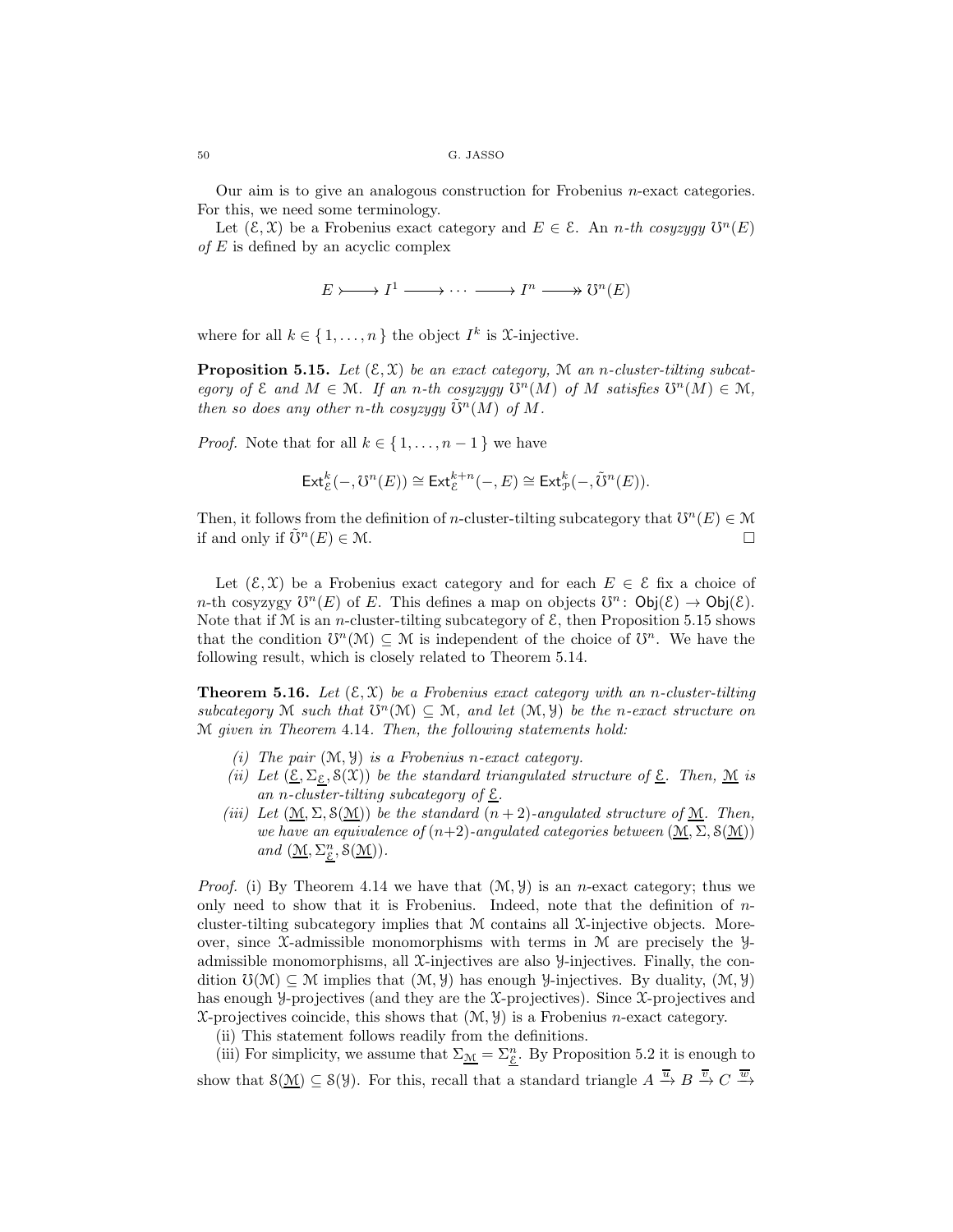$\Sigma_{\mathcal{E}} A$  in  $\mathcal{S}(\mathfrak{X})$  is given by a morphism of admissible X-exact sequences



where  $I(A)$  is an X-injective object. By Proposition 4.8 this gives rise to an Xadmissible exact sequence

$$
A \rightarrow \begin{bmatrix} u' \\ u \end{bmatrix} \rightarrow I(A) \oplus B \xrightarrow{\begin{bmatrix} v' & v \end{bmatrix}} C.
$$

Consider a  $(n+2)$ -angle  $X \in \mathcal{S}(\mathcal{M})$ 

$$
X: \begin{array}{c} X^1 \xrightarrow{\overline{\alpha^1}} X^2 \qquad \cdots \qquad \qquad X^n \\ \hline X^0 \longleftarrow |X^{1.5} \longleftarrow |X^{2.5} \qquad \cdots \qquad X^{n-1.5} \longleftarrow |X^{n+1} \end{array}
$$

such that each of the involved triangles is a standard triangle in  $(\underline{\mathcal{E}}, \mathcal{S}(\mathcal{X}))$ . By gluing the associated X-admissible exact sequences associated to each of these triangle we obtain a Y-admissible n-exact sequence

$$
X^{0} \rightarrowtail I(X^{0}) \oplus X^{1} \longrightarrow \cdots \longrightarrow I(X^{n-1.5}) \oplus X^{n} \longrightarrow X^{n+1}.
$$

Lemma 5.10 implies that this *n*-exact sequence induces a standard  $(n + 2)$ -angle  $X' \in \mathcal{S}(\mathcal{Y})$ 

$$
X' \colon X^0 \xrightarrow{\overline{\alpha^0}} X^1 \xrightarrow{\overline{\alpha^1}} \cdots \xrightarrow{\overline{\alpha^n}} X^{n+1} \xrightarrow{\overline{\Delta}} \Sigma_{\underline{M}} X^0.
$$

Finally, a straightforward verification shows that one can take  $X^{n+1} \to \Sigma_{\mathcal{M}} X^0$  in X' equal to  $\overline{\alpha^{n+1}}$  showing that  $X = X'$  and the result follows. For example, for  $n = 2$  the last claim follows from Lemma 5.10 and the existence of a commutative diagram



The diagram needed for the general case can be easily inferred from the diagram above.  $\hfill \square$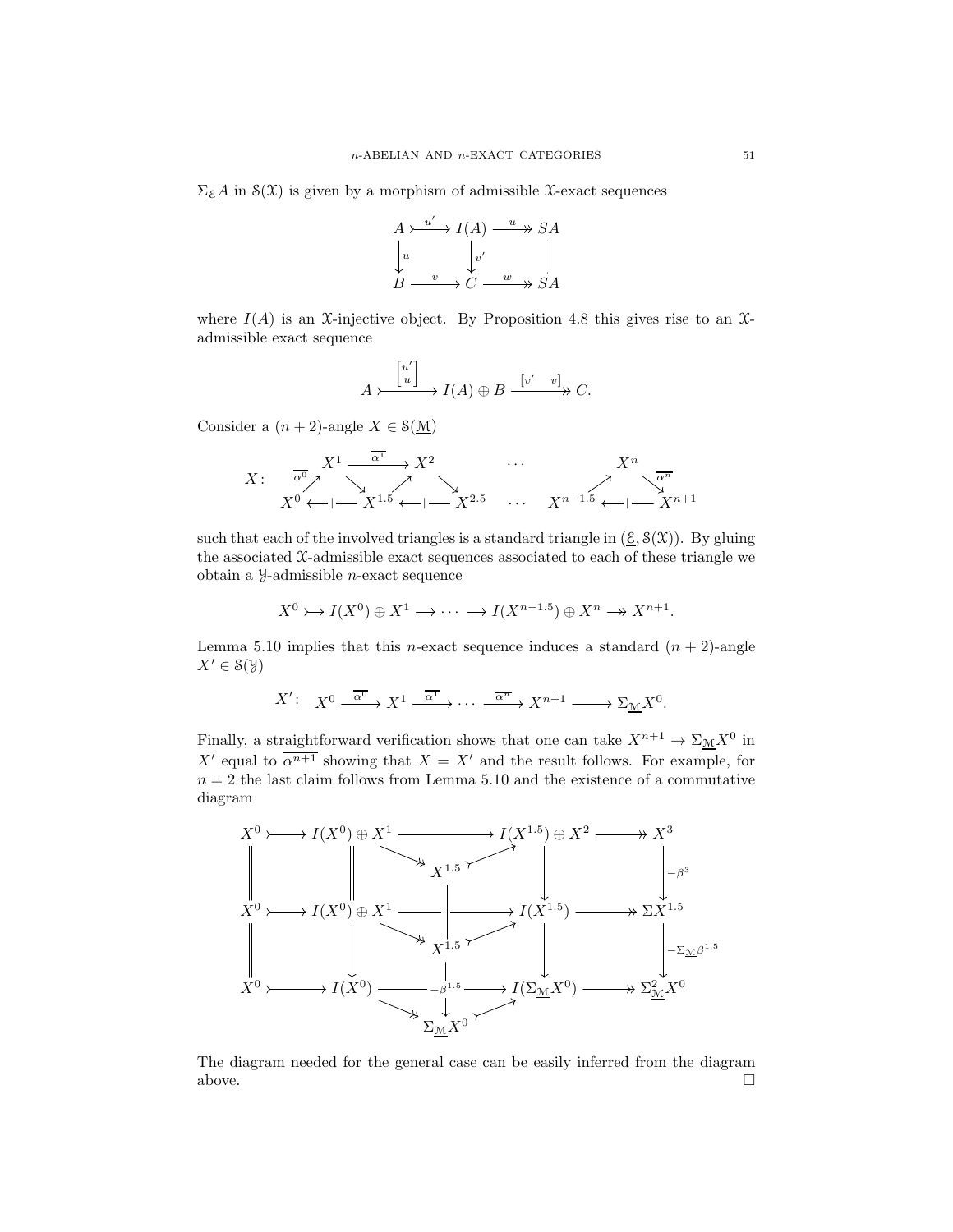### 6. Examples

We conclude this article with a collection of examples of  $n$ -abelian,  $n$ -exact categories and algebraic  $(n+2)$ -angulated categories. Most of the examples we present are known, and all of them arise as  $n$ -cluster-tilting subcategories in different contexts. Our main tools in this section are Theorems 3.16, 4.14, and 5.16. In the remainder, K denotes an algebraically closed field and all algebras are finite dimensional over K.

6.1. *n*-representation finite algebras. The class of *n*-representation finite algebras was introduced by Iyama-Oppermann in [31] in the context of higher Auslander-Reiten theory as higher analogs of representation-finite algebras.

**Definition 6.1.** [31, Def. 2.2] Let  $\Lambda$  be a finite dimensional algebra over a field K.

- (i) A Λ-module  $M \in \text{mod }\Lambda$  is an *n*-cluster-tilting module if add M is an *n*cluster-tilting subcategory of mod  $\Lambda$ . Note that Theorem 3.16 implies that add  $M$  is an *n*-abelian category.
- (ii) We say that  $\Lambda$  is *n-representation-finite* if gl. dim.  $\Lambda = n$  and there exists an *n*-cluster-tilting  $\Lambda$ -module.

The following result, observed jointly with Martin Herschend, gives examples of  $n$ -abelian categories for every positive integer  $n$ .

**Proposition 6.2.** Let  $n \geq 1$  and  $m \geq 0$ . Also, let  $\vec{A}_{nm+1}$  be the linearly oriented *quiver of Dynkin type* A *with* nm + 1 *vertices,* J *be the Jacobson radical of the path*  $algebra$   $K\vec{A}_{nm+1}$ , and  $\Lambda := K\vec{A}_{nm+1}/J^2$ . Then, the following statements hold:

- *(i) There exists a unique basic* n*-cluster-tilting* Λ*-module* M*.*
- *(ii)* The category add  $M \subseteq \text{mod } \Lambda$  *is n-abelian.*

*Proof.* We assume that  $\vec{A}_{nm+1}$  has vertices  $0, 1, \ldots, nm$ . Let  $S_i$  be the simple module concentrated at the vertex i, and  $P_i$  the indecomposable projective  $\Lambda$ module with top  $P_i$ . The Auslander-Reiten quiver of mod  $\Lambda$  is given by



It is straightforward to verify that the module

$$
M := \Lambda \oplus S_n \oplus S_{2n} \oplus \cdots \oplus S_{(m-1)n} \oplus S_{nm}
$$

is the unique basic *n*-cluster-tilting  $\Lambda$ -module.

For a finite dimensional algebra  $\Lambda$  of global dimension n and define

$$
\tau_n:=D\operatorname{Ext}\nolimits^n_{\Lambda}(-,\Lambda)\colon \operatorname{\mathsf{mod}}\nolimits\Lambda\longrightarrow \operatorname{\mathsf{mod}}\nolimits\Lambda.
$$

The following result gives concrete information on the n-cluster-tilting Λ-modules when  $\Lambda$  is *n*-representation-finite.

Proposition 6.3. [30, Prop. 1.3(b)] *Let* Λ *be an* n*-representation-finite algebra* and let  $I_1, \ldots, I_d$  be a complete set of representatives of the isomorphism classes of *indecomposable injective* Λ*-modules. Then, the following statements hold:*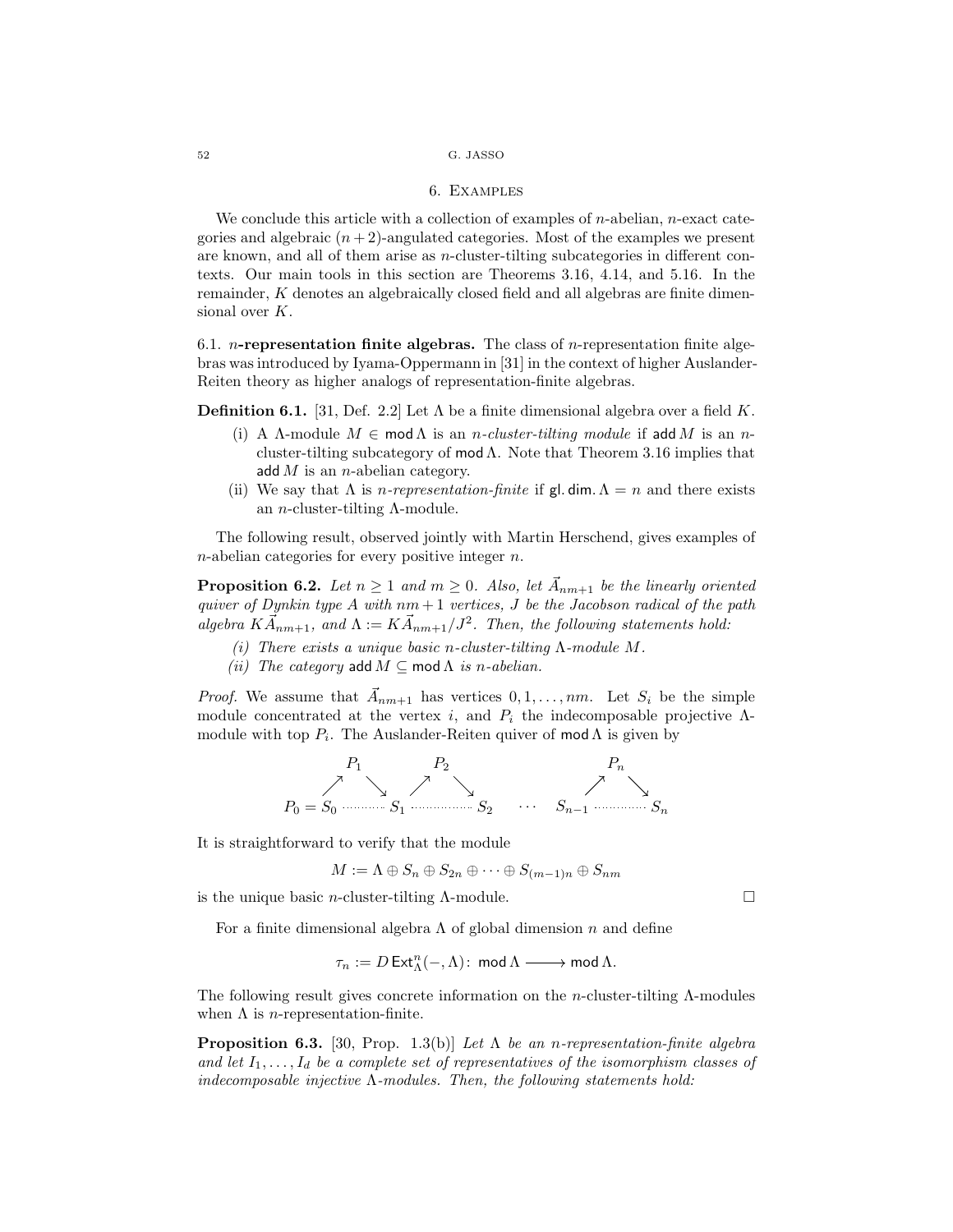- *(i)* There exists a permutation  $\sigma \in \mathfrak{S}_d$  and positive integers  $\ell_1, \ldots, \ell_d$  such *that for all k we have*  $\tau_n^{\ell_k}(I_k) \cong P_{\sigma(k)}$ *.*
- *(ii) There exists a unique basic* n*-cluster-tilting* Λ*-module* M*. Moreover,* M *is given by the direct sum of the following pairwise non-isomorphic indecomposable* Λ*-modules:*

$$
I_1, \quad \tau_n(I_1), \quad \tau_n^2(I_1), \quad \cdots \quad \tau_n^{\ell_1-1}(I_1), \quad \tau_n^{\ell_1}(I_1) \cong P_{\sigma(1)}
$$
\n
$$
I_2, \quad \tau_n(I_2), \quad \tau_n^2(I_2), \quad \cdots \quad \tau_n^{\ell_2-1}(I_2), \quad \tau_n^{\ell_2}(I_2) \cong P_{\sigma(2)}
$$
\n
$$
\vdots \quad \vdots \quad \vdots \quad \vdots
$$
\n
$$
I_d, \quad \tau_n(I_d), \quad \tau_n^2(I_d), \quad \cdots \quad \tau_n^{\ell_d-1}(I_d), \quad \tau_n^{\ell_d}(I_d) \cong P_{\sigma(d)}
$$

Let  $\Lambda$  be a finite dimensional algebra such that gl. dim.  $\Lambda \leq n$ . Following [38], the  $(n + 1)$ *-preprojective algebra of*  $\Lambda$  is defined as the tensor algebra

$$
\Pi_{n+1}(\Lambda) := \bigoplus_{d \geq 0} \operatorname{Ext}_{\Lambda}^{n}(D\Lambda, \Lambda)^{\otimes_{\Lambda} d}.
$$

The following is a structure theorem for 2-representation-finite algebras; it allows to produce examples of such algebras rather easily. We refer the reader to [25, 18] for details and definitions.

Theorem 6.4. [25, Thm. 3.11] *Let* Λ *be a finite dimensional algebra such that* gl. dim.Λ = 2*. Then, the following statements are equivalent:*

- *(i) The algebra* Λ *is 2-representation-finite.*
- *(ii)* The algebra  $\Pi_3(\Lambda)$  *is a finite dimensional selfinjective algebra.*
- *(iii) There exists a quiver with potential with a cut* (Q, W; C) *such that the Jacobian algebra* J(Q, W) *is a finite dimensional selfinjective algebra and the truncated Jacobian algebra*  $J(Q, W; C)$  *is isomorphic to*  $\Lambda$ *.*

Let  $\Lambda$  be a representation-finite algebra, *i.e.* such that the set of isomorphism classes of indecomposable Λ-modules is finite. We remind the reader that the *Auslander algebra associated to* Λ is the endomorphism algebra of a basic Λ-module M such that  $\mathsf{add}\,M = \mathsf{mod}\,\Lambda$ .

Example 6.5. Typical examples of 2-representation-finite algebras, hence sources of 2-abelian categories, are the Auslander algebras associated to  $KQ$  where  $Q$  is a Dynkin quiver  $A_m$ , see [25, Sec. 9.2].

6.2. *n*-representation infinite algebras. The class of *n*-representation-infinite algebras was introduced by Herschend-Iyama-Oppermann in [27] as a higher analog of representation-infinite hereditary algebras from the viewpoint of higher Auslander-Reiten theory. These class of algebras complements that of  $n$ -representation-finite algebras.

Let  $\Lambda$  be a finite dimensional algebra with finite global dimension. Then,  $\mathsf{D}^{\mathrm{b}}(\mathsf{mod}\,\Lambda),$ the bounded derived category of  $mod \Lambda$ , has a Serre functor

 $\nu:=-\otimes^L_{\Lambda} D\Lambda\colon\operatorname{\sf D}^{\rm b}(\operatorname{\mathsf{mod}}\Lambda)\longrightarrow\operatorname{\sf D}^{\rm b}(\operatorname{\mathsf{mod}}\Lambda).$ 

We define  $\nu_n := \nu[-n]$ .

**Definition 6.6.** [27, Def. 2.7] Let  $\Lambda$  be a finite dimensional algebra such that gl. dim.  $\Lambda = n$ . We say that  $\Lambda$  is *n-representation-infinite* if for all  $i \geq 0$  we have  $\nu_n^{-i}(\Lambda) \in \text{mod } \Lambda.$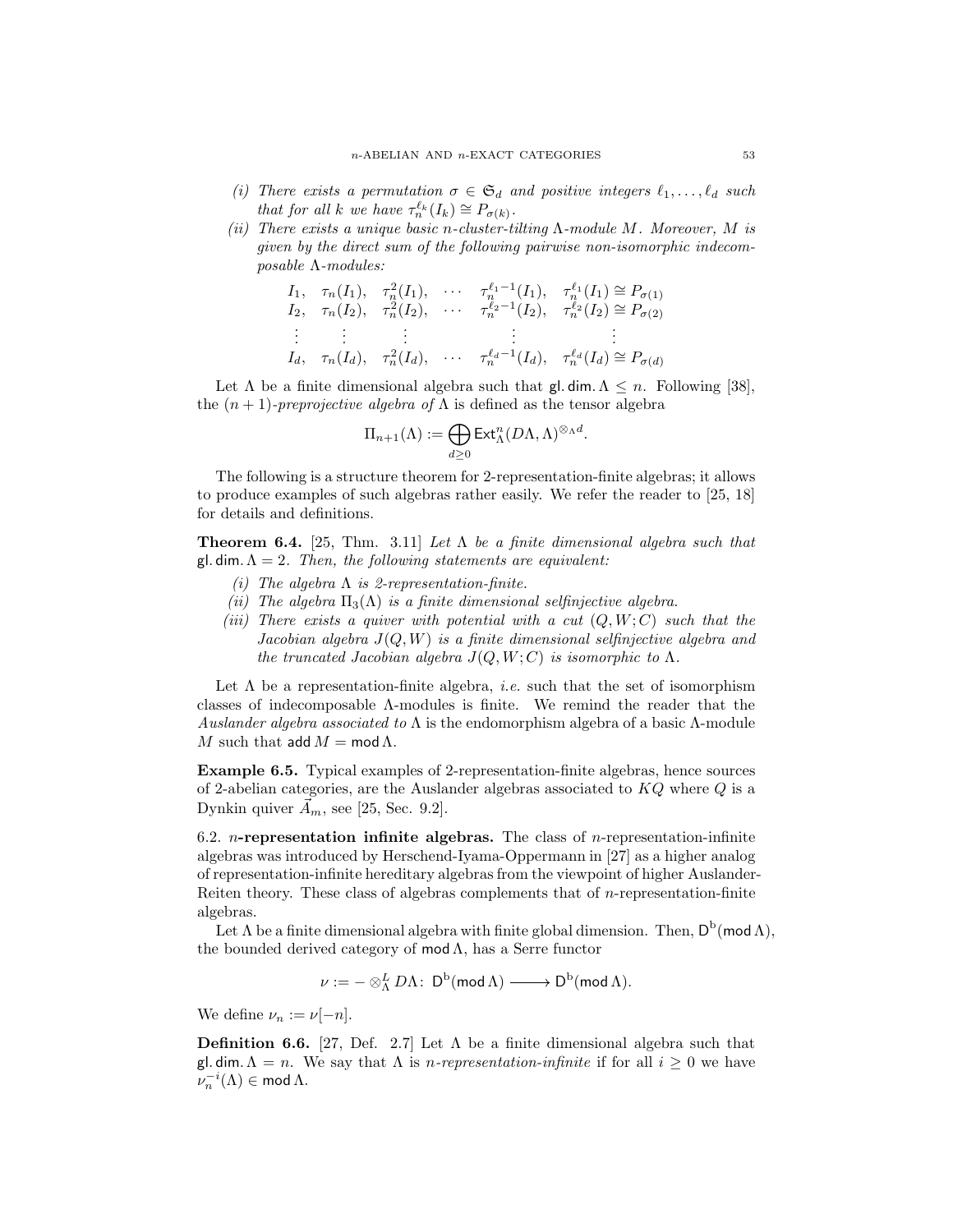Let T be a triangulated category. Following [11], a t*-structure on* T is a pair  $(\mathcal{T}^{\leq 0}, \mathcal{T}^{\geq 0})$  of strictly full subcategories of  $\mathcal T$  which satisfies the following properties:

- (i) We have  $\Sigma \mathfrak{T}^{\leq 0} \subseteq \mathfrak{T}^{\leq 0}$  and  $\Sigma^{-1} \mathfrak{T}^{\geq 0} \subseteq \mathfrak{T}^{\geq 0}$ .
- (ii) For all  $X \in \mathfrak{T}^{\leq 0}$  and for all  $Y \in \mathfrak{T}^{\geq 0}$  we have  $\mathfrak{T}(X, \Sigma^{-1}Y) = 0$ .
- (iii) For each  $X \in \mathcal{T}$  there exists a triangle  $X' \to X \to X'' \to \Sigma X'$  with  $X' \in \mathfrak{I}^{\leq 0}$  and  $X'' \in \Sigma^{-1} \mathfrak{I}^{\geq 0}$ .

The *heart* of  $(\mathcal{T}^{\leq 0}, \mathcal{T}^{\geq 0})$  is by definition  $\mathcal{T}^{\leq 0} \cap \mathcal{T}^{\geq 0}$ . The heart of a *t*-structure is always an abelian category.

Note that  $D^b(\text{mod }\Lambda)$  has a standard t-structure  $(\mathcal{D}^{\leq 0}, \mathcal{D}^{\geq 0})$  defined by

$$
\mathcal{D}^{\leq 0} := \left\{ \left. X \in \mathsf{D}^{\mathrm{b}}(\mathsf{mod}\,\Lambda) \mid \forall i > 0 \ H^i(X) = 0 \right. \right\},
$$
  

$$
\mathcal{D}^{\geq 0} := \left\{ \left. X \in \mathsf{D}^{\mathrm{b}}(\mathsf{mod}\,\Lambda) \mid \forall i < 0 \ H^i(X) = 0 \right. \right\}.
$$

The heart of  $(\mathcal{D}^{\leq 0}, \mathcal{D}^{\geq 0})$  is precisely mod  $\Lambda$ .

Theorem 6.7. [40, Thm. 3.7] *Let* Λ *be an* n*-representation infinite algebra such that*  $\Pi_{n+1}(\Lambda)$  *is noetherian.* Let  $(\mathcal{D}^{\leq 0}, \mathcal{D}^{\geq 0})$  *be the standard t-structure of*  $D^b$ (mod  $\Lambda$ ) *and define*

$$
\mathcal{X}^{\leq 0} := \left\{ X \in \mathsf{D}^{\mathrm{b}}(\mathsf{mod}\,\Lambda) \mid \nu_n^{-i}(X) \in \mathcal{D}^{\leq 0} \,\forall i \gg 0 \right\}
$$
  

$$
\mathcal{X}^{\geq 0} := \left\{ X \in \mathsf{D}^{\mathrm{b}}(\mathsf{mod}\,\Lambda) \mid \nu_n^{-i}(X) \in \mathcal{D}^{\geq 0} \,\forall i \gg 0 \right\}.
$$

*Then, the pair*  $(\mathfrak{X}^{\leq 0}, \mathfrak{X}^{\geq 0})$  *is a t-structure in*  $D^b(\text{mod }\Lambda)$ *. Moreover, the heart of this* t-structure is equivalent to the non-commutative projective scheme  $\operatorname{qgr} \Pi_{n+1}(\Lambda)$ , see [2] *for the definition.*

The following result gives examples of n-exact categories.

**Theorem 6.8.** [26] *Let*  $\Lambda$  *be an n-representation infinite algebra such that*  $\Pi_{n+1}(\Lambda)$ is noetherian. Let  $(\mathfrak{X}^{\leq 0}, \mathfrak{X}^{\geq 0})$  be the *t*-structure defined in Theorem 6.7 and  $\mathfrak{H}$  be *its heart. Then, the following statements hold:*

*(i) The category*

 $\mathcal{E}:=\left\{\,X\in\mathcal{H}\mid\nu_n^i(X)\in(\operatorname{\mathsf{mod}}\Lambda)[-n]\,\,\forall i\gg0\,\right\}.$ 

*is an extension closed subcategory of* H*.*

*(ii) The category*

$$
\mathfrak{U}:=\mathsf{add}\,\big\{\,\nu_n^{-i}(\Lambda)\mid i\in\mathbb{Z}\,\big\}
$$

*is an* n*-cluster-tilting subcategory of* E*.*

With the notation of Theorem 6.8, note that  $\mathcal E$  is an exact category hence Theorem 4.14 implies that  $\mathcal U$  is an *n*-exact category.

We now give a concrete example of an  $n$ -exact category constructed using Theorem 6.8.

**Example 6.9.** Let  $\text{coh }\mathbb{P}^n$  be the category of coherent sheaves over the projective n-space over K, and let  $\Lambda$  be the endomorphism algebra of the tilting bundle  $\mathcal{O} \oplus \mathcal{O}(1) \oplus \cdots \oplus \mathcal{O}(n)$ , see [10]. It is known that  $\Lambda$  is an *n*-representation-infinite algebra and that  $\Pi_{n+1}(\Lambda)$  is noetherian, see [27, Ex. 2.15]. Moreover, there is an equivalence of triangulated categories

$$
\mathsf{D}^{\mathrm{b}}(\operatorname{mod} \Lambda) \cong \mathsf{D}^{\mathrm{b}}(\operatorname{coh} \mathbb{P}^n_K).
$$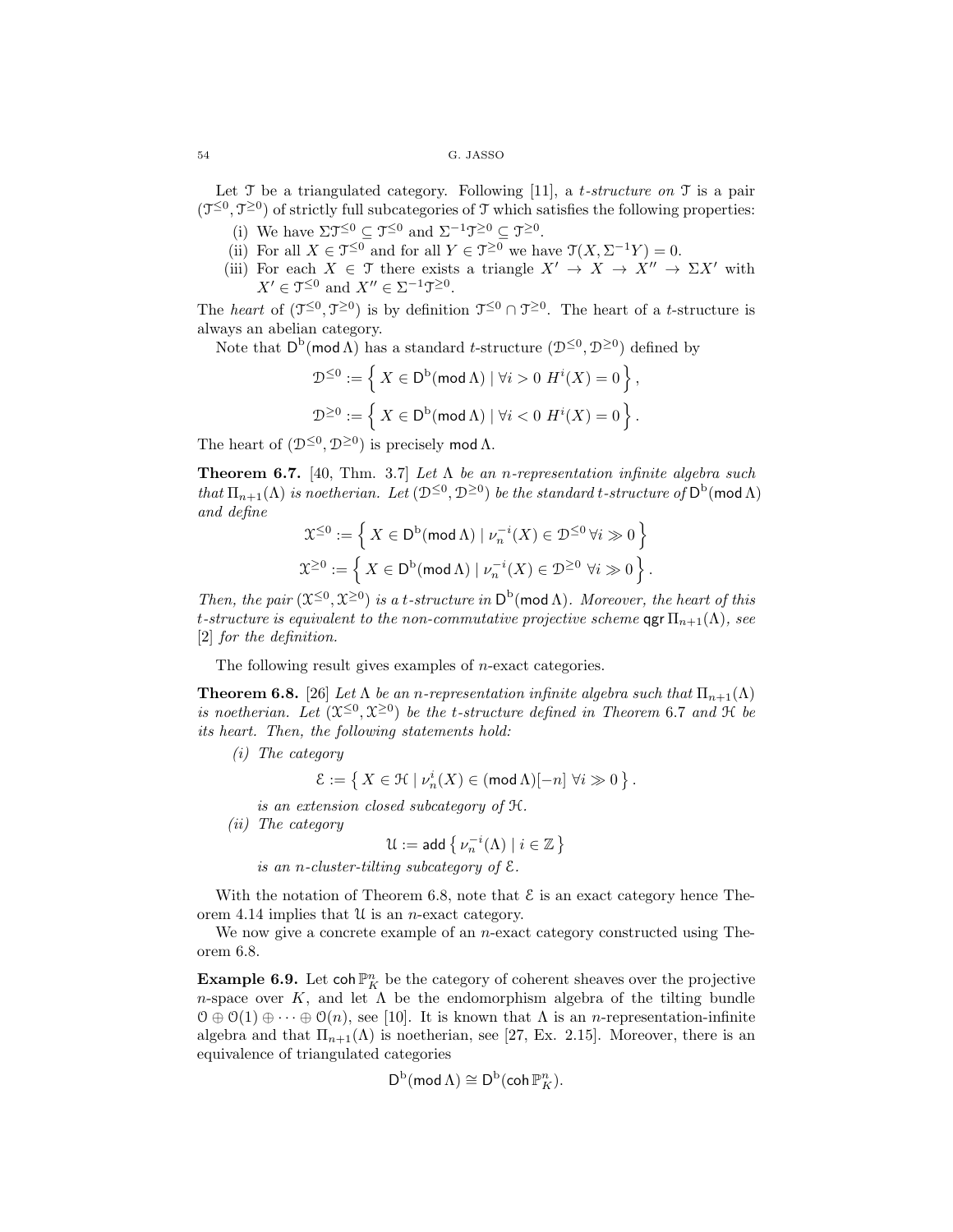This equivalence induces an equivalence of exact categories between the category  $\mathcal E$  given in Theorem 6.8 and vect  $\mathbb P^n_K$ , the category of vector bundles over  $\mathbb P^n_K$ . Also, it induces an equivalence of additive categories

$$
\mathfrak{U} \cong \mathsf{add} \{ \mathcal{O}(i) \mid i \in \mathbb{Z} \}.
$$

Finally, Theorem 4.14 implies that  $\mathcal U$  is an *n*-exact category with respect to the class of all exact sequences

$$
0 \longrightarrow X^0 \longrightarrow X^1 \longrightarrow \cdots \longrightarrow X^n \longrightarrow X^{n+1} \longrightarrow 0
$$

with all terms in U.

6.3. Relative *n*-cluster-tilting subcategories. Let  $\Lambda$  be a finite-dimensional algebra and  $T$  a  $\Lambda$ -module. It is easy to see that the perpendicular category

$$
T^{\perp_{>0}}:=\Big\{\,M\in\operatorname{\mathsf{mod}}\nolimits\Lambda\mid\forall k>0,\;\operatorname{\mathsf{Ext}}\nolimits_{\Lambda}^k(T,M)=0\,\Big\}
$$

is exact for it is an extension closed subcategory of mod $\Lambda$ . We have the following result.

Proposition 6.10. [30, Cor. 1.15] *Let* Q *be a Dynkin quiver. Then, there exists a tilting*  $KQ$ -module  $T$  of projective dimension 1 such that  $T^{\perp_{>0}}$  contains a 2-cluster*tilting subcategory* M*.*

**Remark 6.11.** With the notation of Proposition 6.10, the category  $M$  is 2-exact by Theorem 4.14.

More generally, in [30, Cor. 1.16] for each n an algebra of global dimension at most n such that there exists a tilting  $\Lambda$ -module of finite T projective dimension and  $T^{\perp_{>0}}$  has an *n*-cluster-titling subcategory was constructed.

6.4. **Isolated singularities.** Let  $R$  be a commutative complete Gorenstein ring of dimension n with residue field K. The category of *Cohen-Macaulay* R*-modules* is by definition

$$
CM R := \{ M \in \text{mod } R \mid \text{depth } M = n \}.
$$

Note that  $\mathsf{CM} R$  is a Frobenius exact category.

We remind the reader that R is an *isolated singularity* if R is not regular and for all non-maximal prime ideals  $\mathfrak{p} \subset R$  we have that  $R_{\mathfrak{p}}$  is a regular ring. In this case,  $CM R$  has almost-split sequences [7, 46].

Theorem 6.12. [29, Thm. 2.5] *and* [33, Cor. 8.2] *Let* K *be an algebraically closed field of characteristic 0 and set*  $S := K[\![x_0, x_1, \ldots, x_n]\!]$ . Also, let G be a finite *subgroup of*  $SL_n(K)$  *acting freely on*  $K^{n+1} \setminus \{0\}$ *. Then* G *acts on* S *in a natural way and we define*

$$
S^G := \{ s \in S \mid \forall g \in G, \ g \cdot s = s \}.
$$

*Then, the following statements hold:*

- *(i) The ring* S <sup>G</sup> *is an isolated singularity.*
- (*ii*) We have  $S \in \text{CM } S^G$ .
- (*iii*) The category  $\text{add } S$  *is an n-cluster-tilting subcategory of*  $\text{CM } S^G$ .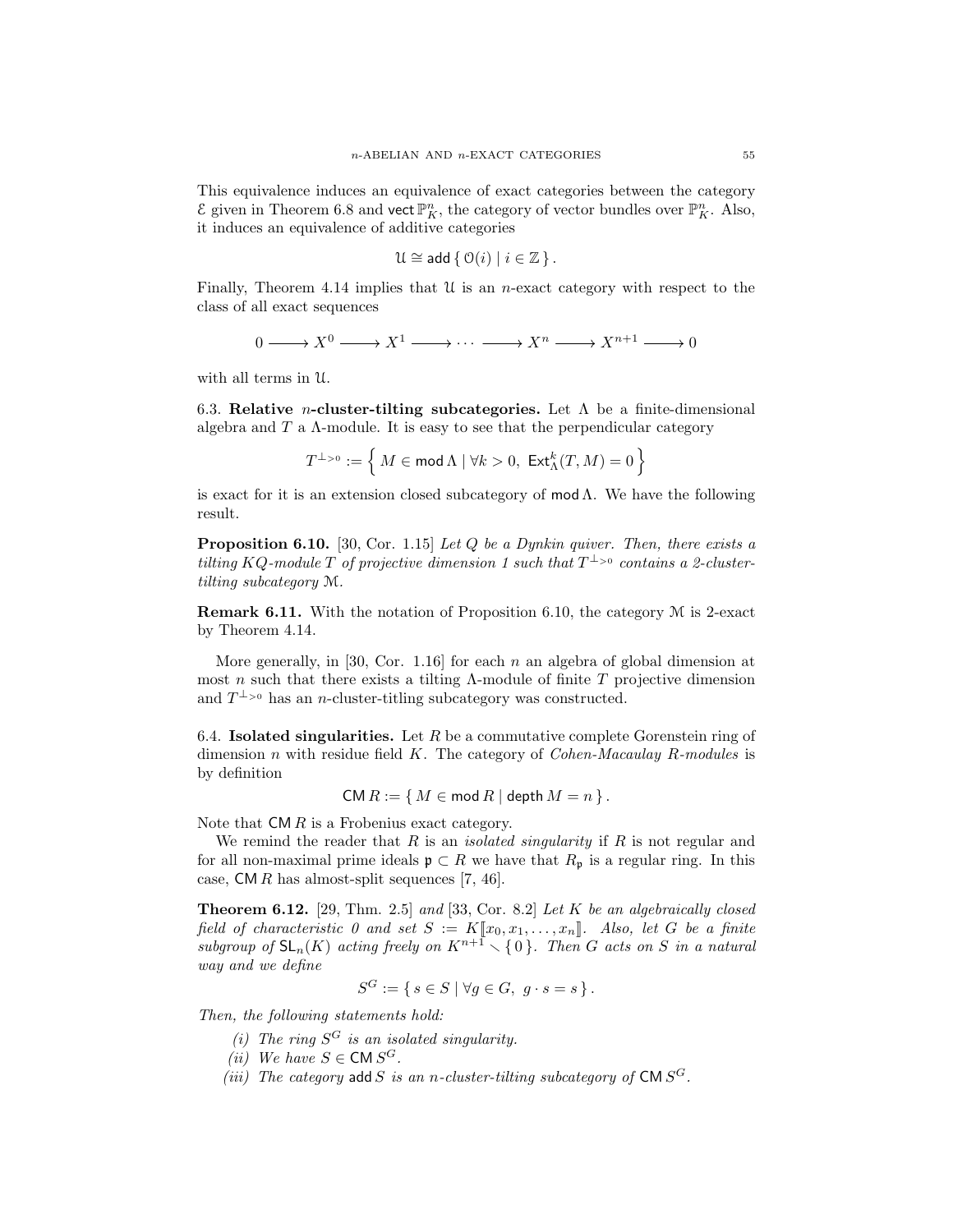With the notation of Theorem 6.12, note that Theorem 4.14 implies that add  $S$ is an n-exact category with respect to the class of all exact sequences

 $0 \longrightarrow X^0 \longrightarrow X^1 \longrightarrow \cdots \longrightarrow X^n \longrightarrow X^{n+1} \longrightarrow 0$ 

in mod  $S^G$  with terms in add  $S$ .

6.5. Algebraic  $(n+2)$ -angulated categories. In this subsection we revisit the examples of [20, Sec. 6.3] from the viewpoint of algebraic  $(n + 2)$ -angulated categories. We remind the reader that we say that an object  $T$  in a triangulated category  $C$  is *n-cluster-tilting* if add  $T$  is an *n*-cluster-tilting subcategory of  $C$ .

Let C be a algebraic triangulated category. Hence, there exists a Frobenius exact category  $(\mathcal{E}, \mathcal{X})$  such that  $\mathcal E$  is equivalent to C as triangulated categories. It is easy to see that each *n*-cluster-tilting subcategory of  $C$  lifts to an *n*-cluster-tilting subcategory of  $\mathcal E$  by including all the X-injective objects in  $\mathcal E$ . By Theorem 5.16, every  $(n+2)$ -angulated category constructed using Theorem 5.14 from an algebraic triangulated category is in turn an algebraic  $(n + 2)$ -angulated category. Known examples of algebraic  $(n + 2)$ -angulated categories arising in this way are the following:

- Let  $\mathcal{C} = \mathcal{C}_Q$  be the cluster category associated with an acyclic quiver  $Q$ , see [16] for details. It is known that  $C$  is an algebraic triangulated category [37]. Moreover, a basic 2-cluster-tilting object  $T \in \mathcal{C}$  satisfies  $\Sigma^2 T \cong T$  if and only if  $\mathcal{C}(T,T)$  is a selfinjective algebra, see [32, Cor. 3.8]. All such algebras were classified by Ringel in [43]. In particular, such algebras exist only if Q is a Dynkin quiver of type D (including  $D_3 = A_3$ ). Hence, if T is a 2-cluster-tilting object in C such that  $\Sigma^2 T \cong T$ , then add  $T \subseteq \mathcal{C}$  is an algebraic 4-angulated category.
- Let  $C = C_X$  be the cluster category associated with a weighted projective line, see [9] for details. As in the previous case, a 2-cluster-tilting object  $T \in \mathcal{C}$  satisfies  $\Sigma^2 T \cong T$  if and only if  $\mathcal{C}(T,T)$  is a selfinjective algebra. All such algebras are classified in [34, Thm. 1.3]. Such algebras exist if and only if  $X$  has tubular weight type  $(2, 2, 2, 2), (2, 4, 4),$  or  $(2, 3, 6)$ . If T is a 2-cluster-tilting object in C such that  $\Sigma^2 T \cong T$ , then add  $T \subseteq \mathcal{C}$  is an algebraic 4-angulated category.
- Let  $\Lambda$  be the preprojective algebra of type  $A_n$ . Recall that mod  $\Lambda$  is a Frobenius abelian category hence the stable category  $\mathsf{mod}\Lambda$  is triangulated. It is known that the standard 2-cluster-tilting  $\Lambda$ -module  $T$  corresponding to the linear orientation of  $A_n$  satisfies  $\mathbb{O}^2(T) \cong T$ , see [21]. It follows that add  $T \subseteq \text{mod }\Lambda$  is a Frobenius 2-exact category and thus  $\text{add } T \subseteq \text{mod }\Lambda$  is an algebraic 4-angulated category.
- Let  $\Lambda$  be an *n*-representation-finite algebra. Then, [32, Cor. 3.7] implies that the canonical *n*-cluster-tilting object  $\pi\Lambda$  in the associated Amiot *n*cluster category C is stable under the Serre functor  $\Sigma<sup>n</sup>$ . It is known that C is an algebraic triangulated category, see [32, Thm. 4.15], hence add  $\pi \Lambda \subseteq \mathcal{C}$ is an algebraic  $(n + 2)$ -angulated category.

We refer the reader to [20] for more details.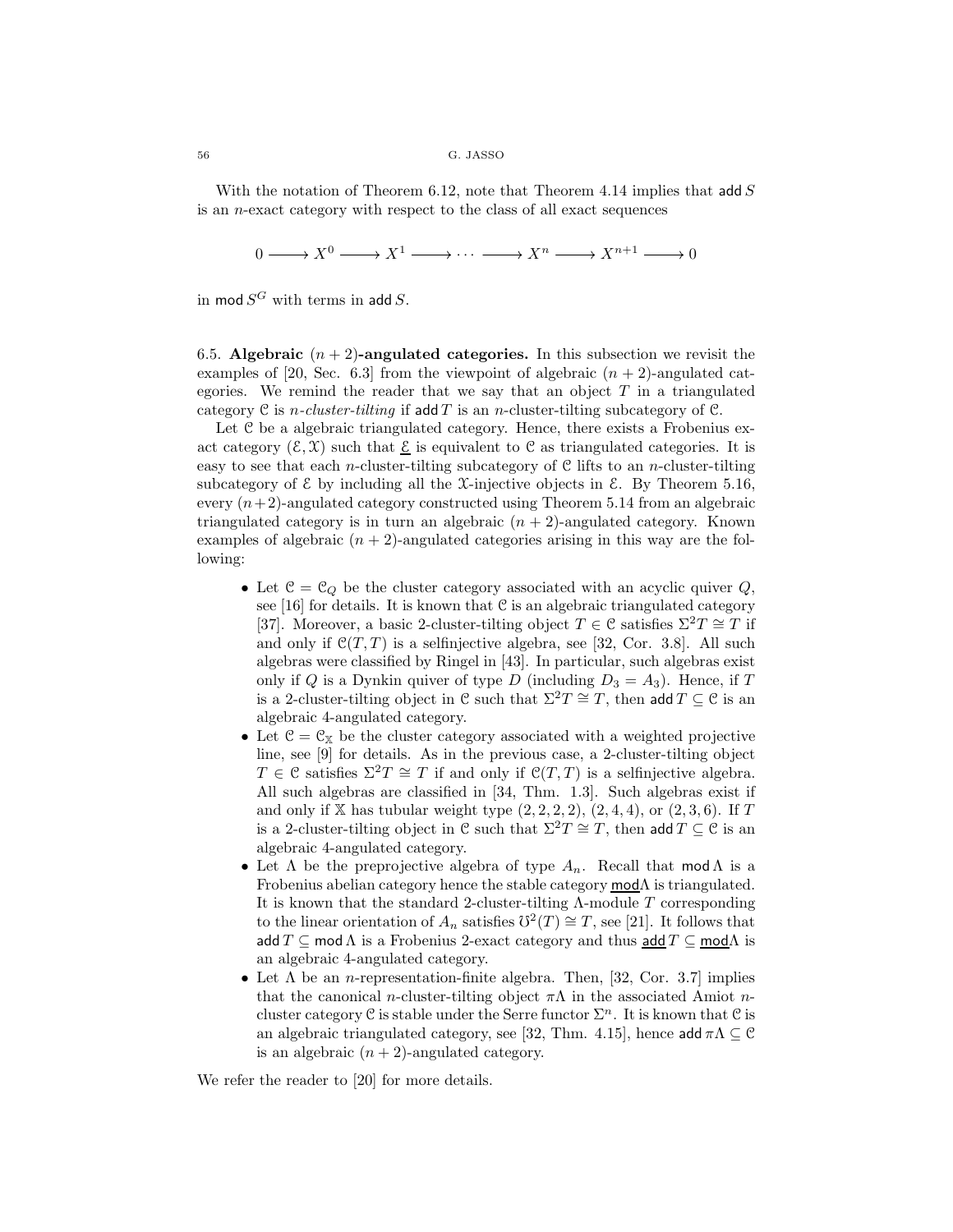#### **REFERENCES**

- [1] C. Amiot, O. Iyama, and I. Reiten. Stable categories of Cohen-Macaulay modules and cluster categories. *arXiv:1104.3658*, Apr. 2011.
- [2] M. Artin and J. Zhang. Noncommutative projective schemes. *Adv. Math.*, 109(2):228–287, Dec. 1994.
- [3] M. Auslander. Coherent functors. In *Proc. Conf. Categorical Algebra (La Jolla, Calif., 1965)*, pages 189–231. Springer, New York, 1966.
- [4] M. Auslander and I. Reiten. Stable equivalence of dualizing R-varieties. *Adv. Math.*, 12(3):306–366, Mar. 1974.
- [5] M. Auslander and I. Reiten. Applications of contravariantly finite subcategories. *Adv. Math.*, 86(1):111–152, Mar. 1991.
- [6] M. Auslander and S. O. Smalø. Almost split sequences in subcategories. *J. Algebra*, 69(2):426– 454, Apr. 1981.
- [7] M. Auslander and L. Unger. Isolated singularities and existence of almost split sequences. In V. Dlab, P. Gabriel, and G. Michler, editors, *Representation Theory II Groups and Orders*, number 1178 in Lecture Notes in Mathematics, pages 194–242. Springer Berlin Heidelberg, Jan. 1986.
- [8] M. Barot and C. Geiß. Tubular cluster algebras I: categorification. *Math. Z.*, 271(3-4):1091– 1115, Aug. 2012.
- [9] M. Barot, D. Kussin, and H. Lenzing. The cluster category of a canonical algebra. *Trans. Amer. Math. Soc.*, 362(08):4313–4330, Mar. 2010.
- [10] A. Beilinson. Coherent sheaves on P <sup>d</sup> and problems in linear algebra. *Funktsional. Anal. i Prilozhen*, 12(3):68–69, 1978.
- [11] A. A. Beilinson, J. Bernstein, and P. Deligne. Faisceaux pervers. In *Analysis and topology on singular spaces, I (Luminy, 1981)*, volume 100 of *Astérisque*, page 5-171. Soc. Math. France, Paris, 1982.
- [12] P. A. Bergh and M. Thaule. The axioms for n-angulated categories. *Algebr. Geom. Topol.*, 13(4):2405–2428, July 2013.
- [13] P. A. Bergh and M. Thaule. Higher n-angulations from local algebras. *arXiv:1311.2089*, Nov. 2013.
- [14] P. A. Bergh and M. Thaule. The Grothendieck group of an n-angulated category. *J. Pure Appl. Algebra*, 218(2):354–366, Feb. 2014.
- [15] A. I. Bondal and M. M. Kapranov. Framed triangulated categories. *Math. Sb.*, 181(5):669–683, 1990.
- [16] A. B. Buan, R. Marsh, M. Reineke, I. Reiten, and G. Todorov. Tilting theory and cluster combinatorics. *Adv. Math.*, 204(2):572–618, Aug. 2006.
- [17] T. Bühler. Exact categories. *Expo. Math.*, 28(1):1-69, 2010.
- [18] H. Derksen, J. Weyman, and A. Zelevinsky. Quivers with potentials and their representations i: Mutations. *Selecta Math.*, 14(1):59–119, Oct. 2008.
- [19] S. Fomin and A. Zelevinsky. Cluster algebras I: Foundations. *J. Amer. Math. Soc.*, 15(02):497–529, Dec. 2001.
- [20] C. Geiß, B. Keller, and S. Oppermann. n-angulated categories. *J. Reine Angew. Math.*, 675:101–120, 2013.
- [21] C. Geiß, B. Leclerc, and J. Schröer. Auslander algebras and initial seeds for cluster algebras. *J. London Math. Soc.*, 75(3):718–740, June 2007.
- [22] C. Geiß, B. Leclerc, and J. Schröer. Preprojective algebras and cluster algebras. In *Trends in representation theory of algebras and related topics*, EMS Ser. Congr. Rep., pages 253–283. Eur. Math. Soc., Zürich, 2008.
- [23] A. Grothendieck. Sur quelques points d'alg`ebre homologique, I. *Tohoku Math. J. (2)*, 9(2):119–221, 1957.
- [24] D. Happel. *Triangulated Categories in the Representation Theory of Finite Dimensional Algebras*. Number 119 in London Mathematical Society Lecture Note Series. Cambridge University Press, Cambridge, 1988.
- [25] M. Herschend and O. Iyama. Selfinjective quivers with potential and 2-representation-finite algebras. *Compos. Math.*, 147(06):1885–1920, 2011.
- [26] M. Herschend, O. Iyama, H. Minamoto, and S. Oppermann. Representation theory of geiglelenzing complete intersections. *In preparation*.